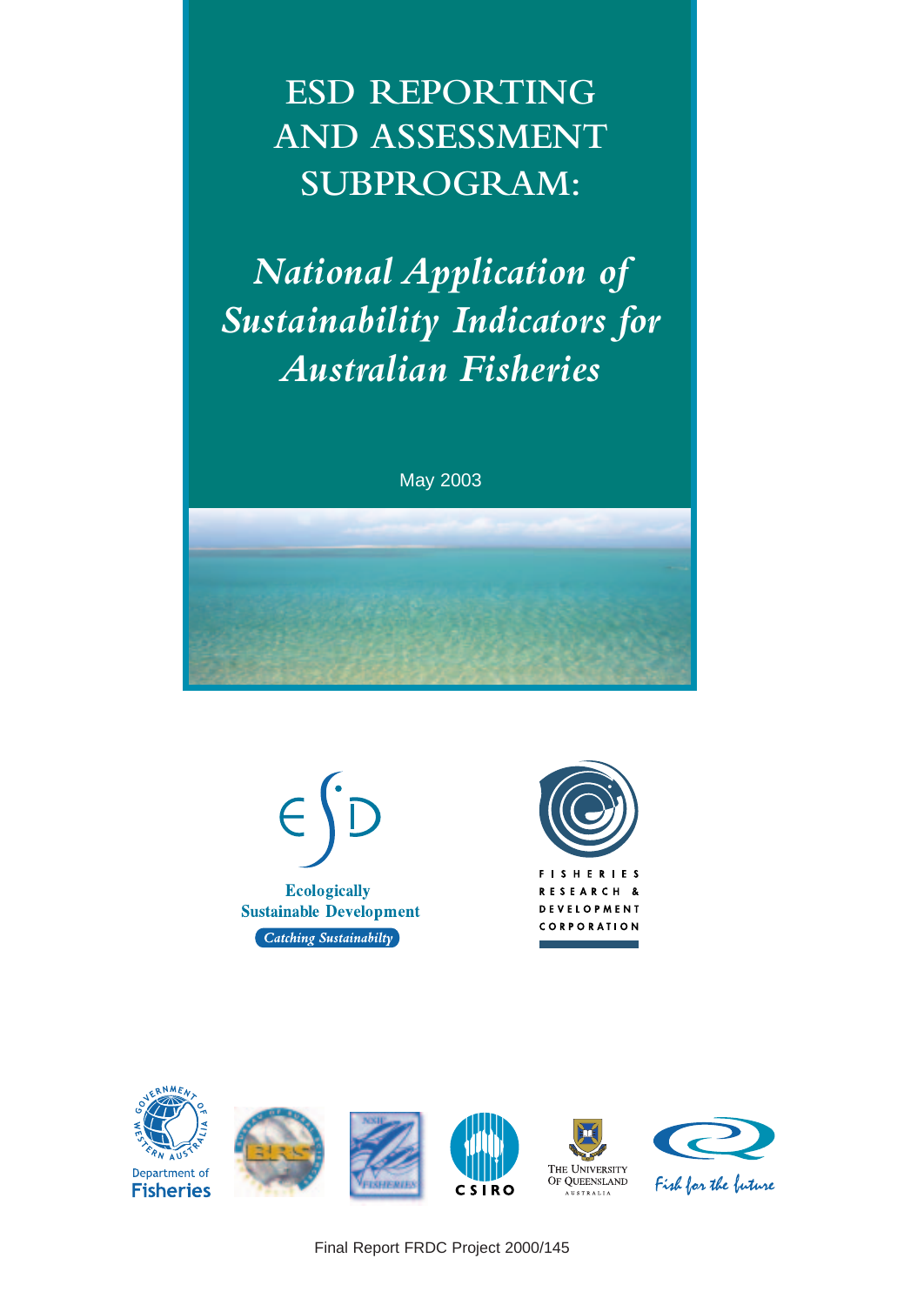*This Final Report for Project 2000/145 forms part of an on-going process to develop an effective reporting and assessment framework for ESD and fisheries within Australia.* 

*The material may be copied for use in completing assessments and reports as long as appropriate acknowledgement of the source is given.*

*Whilst this project was originally conducted under the auspices of the Standing Committee for Fisheries and Aquaculture (SCFA), and is now a project endorsed by the Marine and Coastal Committee of the Natural Resources Management Committee (NRMC), it should not be taken as being the policy of any individual fisheries management agency.*

#### © FRDC 2000/145 Project Team

#### May 2003

#### ISBN: 1 877098 14 0

#### **Correct Citation**

Fletcher, W.J., Chesson, J., Sainsbury, K.J., Fisher, M., Hundloe, T., A.D.M. Smith and Whitworth, B. 2002. *National Application of Sustainability Indicators for Australian Fisheries.* Final Report FRDC Project 2000/145, Canberra, Australia. 48 pp.

#### **Project Team**

| Rick Fletcher (Principal Investigator) | Department of Fisheries, Western Australia |
|----------------------------------------|--------------------------------------------|
| Jean Chesson                           | <b>Bureau of Rural Sciences</b>            |
| <b>Melanie Fisher</b>                  | <b>Bureau of Rural Sciences</b>            |
| Keith Sainsbury                        | <b>CSIRO</b>                               |
| Tor Hundloe                            | University of Queensland                   |
| <b>Tony Smith</b>                      | <b>CSIRO</b>                               |
| Benj Whitworth                         | <b>Bureau of Rural Sciences</b>            |

This report forms Publication No. 3 of the FRDC - ESD Reporting and Assessment Subprogram.

> This final report and other material related to the ESD Subprogram may be downloaded from the web site

> > www.fisheries-esd.com

This work is copyright. Except as permitted under the Copyright Act 1968 (Cth), no part of this publication may be reproduced by any process, electronic or otherwise, without the specific written permission of the copyright owners. Neither may information be stored electronically in any form whatsoever without such permission.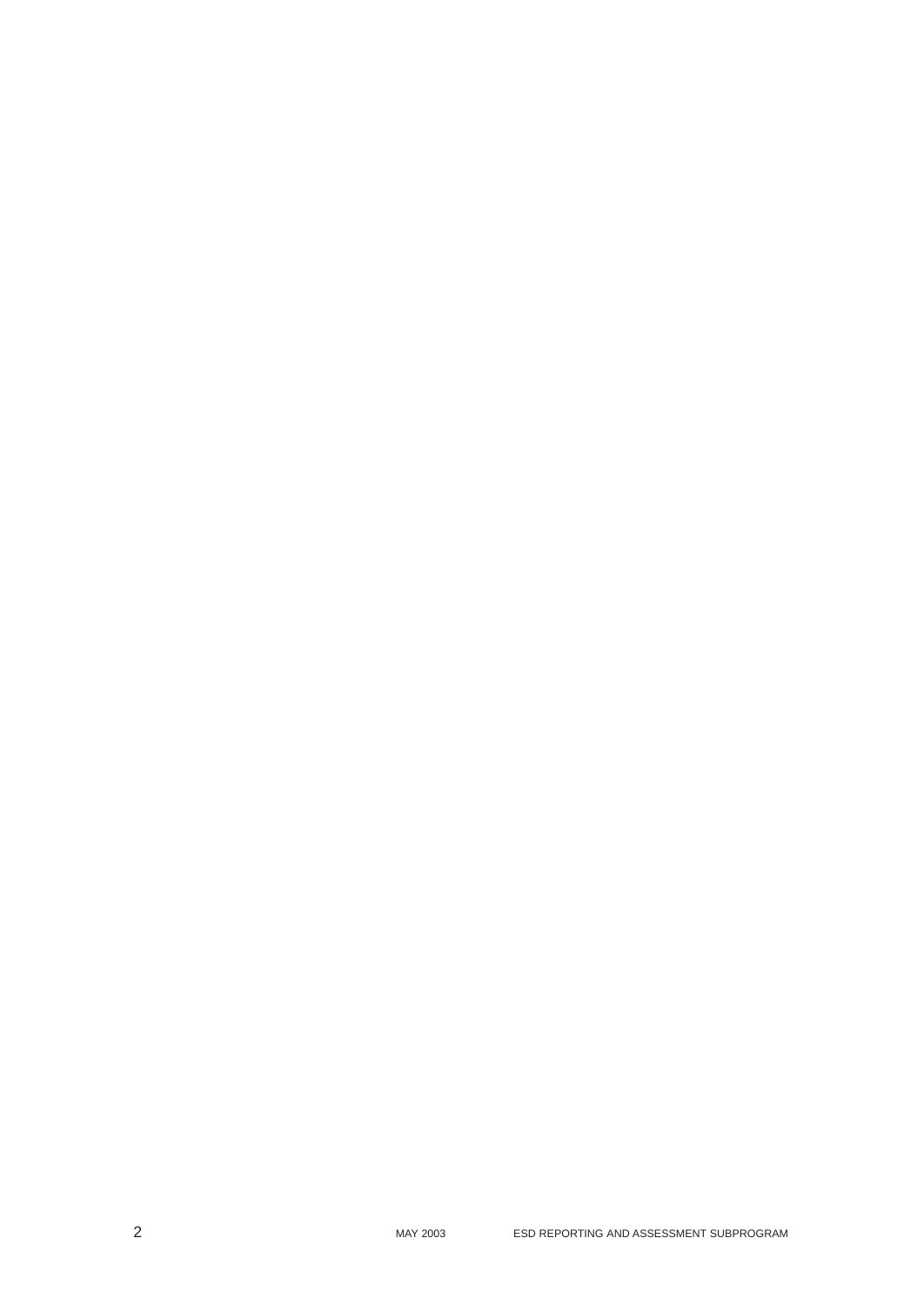# **TABLE OF CONTENTS**

| Appendix 1. Diagram of the SCFA Conceptual Framework For ESD. 30      |  |
|-----------------------------------------------------------------------|--|
| Appendix 2. Generic Component Trees (WILD CAPTURE) 31                 |  |
| Appendix 3. Case Study Workshop October 2000 - Agenda and Outcomes 40 |  |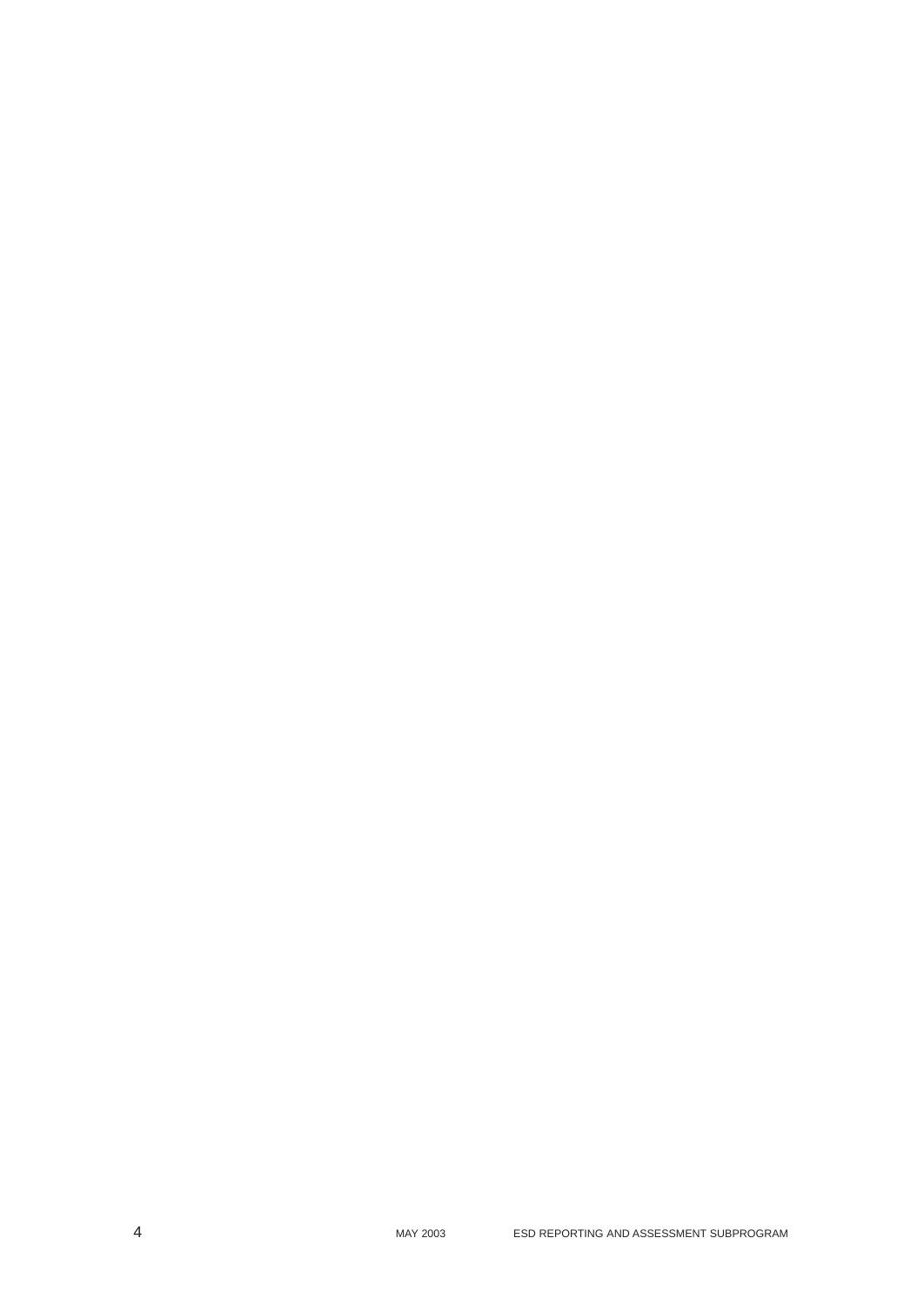## <span id="page-5-0"></span>**2000/145 National Application of Sustainability Indicators for Australian Fisheries**

#### **PRINCIPAL INVESTIGATOR**: Dr R. Fletcher

**ADDRESS:** Department of Fisheries, WA WA Marine Research Laboratories PO Box 20 North Beach WA 6920 Telephone: 08 9246 8465 Fax: 08 9447 3062

# **OBJECTIVES:**

- 1 Facilitate the development and consistent application of practical, nationally agreed criteria and indicators by:
- 2 Completing a series of case studies implementing the agreed draft SCFA criteria and indicators for ESD reporting.
- 3 Conducting a workshop including representatives of all stakeholders to summarise the results obtained in other tasks related to the development of indicators for fisheries.
- 4 Completing a workshop report that contains the best available information on indicators and performance measures that could be used immediately to address the ESD criteria provided by SCFA for each main fishery type.
- 5 Generating a status report using an "initial National Application" for sustainability indicators in fisheries including an evaluation section that would identify any further research, development or testing required to ensure a complete set of revised criteria, indicators and performance measures that could be used for all fisheries in all jurisdictions.
- 6 Complete a final national application report for Australian fisheries.

# **NON TECHNICAL SUMMARY:**

# **Outcomes Achieved**

The primary outcome of this project is that all Australian fisheries now have access to a National ESD Reporting Framework and tools for its application. The framework is designed to document a fishery's contribution to ESD, both the positive and negative impacts. There are four main elements in the process which include:

- 1) identifying the issues relevant to the fishery;
- 2) prioritising these issues using Risk Assessment techniques;
- 3) completing suitably detailed reports on the performance of the fishery for each issue (dependent upon their priority and complexity); and also
- 4) the compilation of summary background material on the fishery, the major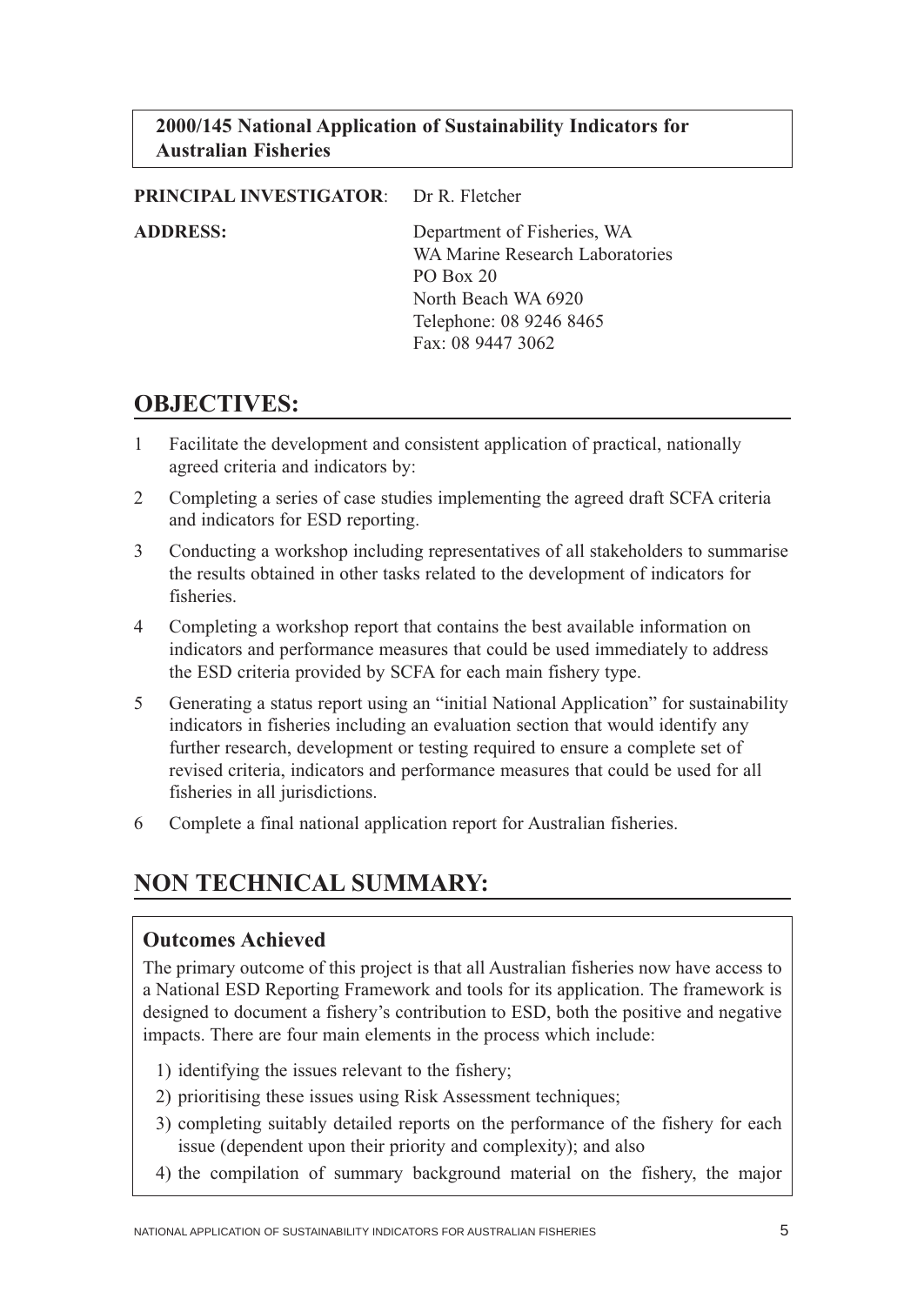species affected and the environments that the fishery operates within. This enables the reader to put the material within the assessment report into an appropriate context.

A number of tools have been developed to assist completing each of the four elements. A feature of these tools is the high level of involvement and input from each of the major stakeholder groups.

There has been variable uptake of the process by jurisdictions from complete (WA) to indirect (AFMA). Completion of these reports is not a trivial exercise, particularly for jurisdictions that do not already have a system of annually reporting on the status of their fisheries.

Despite the variable uptake, there is still support for the continued development and implementation of the framework at Standing Committee level. It is likely that more elements of the process will begin to be taken up as experience and understanding of the framework increases and the benefits from those who have used it become more evident.

# **Background**

Achieving Ecologically Sustainable Development (ESD) requires the integration of short and long-term economic, social and environmental effects in all decision making. This has been a difficult task to implement in a practical way.

For fisheries management, implementing ESD means that there is not only the need to consider the effects of the fishery on the target species, but also what effects there may be on the rest of the ecosystem. There is also the need to recognise the economic health of a fishery (such as the profits to commercial fishers or the satisfaction of recreational fishers) relies on maintaining essential ecological processes.

The urgency to develop a comprehensive and practical reporting system for ESD has increased substantially in recent years with changes to legislation at both the Commonwealth and State levels along with increasing community expectations. Consequently, this project to develop practical techniques to report on the performance of fisheries against the principles of ESD was signed off by all fisheries agencies. Moreover, the project received strong support from all the stakeholder groups present at a workshop held at Geelong in early 2000 on ESD and fisheries.

# **Methods**

A reference group of stakeholders (including fisheries managers, researchers, industry, conservation groups and conservation agencies) was used to develop this initial framework and to provide comments and advice during the entire project. A draft conceptual and reporting framework for ESD and fisheries was developed at a meeting held in June 2000 which divided ESD into eight major components relevant to fisheries:

## *Contributions of the fishery to ecological wellbeing*

- Retained species
- Non-retained species
- Other aspects of the environment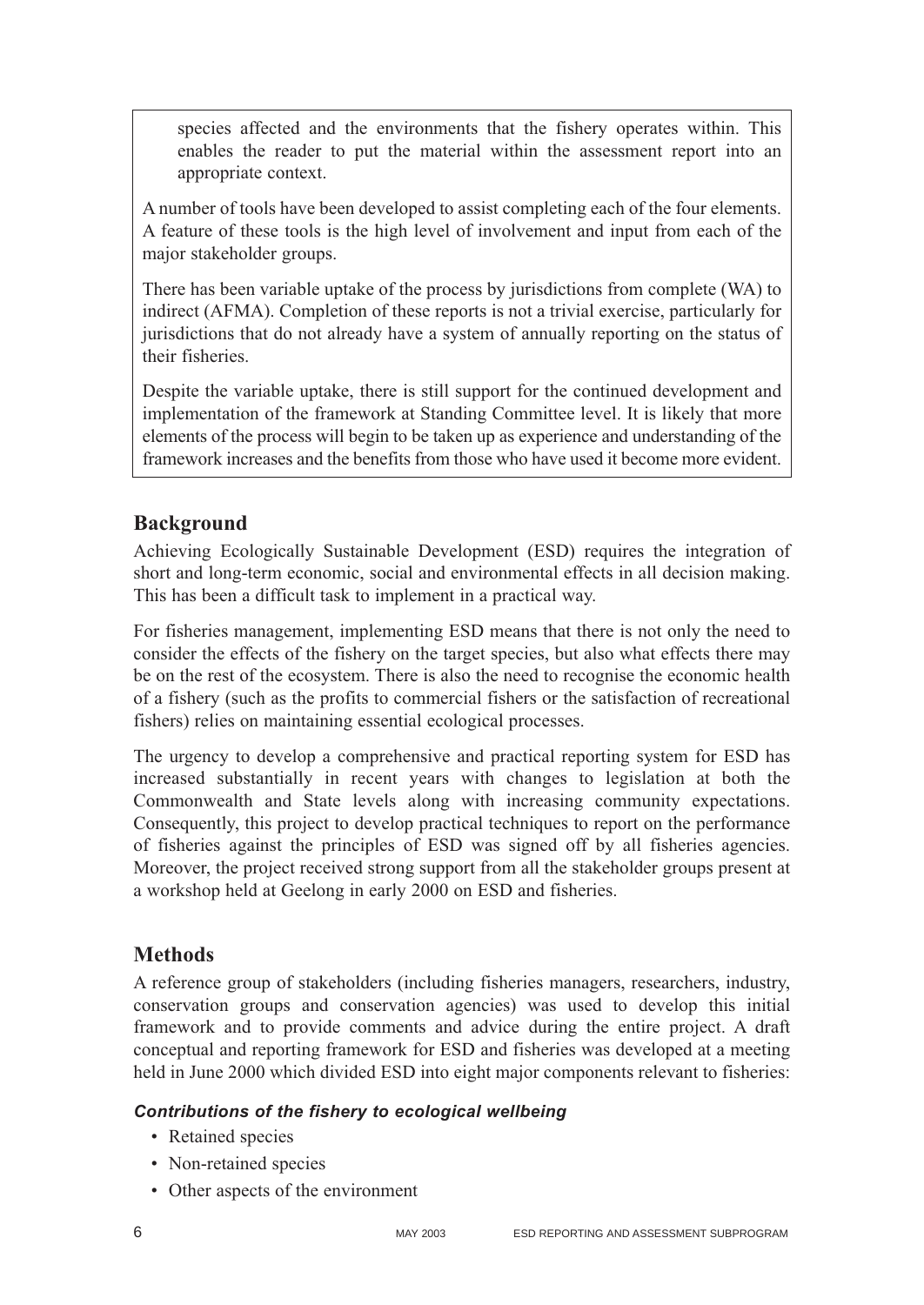#### *Contributions of the fishery to human wellbeing*

- Indigenous wellbeing
- Local and regional wellbeing
- National social and economic wellbeing

#### *Ability of the fishery to contribute*

- Governance
- Impact of the environment on the fishery

These components are further sub-divided, depending on the characteristics of the particular fishery, into more specific sub-components for which effective reporting and monitoring can be achieved. This approach differed from previous "top down" approaches where a set of indicators and performance measures is imposed on all fisheries without regard to their individual circumstances.1

To test the effectiveness of the draft framework a series of eight case studies was completed during the latter half of 2000. These case studies covered a variety of fishery types and jurisdictions to ensure that the framework would be applicable in all circumstances. The case studies were the East Coast Trawl Fishery (Qld); Western Rock Lobster (WA), WA Aquarium Fishery, Victorian Abalone Fishery, NSW Estuary General Fishery, NT Barramundi Recreational Fishery, Prawn Aquaculture (Qld) and East Coast Tuna and Billfish (AFMA).

The results from these case studies, including the reports completed by the project team and the experiences of the agencies involved, were examined at a workshop held in October 2000. The outcomes from this workshop provided the directions needed to improve the structure of the ESD Reporting Framework and enhance the overall process. This revised framework was tested and modified through a further series of case studies (mostly conducted in Western Australia) and two further ESD Reference Group meetings held in June and November 2001. The major output from this work was a "*How To" Guide* to assist wild capture fisheries complete their own reporting systems (Fletcher et al., 2002). Information generated for the ecological components during the initial series of case studies was documented in a "*Technical Support Document"* (Whitworth et al., 2002) as a resource for managers of other fisheries. Both of these reports are located on the National ESD website (see www.fisheries-esd.com for details).

## **Conclusions**

The project was successful in developing a practical system that allows reports on all elements of ESD to be generated for a fishery. Most of the case studies went well, even those that were in the first series before the addition of the Risk Assessment component. Subsequent trials in WA have proved the system is capable of operating across many types of fisheries and the material generated can be used to complete applications to other agencies (12 fisheries have now been completed).

Use of the framework does not guarantee that a fishery will meet the requirements of particular agencies such as Environment Australia. No **process** can guarantee this. The

<sup>&</sup>lt;sup>1</sup> The project evolved in association with Project 2000/146 ("Green Chooser"). Both projects used the same major components of ESD to ensure consistency of approach.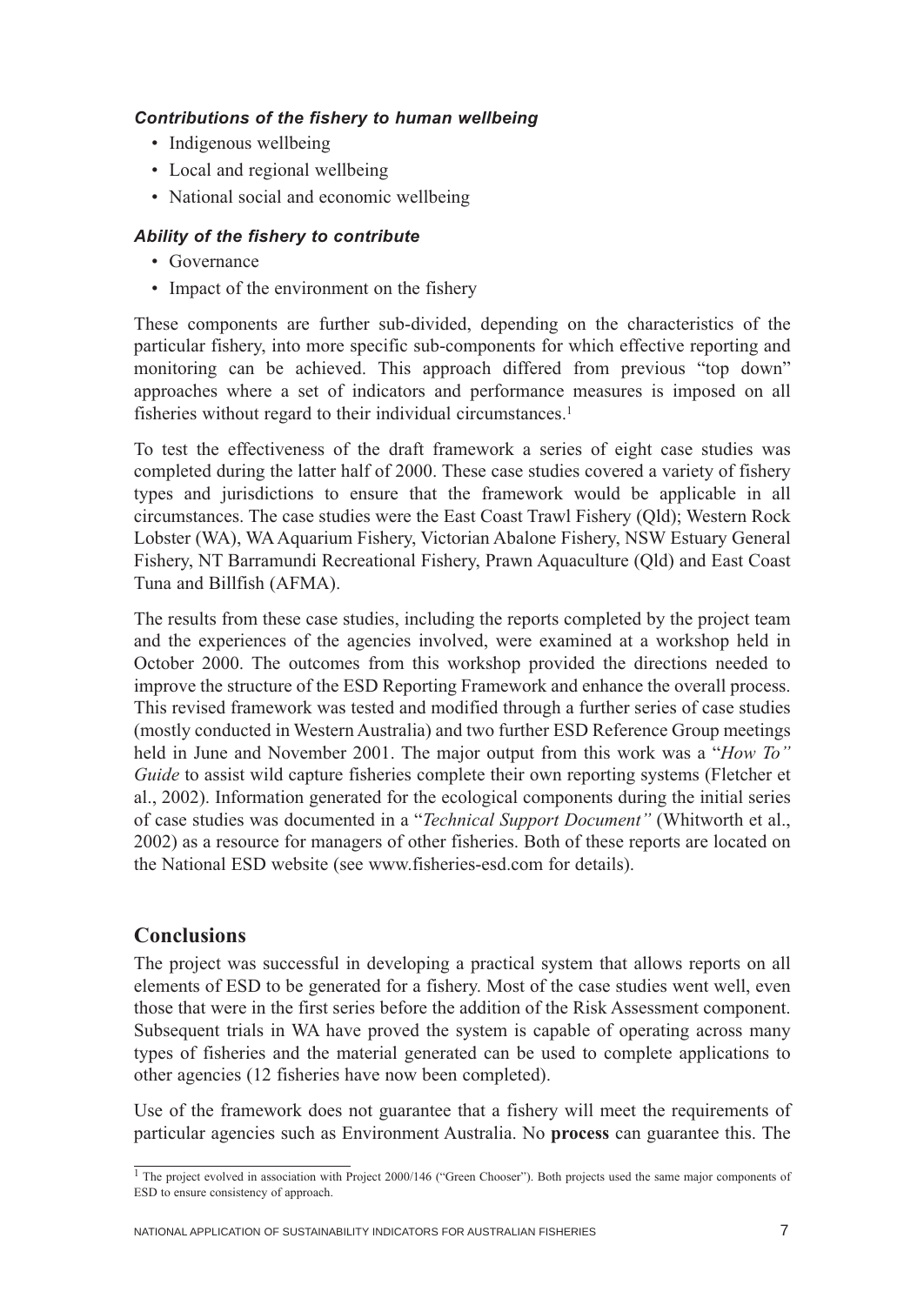degree of acceptance by any third party depends on actual performance against that party's requirements. The reporting framework does, however, allow a fishery to make a self-assessment before submitting an application and ensure that all the information is readily on hand to deal with requirements that may come from multiple sources.

The National ESD Framework should provide all the information needed for any internal/external requirement. It is more than a reporting tool, because it outlines a whole system of management. Therefore, it is intended to be a different way of doing business, not something added to what is already done.

The modular nature of the framework means that different aspects can be tackled separately. Most agencies will concentrate on the environmental aspects of ESD in the immediate future. However, management actions taken to address environmental issues still need to take into account the impact on social and economic issues, therefore there will be a growing need to simultaneously report on all three elements of ESD.

## **Future Developments**

This project has only begun the process for generating the tools needed for the reporting and assessment of ESD for the fisheries and aquaculture sectors. A number of other activities have been identified that will be needed to complete this process including:

#### *1. Further Reporting Activities*

- i) Developing methods and information resources for socio-economic components
- ii) Refining the draft framework for use in aquaculture (only one case study was completed)
- iii) Developing the methods needed for appropriately assessing indigenous fisheries and the impacts of coastal fisheries on indigenous communities (the current methods are not suitable for this)
- iv) Continuation of extension of the methods developed into all jurisdictions.

#### *2. Assessment Project(s)*

- i) Current Best Practice Manual Consolidate from a variety of sources the current "Best Practice" options for the objectives, performance measures, indicators and management responses needed for ESD assessments.
- ii) Compare and document the relative benefits of the various methods available to aggregate and integrate performance measures at any level of the ESD reporting tree.
- iii) Tools to enable qualitative and quantitative prediction of the interconnection between the ecological, economic and social outcomes of ESD under various fishery management regimes.

#### **KEYWORDS: ESD, ecologically sustainable development, Risk Assessment, triple bottom line reporting, socio-economic assessments, ecosystem management, Australian Fisheries**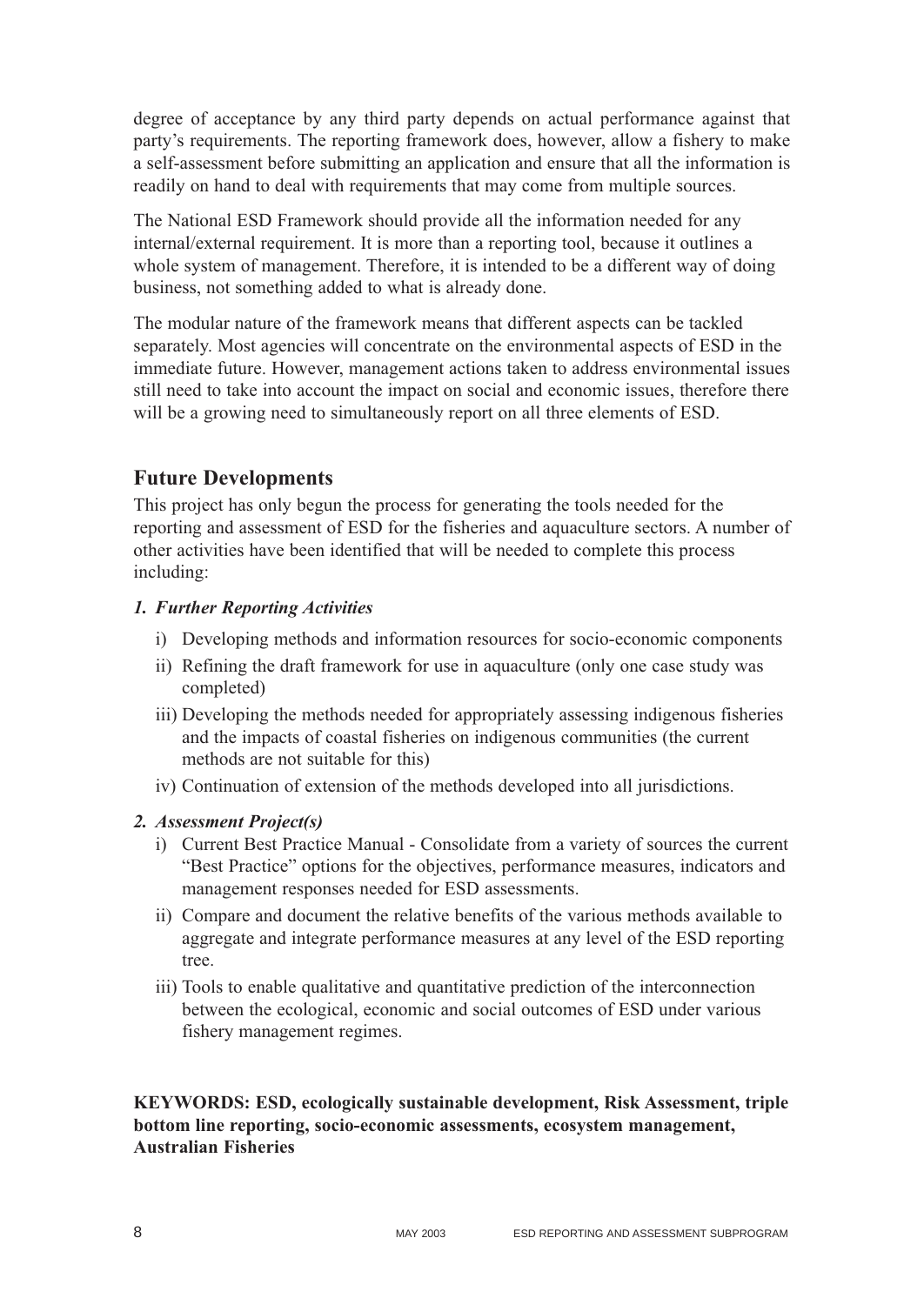# <span id="page-9-0"></span>**BACKGROUND**

Since the National Strategy for Ecologically Sustainable Development (NSESD) was developed in 1992, ESD has become accepted as the foundation for natural resource management in Australia and has become explicitly or implicitly, a major objective of all fisheries legislation. State and Commonwealth fisheries management agencies are accountable for achieving the objectives and, importantly, to demonstrate that the objectives are being met. To do this, fisheries management agencies need to be able to measure and report on progress of performance. Most fisheries agencies have measures for some components, particularly those related to the target species. However, without clear criteria and indicators to measure all aspects of ESD including ecological, economic, and social components – agencies risk being unable to demonstrate that they are pursuing or achieving ESD objectives.

At its planning session of 19-20 July 1999, the Standing Committee on Fisheries and Aquaculture (SCFA) agreed to establish a Sustainability Indicators Working Group to facilitate the development of nationally agreed criteria and sustainability indicators, building on the work of the SCFA Research Committee. The Working Group was composed of a mix of members from the SCFA, fisheries managers and the SCFA Research Committee, to ensure the rapid development of a unified approach across jurisdictions.

To achieve the desired result within the timeframe available, it was necessary to take the pragmatic approach of utilising existing data and information sources and also by initially only using the indicators already developed. Furthermore, instead of trying to develop one uniform set of indicators it was thought logical that a matrix of options be developed for each of the main fishery types (e.g. trawling, line, potting, netting, mixed – data rich and data poor) to maximise the relevance of the issues assessed and the indicators that will need to be measured. Finally, these activities were only one component of the SCFA initiative on ESD. It was recognised that a process of continuous improvement will be necessary to progress from the shorter term goal of providing a mechanism for reporting on ESD to the longer term goal where achievement of the ESD objectives for Australian fisheries are clear.

The SCFA Working Group met on a number of occasions and agreed on a timetable and workplan to develop draft ESD criteria and indicators. These were to be 'tested' using case studies of a variety of fisheries in different jurisdictions, culminating in a workshop to discuss results in October 2000 and a "national application report" by mid 2001. This process was to involve all stakeholders through the formation of an SCFA-ESD "Reference Group" that included representatives from the commercial fishing industry, aquaculture, environmental, recreational and indigenous groups, EA and FRDC. This Reference Group was to provide advice on (1) Developing a national framework of ESD criteria for Australian fisheries; (2) Identifying case studies for the evaluation of the framework, criteria and indicators; and (3) facilitating workshops and communication with stakeholders.

The approach developed by the SCFA Working Group was consistent with the preferred approach of the then Minister for Agriculture, Fisheries and Forestry, for a collaborative approach with the States, Territories and industry, with long term benefits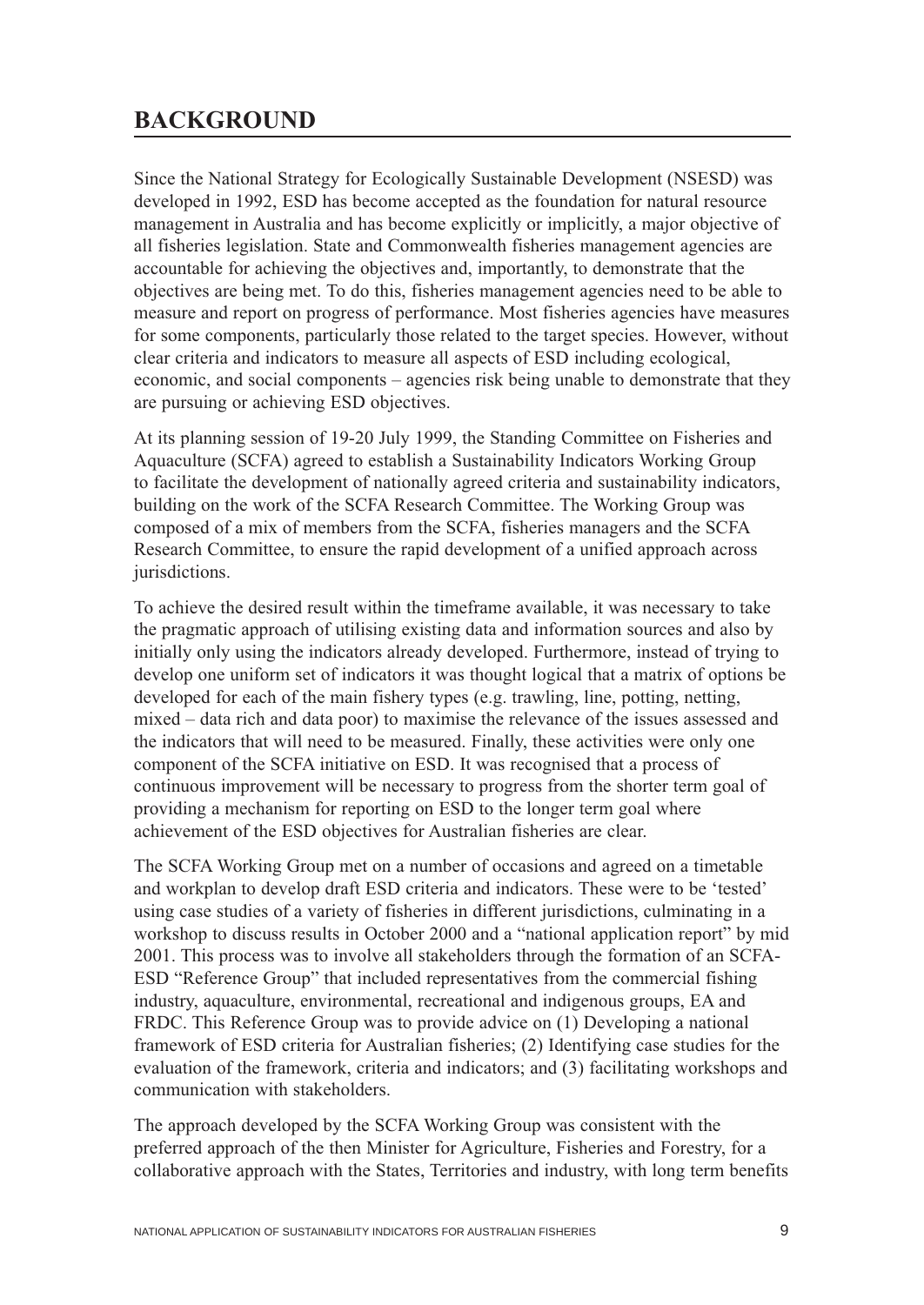<span id="page-10-0"></span>both in terms of sustainable fisheries management and positive industry development".

The Working Group approach included 3 key research tasks, which required funding:

- 1. Application of draft criteria and indicators using case studies.
- 2. A Workshop based around the case studies.
- 3. An "Initial National Application" report of the ESD criteria and indicators for Australian fisheries.

This workplan of closely related tasks was designed to enable the efficient development of an effective ESD reporting system. These activities were developed to complement the ESD work that had already occurred (e.g. CSIRO review), was already underway (e.g. ISO 140000 assessments) or was planned (e.g. FRRF & other FRDC applications). The relationship between this proposal and other ESD related activities were outlined at the ESD Workshop held at Geelong in March 2000. Specifically, it was highlighted where obvious synergies could be developed between the SCFA proposal and other projects, e.g. FRDC 2000/146, which seeks to provide assistance to the commercial industry to improve environmental management standards.

Following the workshop, the SCFA approach for the development of a nationally agreed system for ESD reporting received widespread stakeholder support. There was also strong commitment by each of the stakeholder groups to participate in the process by providing representatives to be a part of the Reference Group.

# **NEED**

The urgency to develop a comprehensive and practical reporting system has increased substantially in recent years. The requirement for assessments include the need for third party Government Auditing that will result from the proposals by Environment Australia (EA) to amend Schedule 4 of the Wildlife Protection (REI) Act (1982) along with the imminent introduction of the Environment Protection and Biodiversity Conservation Act in July 2000 and the implementation of the Oceans Policy strategies. There are also requirements within each jurisdiction to meet general government commitments to ESD and particularly when these are explicitly part of their Fisheries Legislation. Finally there are also recent developments associated with industry wanting to either gain market access or provide increased leverage for their products from gaining environmental accreditation. Thus, there are a large number of reasons why assessments need to be completed. There is an even greater need to ensure that the reporting schemes developed are sufficiently comprehensive to restrict the level of duplication.

The Standing Committee on Fisheries and Aquaculture (SCFA) identified the need to actively progress the development of nationally agreed criteria and indicators that would enable fisheries managers to report against all the principles of ecologically sustainable development (ESD). The ESD objective is now explicitly or implicitly part of State and Commonwealth fisheries management legislation. There are a number of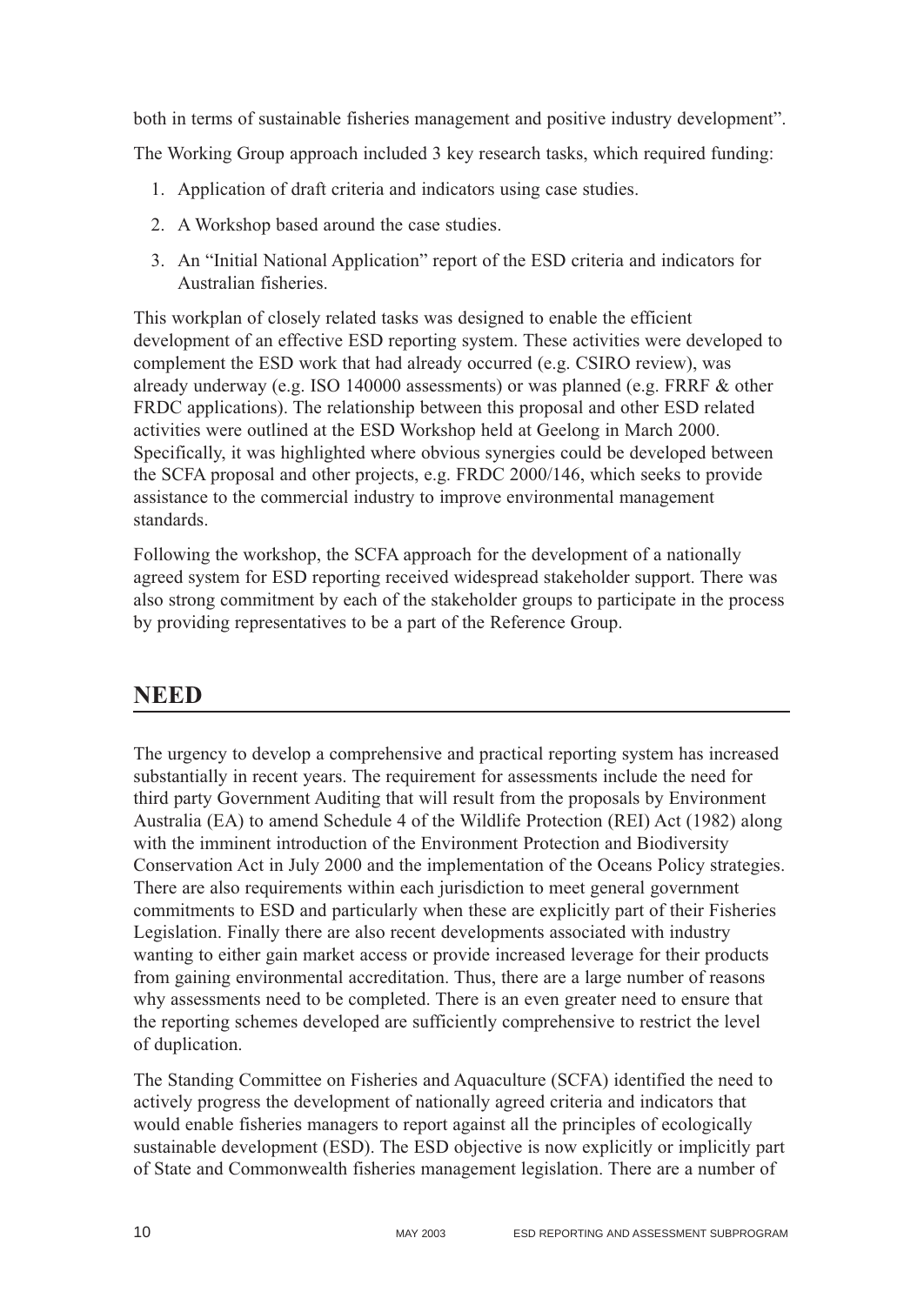components related to ESD within the fisheries context; these include the target species, the ecosystem, social and economic issues and also management arrangements. Not all of these components are of interest or are addressed in each of the identified requirements listed above. Thus, in the assessments required by Environment Australia the only components addressed are the target species, the ecosystem and management arrangements. This is similar to the assessments required under the Marine Stewardship Council. Assessments for ISO 14000 and Codes of Conduct only cover management arrangements. However, to fully meet the commitment to ESD, all components will need to be assessed. Consequently the proposed SCFA process will cover all aspects of ESD. These comprehensive assessments should nonetheless incorporate the aspects required for all these other requirements.

The SCFA Working Group has been established to steer the development of ESD criteria and indicators with the support of the SCFA Research Committee, who have developed a system for ESD reporting. The Working Group has agreed on an approach and timetable that would result in a report on the application of nationally agreed criteria and indicators for all Australian fisheries by mid 2001.

The urgency to progress this approach was raised at the ESD Stakeholder Workshop that was held in Geelong during March 2000. All stakeholder groups were represented at this workshop and they all recognised that there was a strong need to progress from the current situation to one where reporting on all components of ESD can be completed.

Endorsement was obtained from all sectors for the SCFA approach. There were, however, clear indications that effective consultation and participation from stakeholders were required during the project to ensure that the results will obtain national recognition and support. Consequently, a Reference Group was established that included representatives from Environment Australia, Commercial Fisheries, Aquaculture, Recreational fisheries, Indigenous groups, FRDC, Environmental groups and other relevant experts. The Reference Group worked in partnership with the SCFA Working Group to assist in the coordination and exchange of information. It was also suggested that this Reference Group along with selected members of the SCFA Working Group could act as a resource for other relevant ESD projects (e.g. 2000/146).

Finally, the workshop resulted in the development of the appropriate linkages between the members of the SCFA proposal, which is primarily concerned with the development of effective ESD reporting mechanisms, with the proponents of the other ESD projects such as FRDC 2000/146 which is designed to assist industry develop better, more environmentally credible methods of operation. These discussions resulted in the agreement as to how the two projects could benefit each other.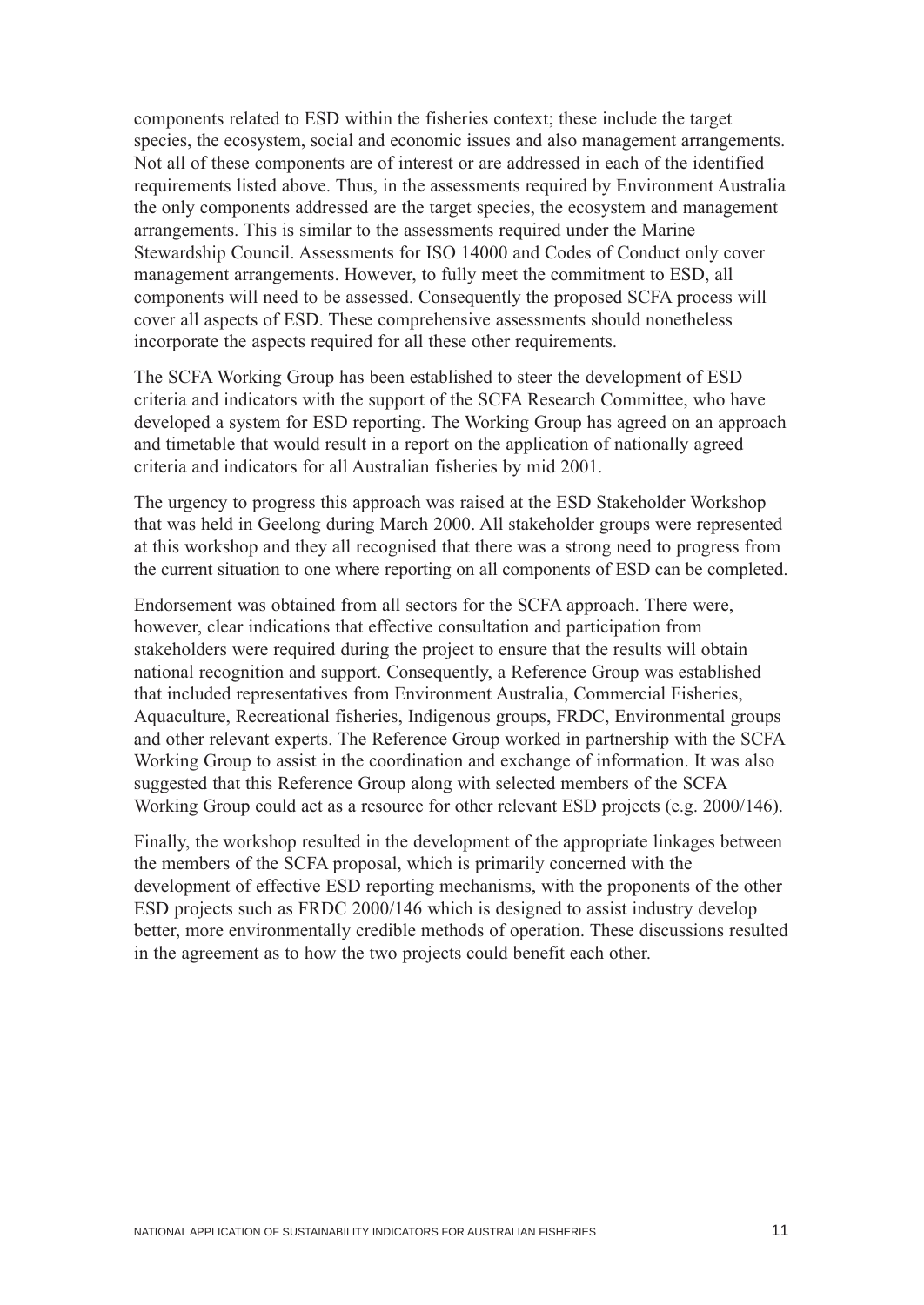# <span id="page-12-0"></span>**OBJECTIVES**

- 1. Facilitate the development and consistent application of practical, nationally agreed criteria and indicators by:
- 2. Completing a series of case studies implementing the agreed draft SCFA criteria and indicators for ESD reporting.
- 3. Conducting a workshop including representatives of all stakeholders to summarise the results obtained in other tasks related to the development of indicators for fisheries.
- 4. Completing a workshop report that contains the best available information on indicators and performance measures that could be used immediately to address the ESD criteria provided by SCFA for each main fishery type.
- 5. Generating a status report using an "initial National Application" for sustainability indicators in fisheries including an evaluation section that would identify any further research, development or testing required to ensure a complete set of revised criteria, indicators and performance measures that could be used for all fisheries in all jurisdictions.
- 6. Complete a final national application report for Australian fisheries.

# **METHODS/RESULTS/DISCUSSION**

## **ESD Reference Group**

A primary condition upon which FRDC agreed to fund this project was the formation of an ESD Reference Group. This reference group included the SCFA 'Indicators working group' plus other relevant stakeholders including the Australian Seafood Industry Council (ASIC), Environment Australia (EA), Aboriginal & Torres Strait Islander Commission (ATSIC), RecFish Australia, an aquaculture representative (ACWA), NGOs (Traffic, WWF) and the FRDC. The group was formed in May 2000 and its first task was to assist the project team develop the initial conceptual framework for ESD and fisheries.

## **Draft Conceptual ESD Framework for Australian Fisheries**

The ESD Reference group met with the SCFA working group in Glenelg (SA) during early June 2000 to adapt the general ESD concepts, as stated in the National Strategy on ESD (NSESD), into a series of ESD objectives specifically relevant for fisheries. This was achieved through the development of a draft conceptual framework for reporting and assessing performance against these principles.

The initial conceptual framework that was generated at this meeting identified 8 key components to ESD. These covered environmental wellbeing (which includes issues associated with the retained species, non-retained species and other environmental issues associated with fishing), human wellbeing (socio-economic issues at the local,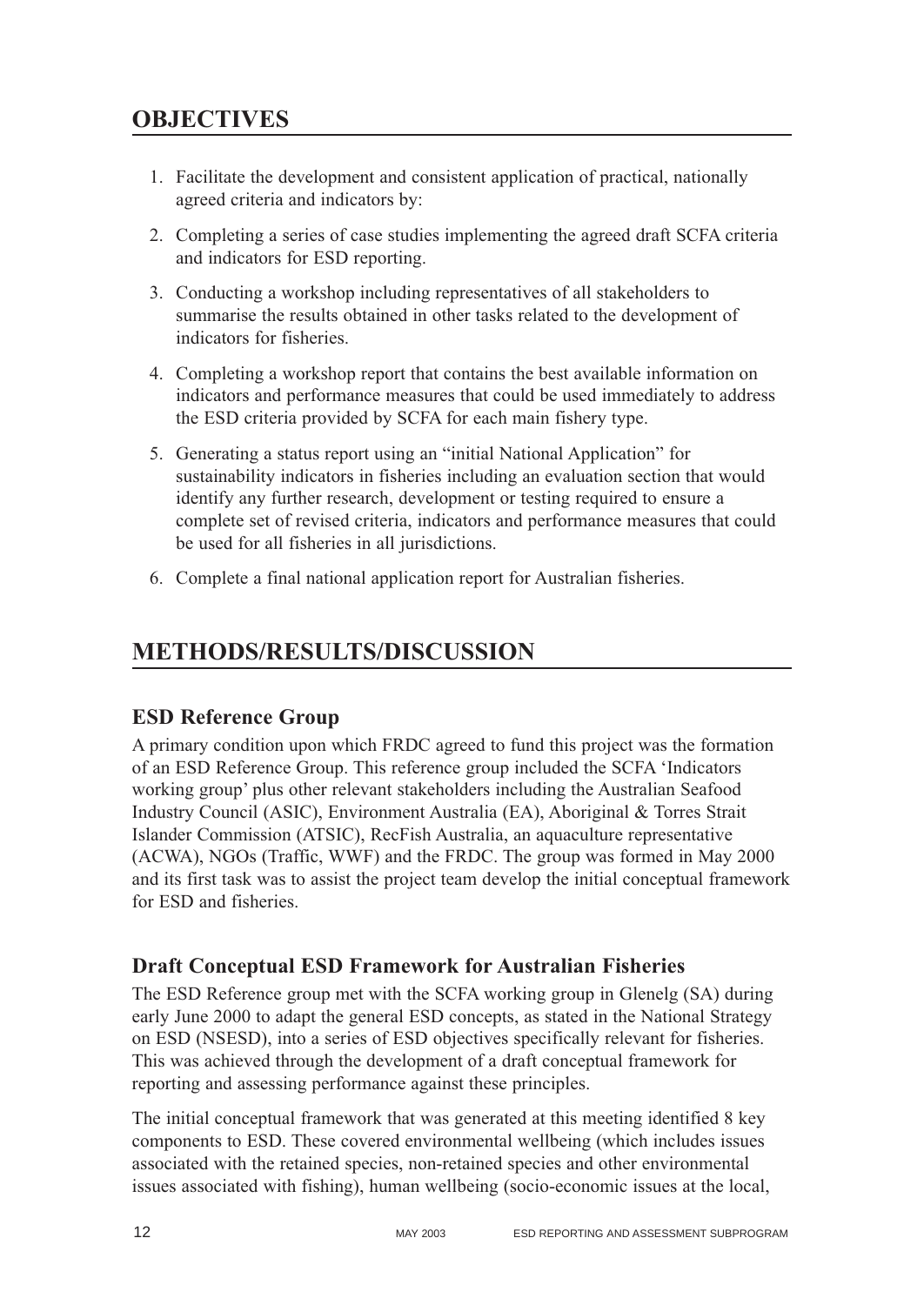<span id="page-13-0"></span>regional and national levels) and governance (management and legislative arrangements). These draft objectives and frameworks were ratified at SCFA 43 in September 2000 and at MCFFA2 in October 2000 (see Appendix 1 for details).

# **Core Objectives for ESD and Australian Fisheries**

In developing the following set of objectives for Australian fisheries (both core objectives and major components), the Reference Group integrated:

- the general objectives and principles of ESD as outlined in the NSESD;
- the conclusions and guidelines from the FAO technical group (FAO, 1999);
- legislation already in place within the various jurisdictions; and
- other relevant instruments (e.g. the EPBC Act & MSC guidelines).

The SCFA core objectives for sustainable fisheries are to:

- Protect biodiversity and maintain essential ecological processes.
- Enhance individual and community wellbeing by following a path of economic development that safeguards the welfare of current & future generations.
- Provide effective legal, institutional and economic frameworks for ecologically sustainable development.

For these objectives, the seven major goals for wild capture fisheries were:

# **Contribution to Ecological Wellbeing**

#### *1. Retained Species*

To manage the take of retained species within ecologically viable stock levels by avoiding overfishing and maintaining and optimising long-term yields.

## *2. Non-Retained Species*

To manage the fishery in a manner that does not threaten biodiversity and habitat via the removal of non-retained species (including protected species and ecological communities) and manage the take of non-retained species at ecologically viable stock levels.

## *3. Other Environmental Impacts3*

To manage the impacts *of* fisheries such that only acceptable impacts occur to functional ecological relationships, habitat and processes.

<sup>2</sup> Ministerial Council for Forestry, Fisheries and Aquaculture.

<sup>&</sup>lt;sup>3</sup> This was subsequently renamed General Ecosystem.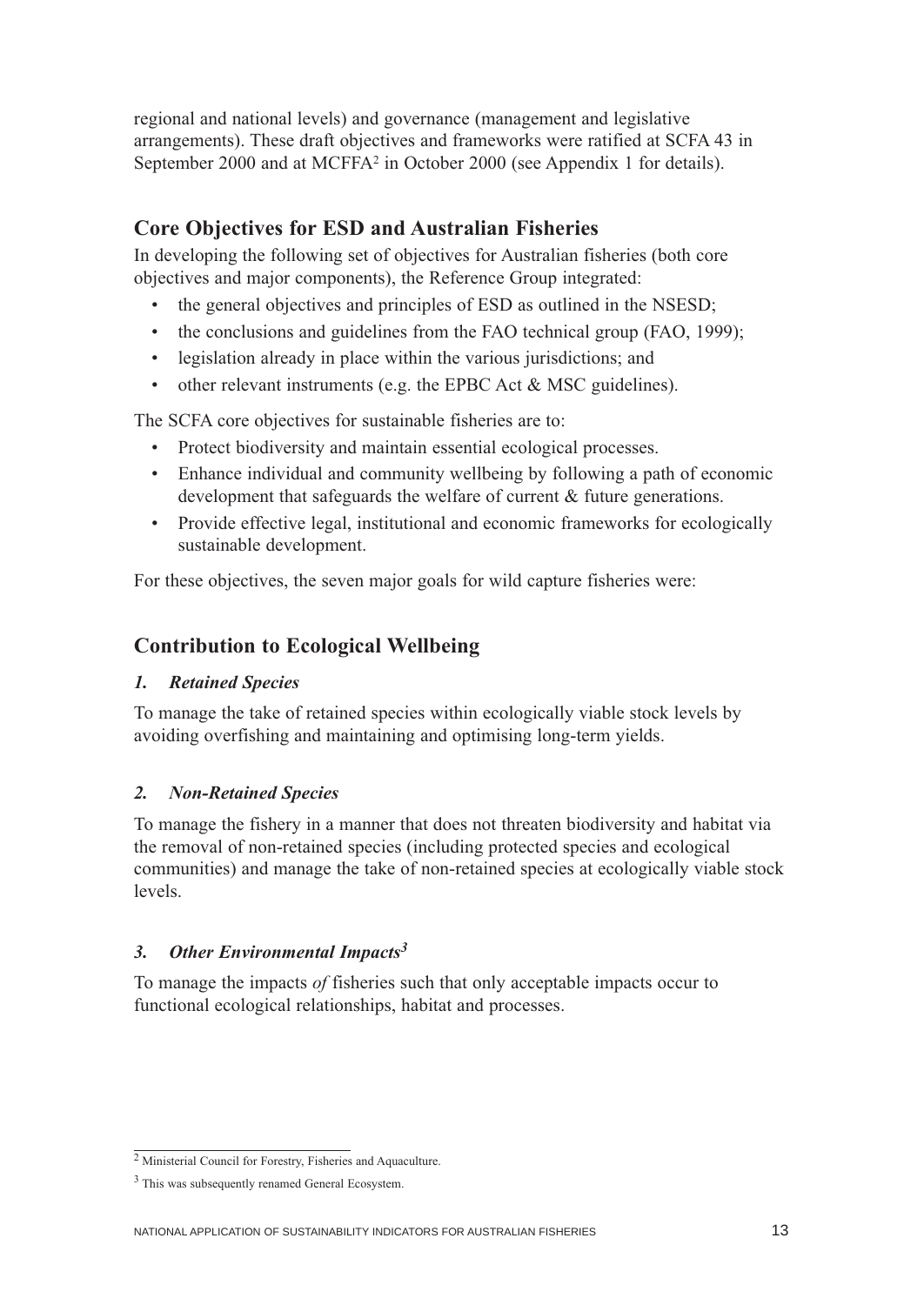# <span id="page-14-0"></span>**Contribution to Human Wellbeing**

#### *4. Indigenous Community Wellbeing*

To satisfy traditional (customary) fishing needs, cultural /economic development and sustainability of indigenous communities.

### *5. Community and National Wellbeing <sup>4</sup>*

To contribute to community, regional and national wellbeing, lifestyle and cultural needs.

# **Ability to Achieve**

#### *6. Governance*

To ensure that ESD principles are underpinned by legal, institutional, economic and policy frameworks capable of responding and taking appropriate pre-emptive and remedial actions.

To allocate the resource to maximise/optimise community benefits.

## *7. Impacts of the Environment*

To recognise the impacts of the environment *on* fisheries from both natural and nonfishery human induced sources and incorporate these within management responses.

# **Initial Draft Reporting Framework**

A major factor in the successful development of a national system for reporting on ESD is the framework that is used. The system needs to be sufficiently flexible to allow for the specific issues that affect each fishery, whilst recognising the need to ensure that where possible, issues are treated in a consistent manner.

The framework that was developed utilised the information and processes already available from the work that has been done on ESD reporting by BRS (see Chesson and Clayton 1998, Chesson et al., 1999), the FAO report on sustainability indicators for fisheries (FAO, 1999) and other reporting systems (e.g. PSR, SOE). Thus, the draft National ESD reporting framework included elements from a number of these systems including the use of a series of component trees that were used to identify the issues and a set of standard report headings for each of these identified issues.

## *Component Trees*

The draft National ESD reporting framework had eight major components which fell into three categories; "contributions to ecological wellbeing", "contributions to human wellbeing" and the "management arrangements", available to achieve the objectives (Fig. 1). Each of the major components was broken down into more specific subcomponents for which ultimately operational objectives could be developed.

<sup>4</sup> This was split into two component trees.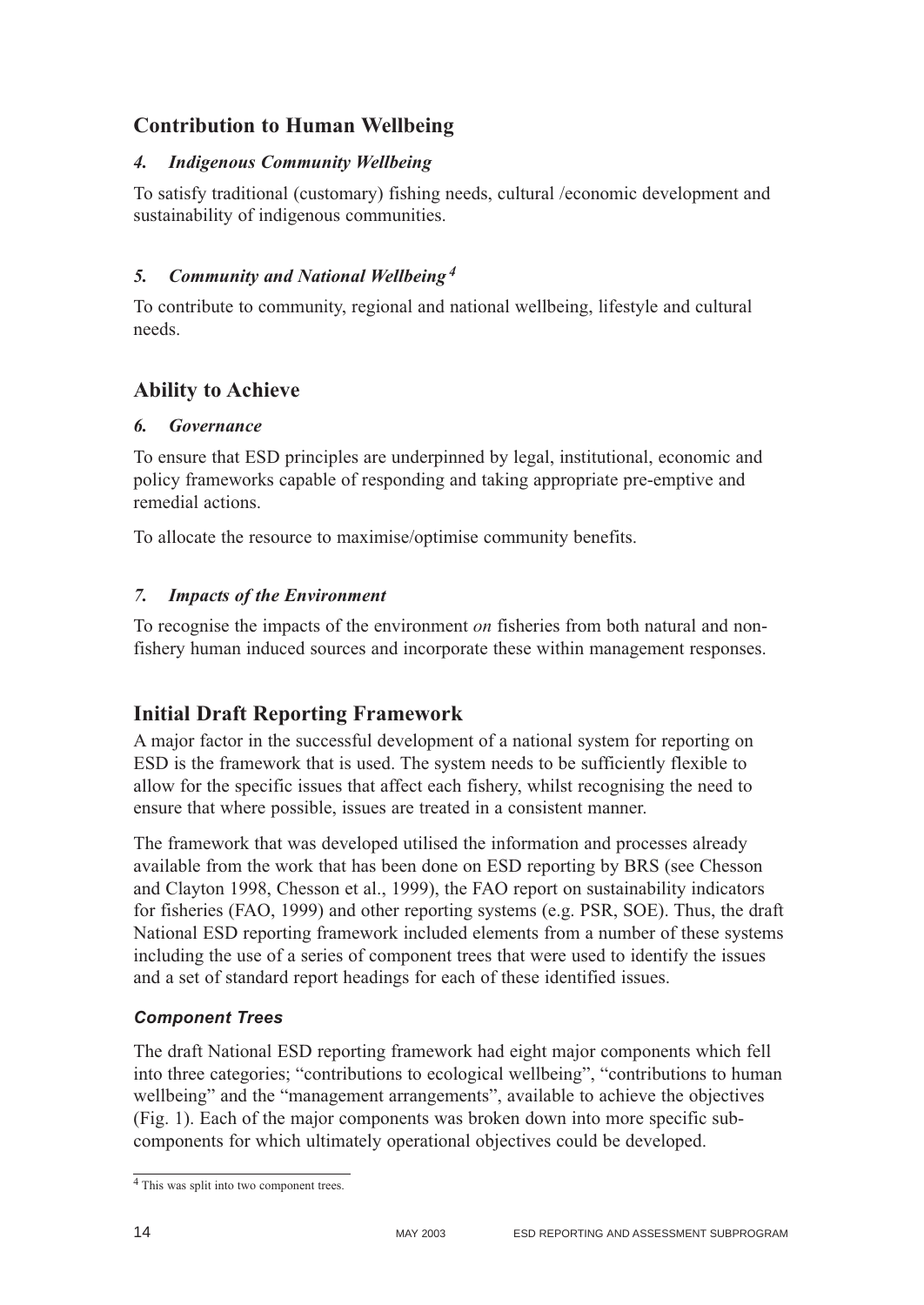

**Figure 1.** The eight components of ESD for Fisheries.

To maximise the consistency of approach amongst different fisheries, the issues that were raised by the SCFA and the ESD reference group under each of the eight main components were arranged into a series of "generic" component trees (e.g. Fig. 2, see Appendix 2 for the full set). These generic trees were used as the starting point for each of the case studies which could then be subsequently adapted into trees specific to each fishery during an open consultative process involving all stakeholder groups. This is achieved by expanding (splitting) or contracting (removing/lumping) the number of sub-components as required. For example, an abalone fishery is unlikely to require a number of the sub-components as shown in Fig. 2 (e.g. bait collection, ghost fishing). Whereas a trawl fishery may require dividing the impacts on benthic biota into different habitat categories.



**Figure 2.** One of the eight generic component trees (see Appendix 2 for the full set).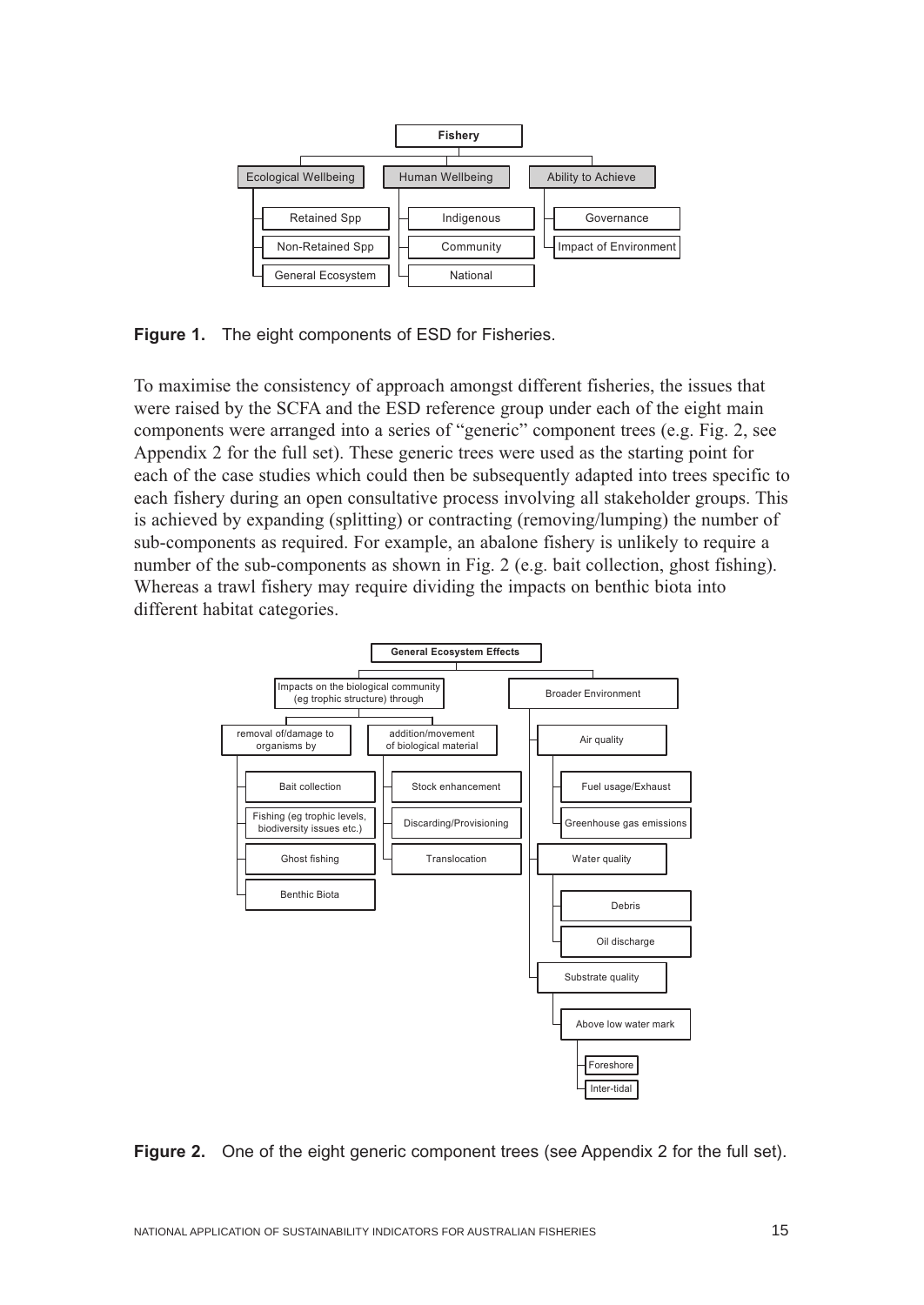## *Reports*

For each of the lowest level or terminal sub-components/issues, a detailed report is required. A set of 10 standard headings was developed, each of which needs to be addressed (see Table 1 below). Using the same reporting headings for each of the subcomponents:

- Assists in a consistency of focus and attention across all components/subcomponents (especially for components where there is little existing experience).
- Separates discussions concerning performance measures from the discussions about the actual indicator, and from the discussion of the adequacy of their measurement etc.
- Requires a specific consideration of the management response in relation to the data available.

| <b>Performance Report Heading</b>                 | <b>Description</b>                                                                                                 |
|---------------------------------------------------|--------------------------------------------------------------------------------------------------------------------|
| 1. Operational Objective (plus justification)     | What are your trying to achieve and why?                                                                           |
| 2. Indicator                                      | What are you going to use to measure performance?                                                                  |
| 3. Performance Measure/Limit plus (justification) | What levels define acceptable and unacceptable<br>performance and why?                                             |
| 4. Data Requirements/Availability                 | What monitoring programs are needed?                                                                               |
| 5. Evaluation                                     | What is the current performance of the fishery for<br>this issue?                                                  |
| 6. Robustness                                     | How robust is the indicator $\&$ /or the performance<br>measure in assessing performance against the<br>objective? |
| 7. Fisheries Management Response                  |                                                                                                                    |
| $-$ Current                                       | What are the management actions currently being<br>used to achieve acceptable performance?                         |
| $-$ Future                                        | What extra management is to be introduced?                                                                         |
| - Actions if Performance Limit is exceeded        | What will happen if the indicator suggests<br>performance is not acceptable?                                       |
| 8. Comments and Action                            | Summarise what actions will happen in the<br>coming years.                                                         |
| 9. External Drivers                               | What factors, outside of the fisheries control may<br>affect performance against the objective?                    |

#### **Table 1.** Description of the ESD Framework Report Headings.

The first step was to specify an operational objective for the component (noting that by setting one objective you are influencing the performance of other components). This operational objective needed to have a direct and practical interpretation in the context of the management of the fishery and, most importantly, performance needs to be measurable and auditable. The objective should also be consistent with, and clearly linked to, any higher-level objectives that might appear in legislation, policy statements or management plans (i.e. this linkage should be spelt out clearly in the justification for choosing this objective).

The indicator is the measurement that is to be used to track changes with respect to an operational objective. The performance measure provides the information to enable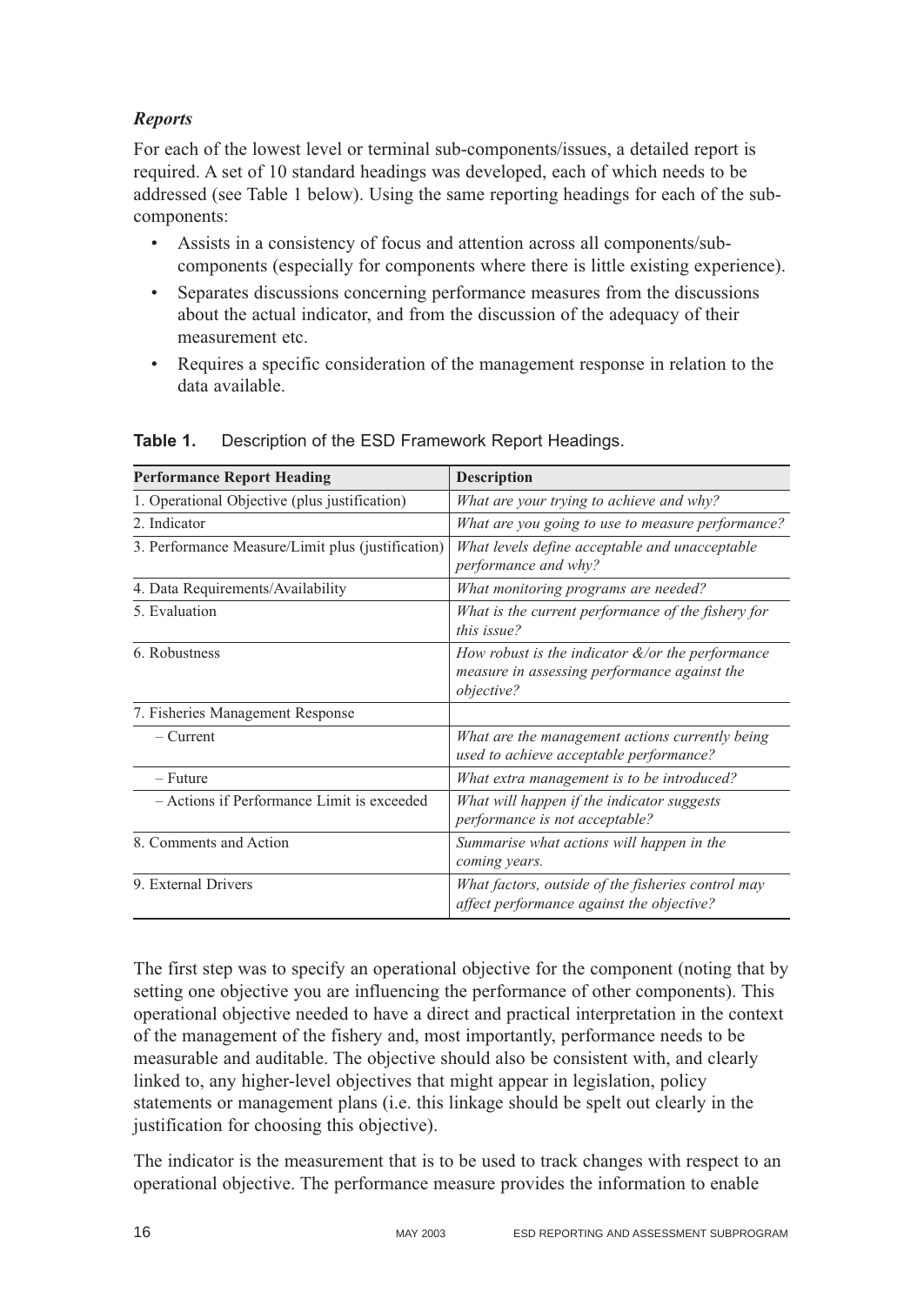<span id="page-17-0"></span>interpretation of the indicator and can be expressed in terms of one or more reference points (biomass should remain as close as possible to x and no lower than y) or simply in terms of a trend (increasing is desirable, decreasing is undesirable).

The operational objective, indicator and performance measure are a package. All three are needed before any one of them is useful. Indicators by themselves (as used in some reporting schemes) are of little value.

In addition to stating the operational objective, indicator and performance measure, there are headings for data quality and availability, robustness of the indicator, management response, and external drivers. The inclusion of 'management response', particularly when it is discussed in relation to the data available, makes the explicit link between the operational objective, the measurement and reporting of performance and the action to be taken to maintain or improve that performance. This is an important distinction, and advantage of the National ESD framework, compared to other systems (Chesson et al., 2000).

This draft framework was tested and modified through a series of case studies and workshops to maximise its usefulness and applicability across the wide spectrum of fisheries that occur in Australia.

## **Case Studies**

The June 2000 meeting discussed which fisheries should comprise the first series of case studies. Given the nominations from each jurisdiction, potential case study fisheries were assessed against a series of criteria (fishery method, location, data availability, level of conflict, other processes). From this, a short list of fisheries was selected. Potential case studies were also identified for recreational, aquaculture and traditional fisheries.

The eight initial case studies (and the dates of the meeting) were:

- 1. East Coast Trawl Fishery (Qld, 20–21 July 2000)
- 2. Western Rock Lobster (WA, 2–3 August 2000)
- 3. WA Aquarium Fishery (WA, 4 August 2000)
- 4. Victorian Abalone Fishery (Vic, 14–16 August 2000)
- 5. NSW Estuary General Fishery (NSW, 22–23 August 2000)
- 6. NT Barramundi Recreational Fishery (NT, 6–7 September 2000)
- 7. Prawn Aquaculture (Qld, 2–3 October 2000)
- 8. East Coast Tuna and Billfish (AFMA, 16–17 October 2000)

Participants were provided with significant amount of background material one to two weeks prior to the meetings. This included a comprehensive Case Study Information Package that outlined the background and processes that were to be tested (see Attachment 1). They were also supplied with as much information about the fishery being examined as could be provided by the relevant jurisdiction.

Each of these case study meetings went for 2-days during which time an explanation for why we were conducting this process was explained to the representatives from the relevant fishing industry, departmental managers, researchers, local environmental and other non-government groups and usually a representative from EA.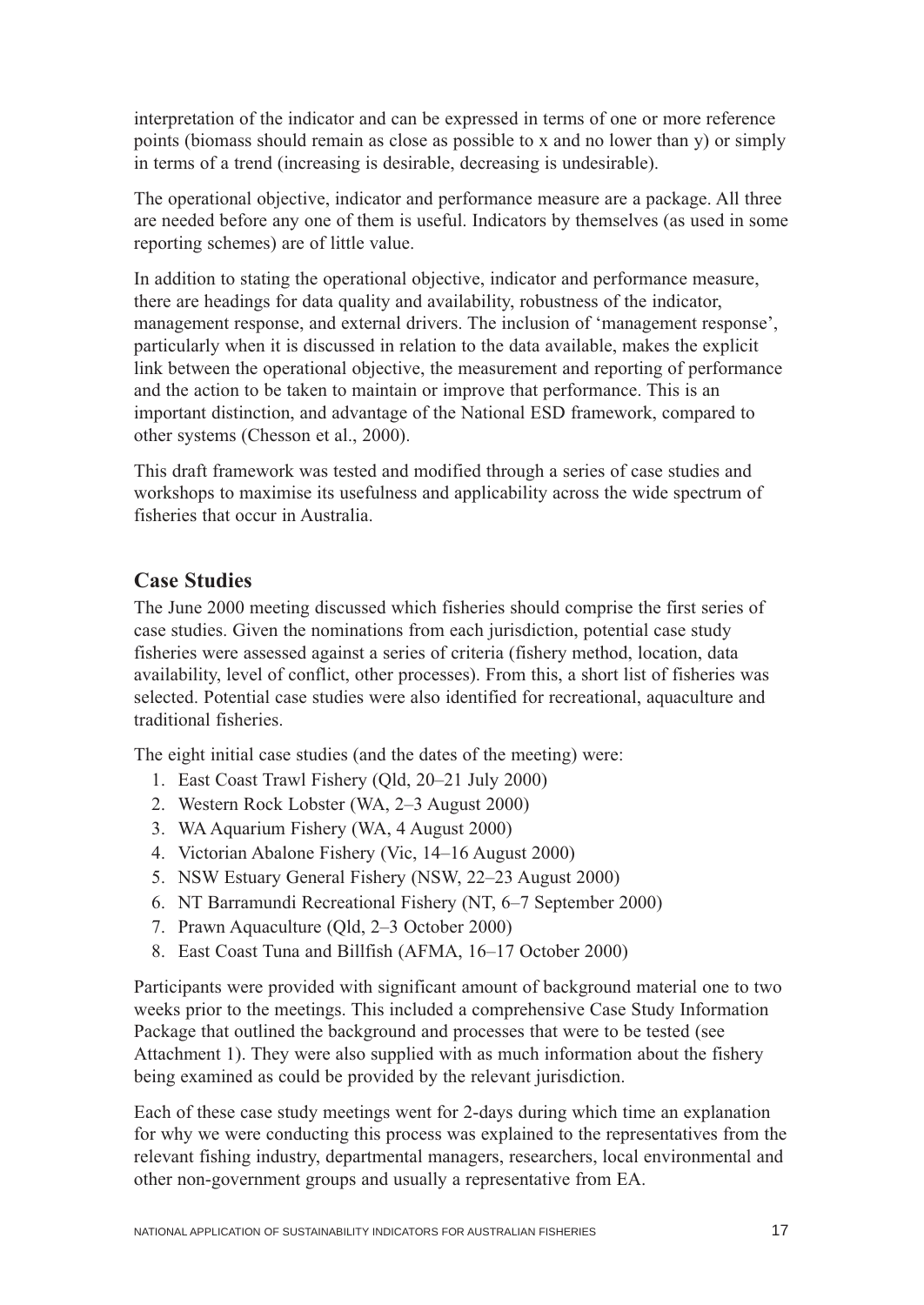<span id="page-18-0"></span>Following the general introduction and a short presentation on the basics of the fishery being examined, the meetings systematically identified the major issues specific to the fishery for each of the ESD component trees and a number of example reports were developed. Subsequent to the meetings, it was expected that the jurisdictions would complete reports for each of the identified issues.

#### **Consequently, each of the initial case study meetings was designed to:**

- *1. Adapt the "generic components" agreed to by the SCFA-ESD Reference group into an agreed set of component trees specific to the fishery being examined.*
- *2. Identify existing and possible additional operational objectives, indicators, performance limits etc. for each of the components.*
- *3. Make a start on each of the other sections of the report.*
- *4. Complete the development of the report (i.e. information under all of the headings to be completed) for the case study fishery. This would be done largely by the jurisdictions but with the assistance of the project team.*

#### **Extract from Case Study Package Version 1 July 2000 (see attachment 1 for details)**

At the end of each Case Study, a report was completed that summarised the material generated during the case study (see Attachment 2 for all the Case Study Reports). This report also provided a commentary on how well the case study meeting had progressed, particularly with reference to any suggested changes in how the meetings should be structured and also if there were any problems identified with the structure of the ESD Reporting Framework.

## **Case Study Workshop**

A two-day workshop was held in Canberra on October 30-31, 2000 to review progress on the development of the National ESD Framework. The Case Study Workshop was planned to be the main method of drawing together the experiences learned in each of the eight case studies by identifying the strengths and weaknesses in the process and thereby ensure that the project was on-track to meet the major requirements and needs of all stakeholder groups.

Specifically the workshop objectives were to determine:

- What progress has been made since the Reference Group meeting in June 2000?
- How successful have the two-day meetings been in getting the process underway for each of the stakeholder groups?
- What has happened in each jurisdiction after the meeting finished?
- Where to from here?

#### *Workshop Format*

The participants at the workshop, which was held at FRDC offices, included the project team, the SCFA Indicators working group, the ESD reference group along with representatives from each of the eight case studies (see above). The agenda (see Appendix 3) provided the opportunity for the project team to explain what had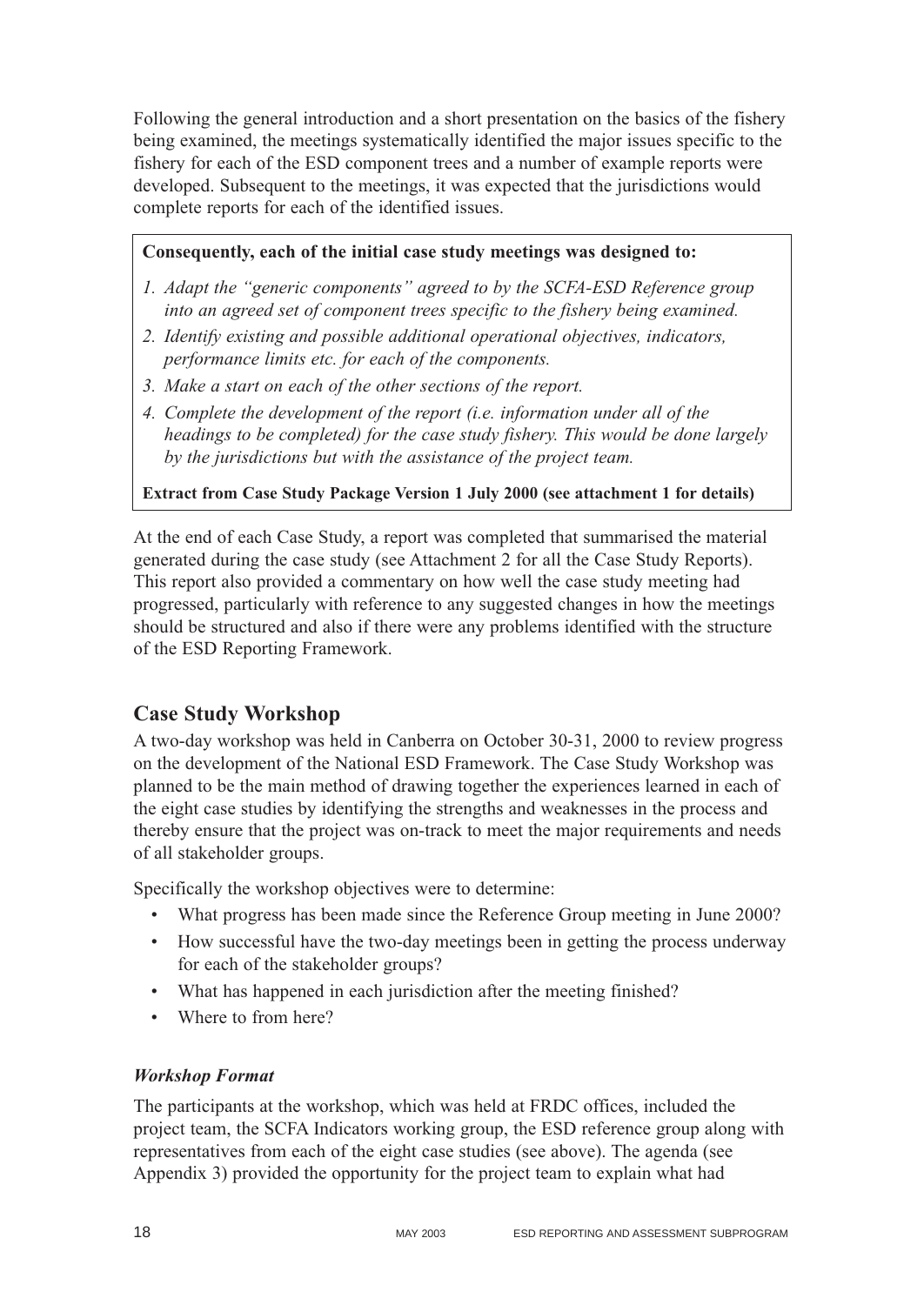happened and what they had learned during the series of case study meetings. Participants from each of the case studies then provided feedback on the 2-day meeting process from their perspective and how difficult it was to progress the development of the reports afterwards. Finally, each of the major stakeholder groups (ASIC, EA, RecFish, NGOs and SCFA) provided their views on how successful the process has been in developing a reporting tool that covered their needs and, importantly, how the project should develop in the future. To assist the workshop stay focussed, Dr Derek Staples from BRS was the facilitator of the meeting.

#### *Findings*

The project, as originally designed, was attempting to develop a practical method for reporting on ESD that would enable the collation of the objectives, indicators, performance measures and management responses currently being used or proposed for Australian fisheries. There was general agreement that the suggested process of identifying issues using the component trees and developing standard reports for each of the identified components was an appropriate way to proceed. The variations in the structures of some of the "generic" trees, as suggested by the project team from their experiences during these meetings, were also ratified. Most stakeholders appreciated the more holistic outcomes that were generated by the process and the disciplined approach of starting with operational objectives and then moving to the other report headings. However, the need to develop a robust method of determining whether issues were significant enough to warrant further attention was recognised<sup>5</sup>.

The major issue raised about the operation of the case study meetings, was that not all stakeholder groups were able to attend. Subsequent surveys have found that the unavoidably (given the projects timetable) small amount of notice given was the main reason. It was clear that more than a few weeks notice will be necessary for many groups, particularly for the NGOs who have few people to spread around the various issues. To obtain adequate involvement of indigenous groups (who were only present at 2 of the 8 case study meetings), it was suggested that a separate process might be required. Such a process should be developed in conjunction with ATSIC.

The development of further component reports after the initial meeting was found by all groups to be a resource hungry task, more so than was initially expected. This was exacerbated by the general lack of explicit operational objectives available for most fisheries and the need to dedicate appropriate resources to enable their development. The lack of local expertise and information for the socio-economic components was also an issue for most jurisdictions, but suggestions were provided to maximise the value of any expenditure in this area (Table 2).

<sup>5</sup> This was addressed by the incorporation of a Risk Assessment process within the revised framework.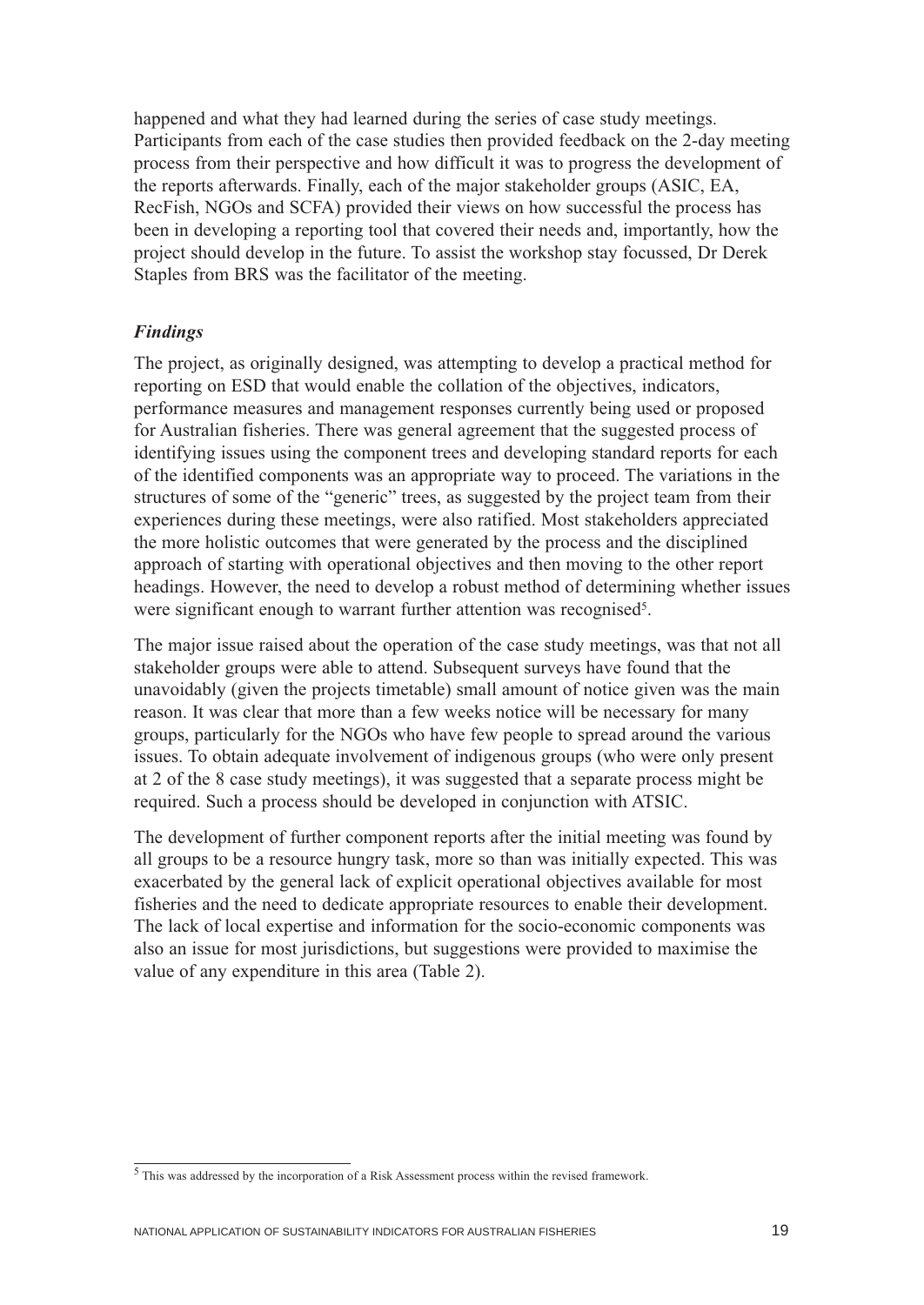| Data Type                             | How to get it?                                                                                                                                                                                                                                                 |
|---------------------------------------|----------------------------------------------------------------------------------------------------------------------------------------------------------------------------------------------------------------------------------------------------------------|
| <b>Community Sensitivity</b><br>Index | Social Sciences section of BRS already has the information<br>and can supply at marginal costs.                                                                                                                                                                |
| Resource Dependency                   | Relatively expensive to collect $\omega$ \$20-30K per home port or<br>region.<br>Already available for Qld and soon for parts of SE.<br>Australia.<br>(Should focus on important fishing communities which are<br>also high on the CSI scale to reduce costs). |
| <b>Public Perceptions</b>             | National – may (hopefully) be funded by the<br>Commonwealth. Local – would need surveys that would cost<br>\$10-20 K per community region.<br>(only do in important areas)                                                                                     |

**Table 2.** Outcomes of Workshop – Social Data.

The most important issues raised during the workshop related to the value of any report developed using the SCFA process in meeting the requirements of a number of third parties including EA for schedule 4 and EPBC, GBRMPA, various state EPAs and also for the on-going management of the fishery itself. Similarly, the evolution of this reporting process into an assessment scheme was also seen as a high priority. Thus, the possibility of developing standards for both the processes undertaken and the outcomes achieved will be considered for future projects<sup>6</sup>.

#### *Conclusions of Workshop*

To ensure that the national ESD Framework process can meet the objectives of all stakeholders and achieve the improvements required, involved a number of revisions to the project workplan. Specifically, it was proposed that project resources should be redirected into assisting the completion of at least 2 case study reports to a level that would enable the reports to be submitted to other agencies for review/assessment (e.g. EA, GBRMPA). This would allow a determination as to whether the reports are sufficiently comprehensive to meet the requirements of a number of these third parties. Moreover, the outcomes of these assessments should begin to determine whether the standards presently being used for objectives, performance measures and management responses are considered to be appropriate.

Overall, the workshop was successful in providing useful feedback on the progress of the project so far. Relatively few major problems were identified with an action plan (Appendix 3) developed to address those that were raised. The project team used this information to revise their work plan and timetable for the remainder of the project.

<sup>6</sup> This was subsequently initiated with the funding of FRDC 2002/086.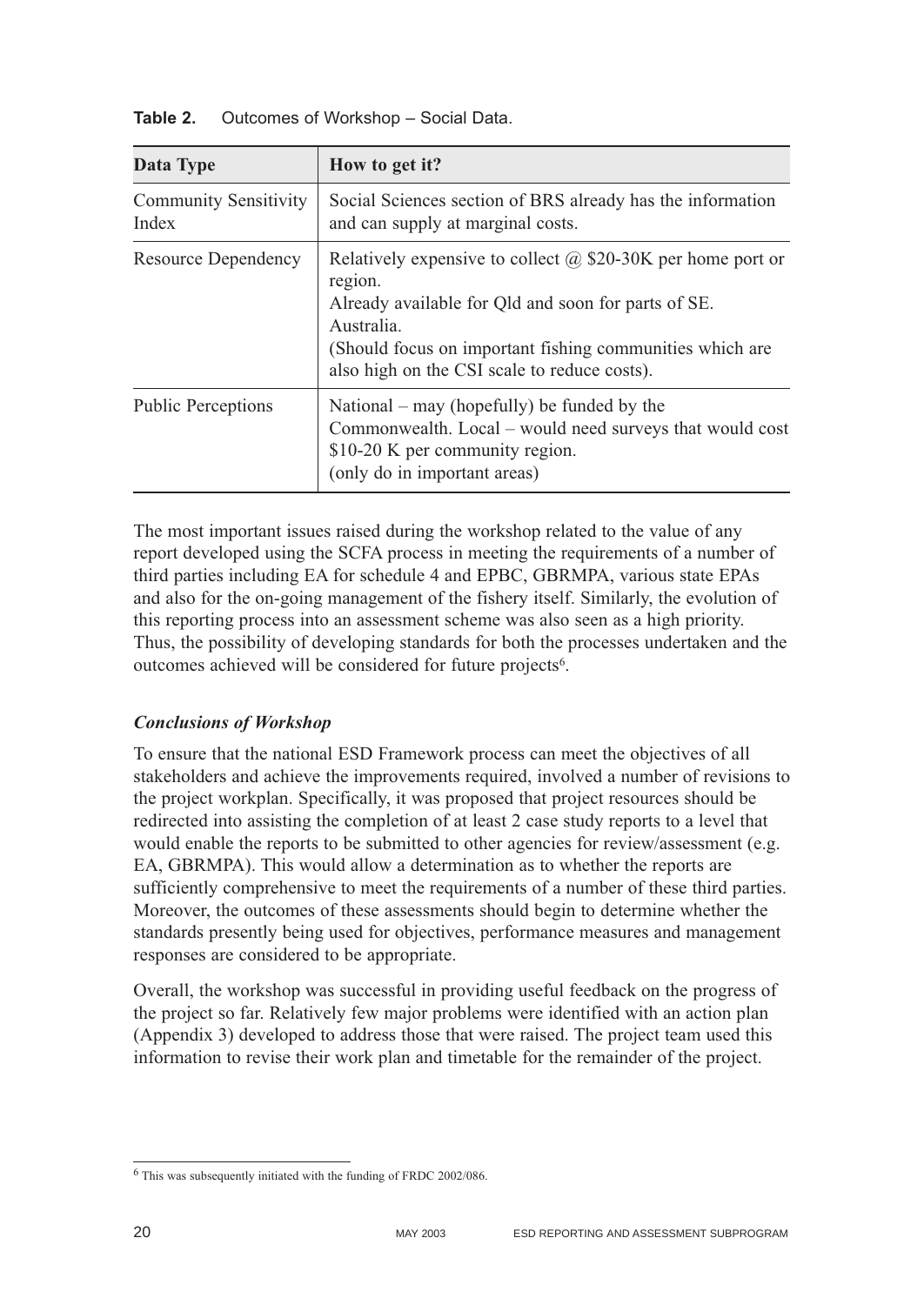# <span id="page-21-0"></span>**Post-Workshop Case Studies (2001)**

The major change to the National ESD Reporting Framework resulting from the Workshop was the incorporation of an additional Risk Assessment step in the process. This was introduced because of the concerns of many managers and participants that the numbers of issues being identified in the workshops was often too many for all of them to be addressed in a comprehensive fashion. Therefore, the methods outlined in the Australian/New Zealand Standard Risk Analysis Process (AS 4360) were adapted for use in fisheries situations.

The Case Study Package was also modified to incorporate a description of this Risk Assessment process. Consequently, the expected outcomes from each case study meeting were altered to reflect these changes.

#### *During the case study meetings we want to:*

- *1. Adapt the "generic components" agreed to by the SCFA-ESD Reference group into an agreed set of component trees specific to the fishery being examined.*
- *2. Conduct a risk assessment on the environmental issues and prioritise social and economic components.*
- *3. Provide examples on the other sections of the report.*
- *4. Demonstrate how this information can be used to generate an application to EA (MSC) under their guidelines.*

**Extract from "***ESD Case Study Package Version 2.2 October 2001"* **(changes from Version 1 are in bold) –see Attachment 1 for details.**

The new processes were presented to a meeting of the ESD Reference group held in June 2001. A number of issues and suggestions about the descriptions and categories used in the Risk Assessment process were made. These were incorporated into the next version of the packages and the further testing and tuning of the methods was facilitated by applying them to the assessments of 1 fishery in SA (Lakes and Coorong) and 6 fisheries in WA, these included:

- Shark Bay Prawns
- Shark Bay Scallop
- Exmouth Gulf Prawn
- Shark Bay Snapper
- Pearl Oysters
- Abalone.

From the results of these extra case studies, the case study package was revised and expanded to provide more of a commentary on each of the sections. The material presented included the experiences learned during each of the case studies, including the case study meetings and the subsequent report writing phase. This information was subsequently expanded further into a "*How To*" guide which was designed to be sufficiently comprehensive that it could be used on its own, or with minimal instruction as the basis to complete an ESD report for any fishery (See Figure 3 for a summary of the process).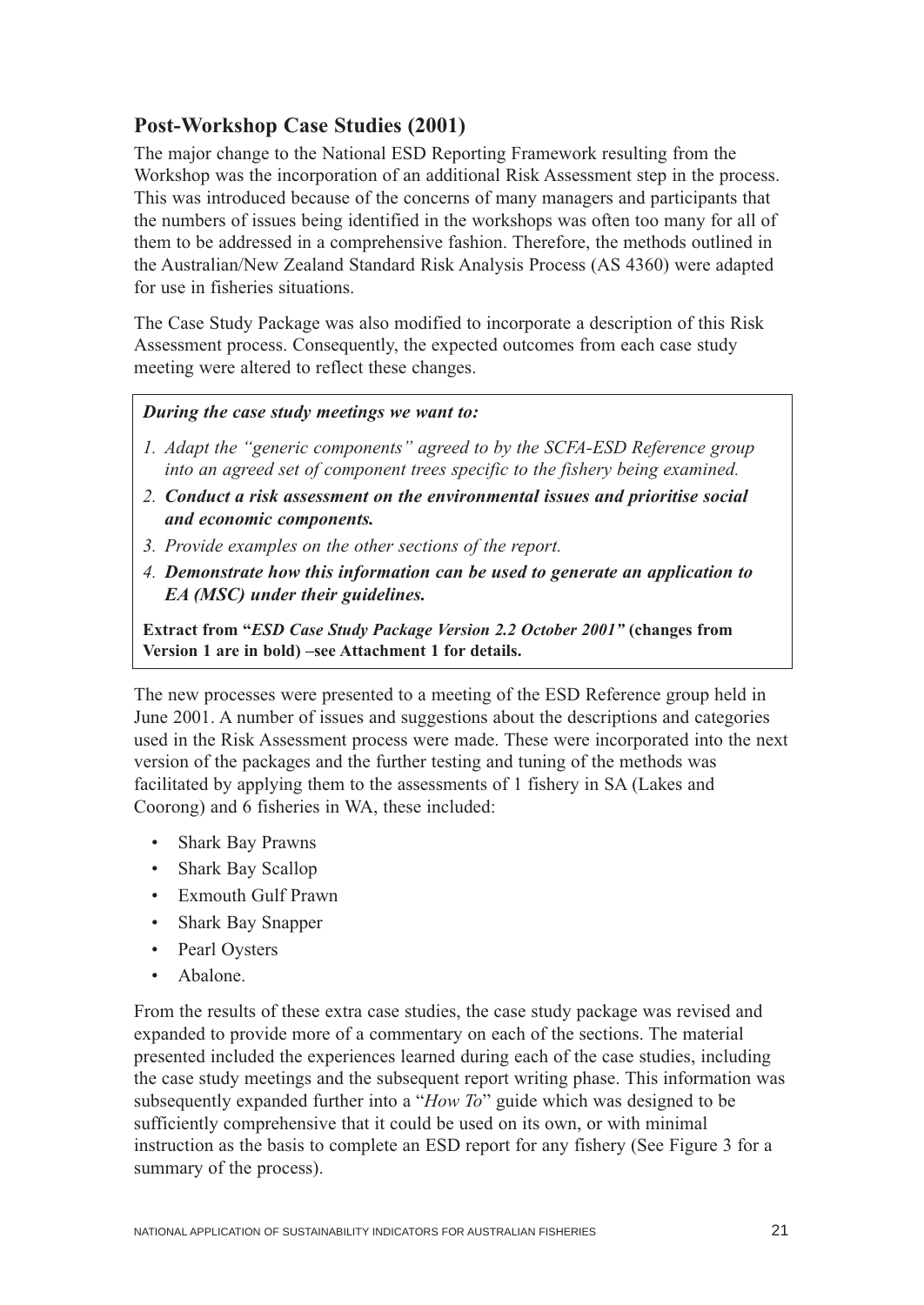<span id="page-22-0"></span>

**Figure 3.** Summary of the National ESD Reporting Framework Processes.

## **The "How To" Guide**

A complete draft of this *Guide* was completed in September 2001. It was discussed at the November 2001 ESD Reference group meeting and final changes were completed in February 2002. It was published in March 2002 and officially launched at the Aquaculture ESD workshop held in Melbourne in July 2002. The "*How To*" Guide is also located in Attachment 3.

## **The Technical Summary Document**

The final output from this project was a summary of the material generated within each of the case studies. In particular, the initial list of operational objectives and indicators for each major fishery type for the ecological components. This report is located in Attachment 4.

#### **PLEASE NOTE**

**Both the** *How to Guide* **and the** *Technical Summary Document***, along with much of the case study information are all lodged as pdf files on the ESD Subprogram website located at www.fisheries-esd.com**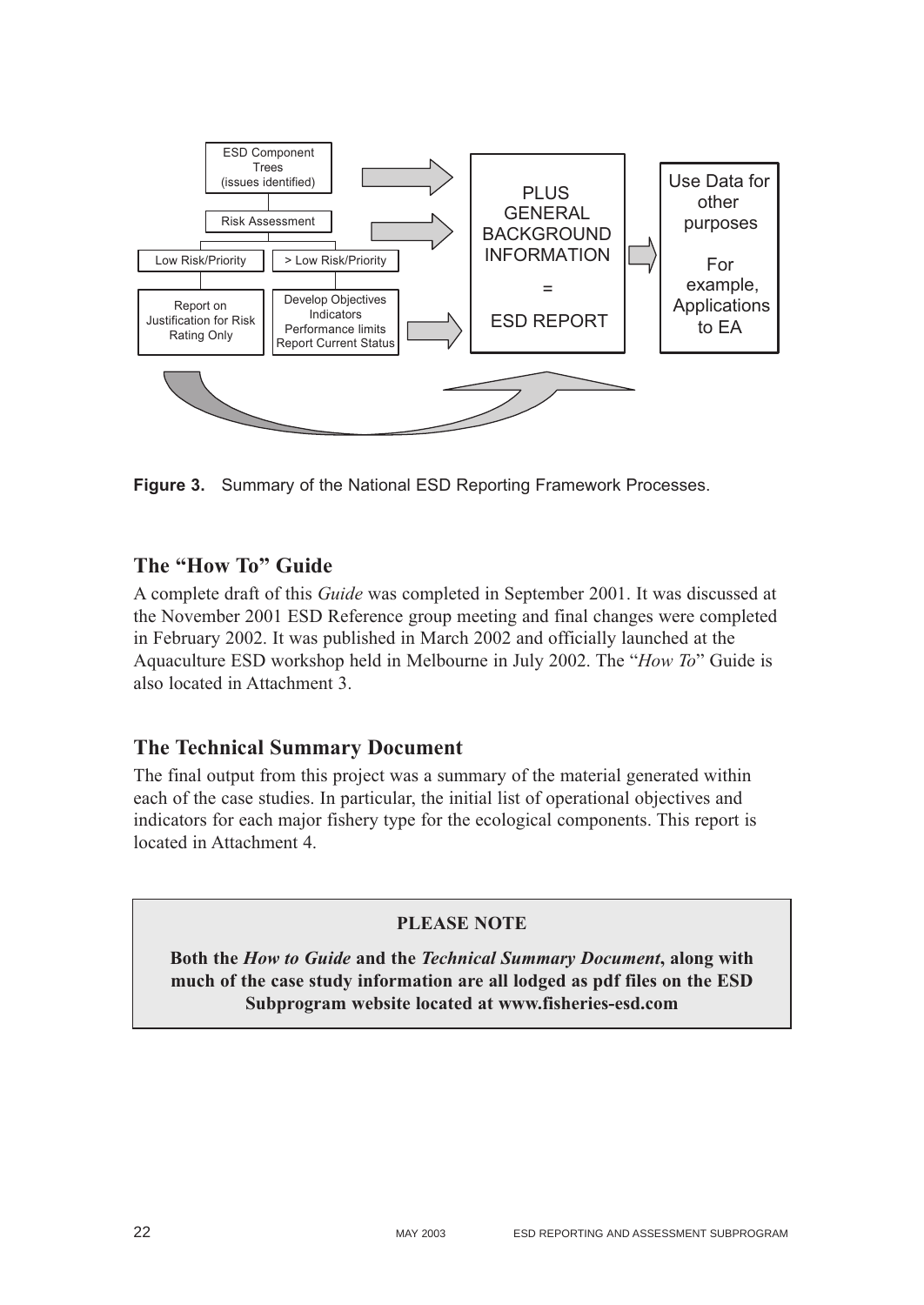# <span id="page-23-0"></span>**BENEFITS**

One of the major outcomes from this project was the production of a 'How To' *Guide* to assist individuals, agencies and the industry to provide a comprehensive account of the current performance of a fishery.

Even though this *Guide* should not be seen as a "magic bullet" to some of the current issues facing fisheries agencies and the industry the processes outlined should, if correctly applied, provide a comprehensive account of the current performance of a fishery. This should enable a fair and comprehensive assessment to be made of the fishery concerned, which can be used for a multitude of purposes.

To complete this process, a description of what the fishery is presently trying to achieve, the justification for current management actions (or inactions), and whether or not targets are being met, are all required. These reports should also identify areas where the current objectives or targets are either inadequate or are under initial development. Hence, completing this process provides an excellent planning tool, helping to identify what needs to be done in the future, what current programs assist with these needs, and which of these programs need to be improved.

Whilst the maximum benefits and outcomes will flow from completing assessments across all elements of ESD (i.e. the ecological, economic and social), the process is sufficiently flexible that it can be used to assess some - or only one - elements, depending upon the requirements or priorities at the time. The other elements can be added, when appropriate or logistically possible.

Finally, the information generated by this process can be used for a number of purposes. Thus, a full ESD report can be considered as a *Curriculum Vitae* for a fishery. It is likely that this information will be needed to meet both internal requirements (such as reports to Parliament) and external requirements (e.g. applications to the local/jurisdictional Environmental Protection Authority, or Environment Australia, or the Marine Stewardship Council, etc.).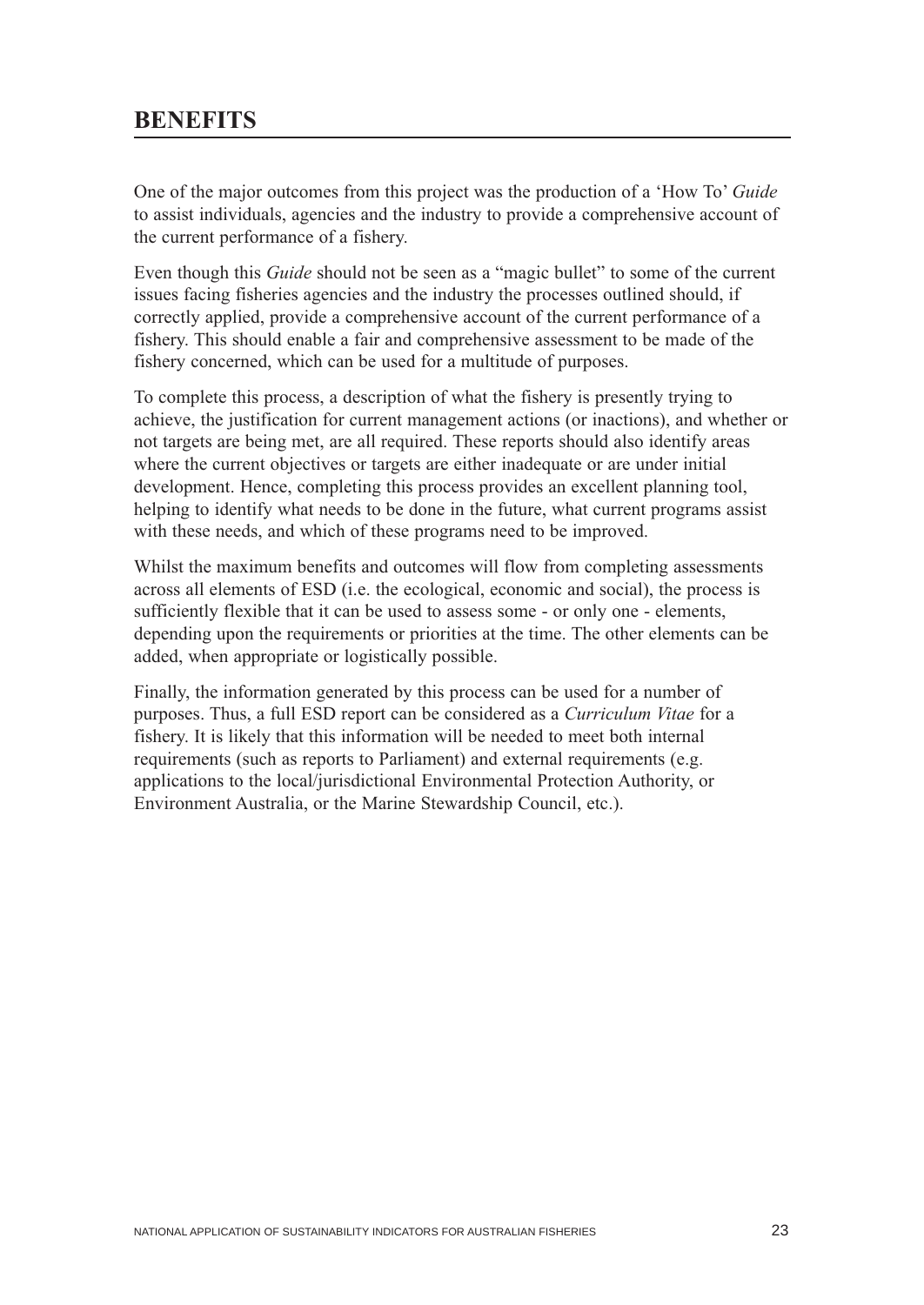# <span id="page-24-0"></span>**FURTHER DEVELOPMENT**

This project has only begun the process for generating the tools needed for the reporting and assessment of ESD for the fisheries and aquaculture sectors. A number of other activities have been identified that will be needed to complete this process including:

#### *Additional Reporting Requirements (in addition to the outputs of the current project)*

## **Indigenous Involvement and Indigenous Fishery Case Studies**

The initial series of case studies found that the method of holding small workshops in capital cities where only a few representatives of each sector are present were not appropriate to address indigenous issues. Obtaining input from indigenous groups with an interest in a fishery, or whom the fishery affects, may require a different approach.

For example, whilst there are a number of Non Governmental Organisations that have an interest in fisheries issues, it is common for them to represent each other at workshops. Similarly, there are likely to be a number of indigenous family groups with an interest in a fishery but it is often not appropriate for one group to be asked to speak on behalf of others, unless they have prior agreement to this proposition.

Holding workshops in capital cities means that they may be difficult for indigenous people to attend, particularly if this clashes with cultural events or other customary obligations. It is also possible that indigenous people may prefer not to participate in a situation where they are the only indigenous person in a room full of people.

The aforesaid means that it may be difficult to get indigenous representatives to attend a workshop in a city, and, if they do, these representatives may not feel comfortable speaking up in such an environment.

Getting genuine and effective indigenous input to this process may require talking to individuals and groups on their 'home ground' and using a different, more conversational approach. Advice on a more appropriate approach to obtaining indigenous input could be sought from the Aboriginal and Torres Strait Islander Commission, Indigenous Studies departments at tertiary institutions, and those people who have experience with effective communications with the relevant indigenous groups.

## **Aquaculture**

Only one aquaculture case study was completed during the initial project. Furthermore, as the case study was prawn farming, being a land based system it could be argued that in terms of the methods for assessment, it is closer to dairy farming than to wild capture fishing. Consequently, this case study was viewed by the project team more as an initial scoping exercise rather than an application of a developed system. There was strong interest in seeing how sensible the three new draft component trees fitted with the actual issues for an aquaculture industry.

Despite the problems that were encountered during the case study meeting (See Attachment 2 for details) this was still a useful exercise. The three newly developed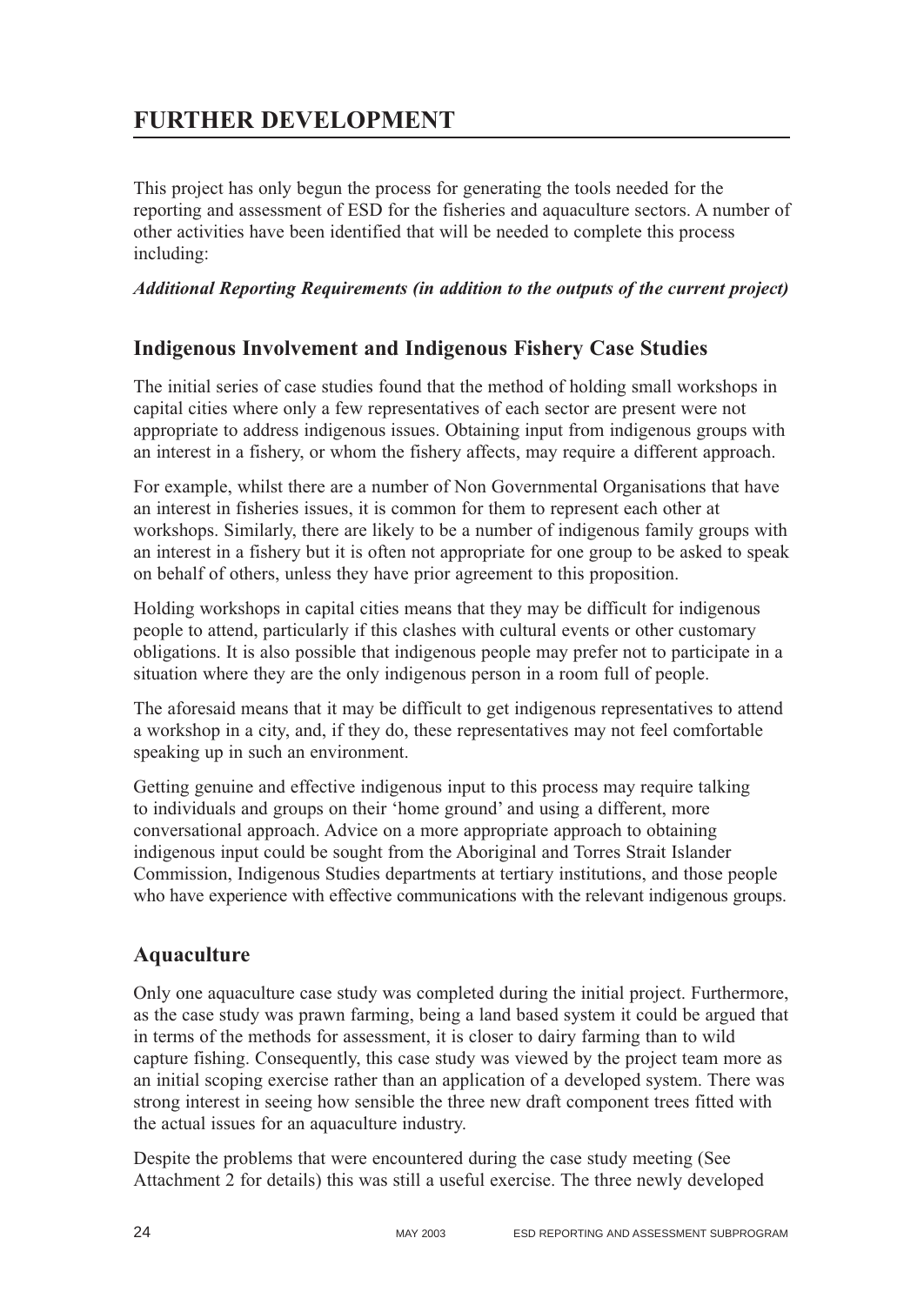aquaculture environmental trees appeared to be at least a sensible starting point for developing reports on aquaculture. It will however be necessary to test the system on a wider selection of aquaculture sectors to ensure that it is a sensible approach in all circumstances. A number of processes are already underway (including a workshop held in July 2002) to progress this development.

## **Socio-Economic Information**

The need for a more structured approach to the way social issues in the framework are developed and reported against was identified at a number of workshops. It was suggested that producing a handbook that fisheries managers could use to either apply the concepts of social assessment (one of the three components of ESD reporting) or alternatively assess the activities of consultants contracted to undertake social assessment, was essential to ensuring social assessments are integrated into the ESD process for all fisheries.

## **Other**

The processes developed here could be applicable to other industries and circumstances particularly those relevant to marine and coastal ecosystems along with catchment and freshwater systems. There is also interest in how this system can be adapted for use in non-aquatic sectors such as agriculture.

### **Assessment Tools (initially progressed as FRDC Project 2002/086)**

These proposed activities are summarised below.

- Given the strong need by most jurisdictions (and other external parties) to have some guidance on what is acceptable performance with regards to objectives, indicators etc for fisheries as soon as possible, this scoping project would produce the first edition of the "Best Practice" report/manual by November 2002 based on information currently available. It is envisaged that a follow up project would be submitted to update this manual at 6-12 month intervals.
- This scoping project would also include a series of workshops and discussions to gain an understanding of the inter-connectedness across the elements of ESD (social, economic and ecological) and initiate development of appropriate methods/models to enable their integration and predict flow-on effects. It is envisaged that this first stage would concentrate on examinations within a single fishery. It was recognised, however, that there will be a need to expand this scope to "across fisheries" and ultimately "across industries" over the next  $2 - 5$ years. The outcomes of this preliminary work would be used to produce a longer term, more comprehensive project application for the December 2002 intake.
- The gaps and level of completeness of the elements contained within the first edition of the "Best Practice" report and the initial discussions and preliminary model testing of the methods for integration would provide the information needed to develop the application for the "Testing Options" project by December 2002.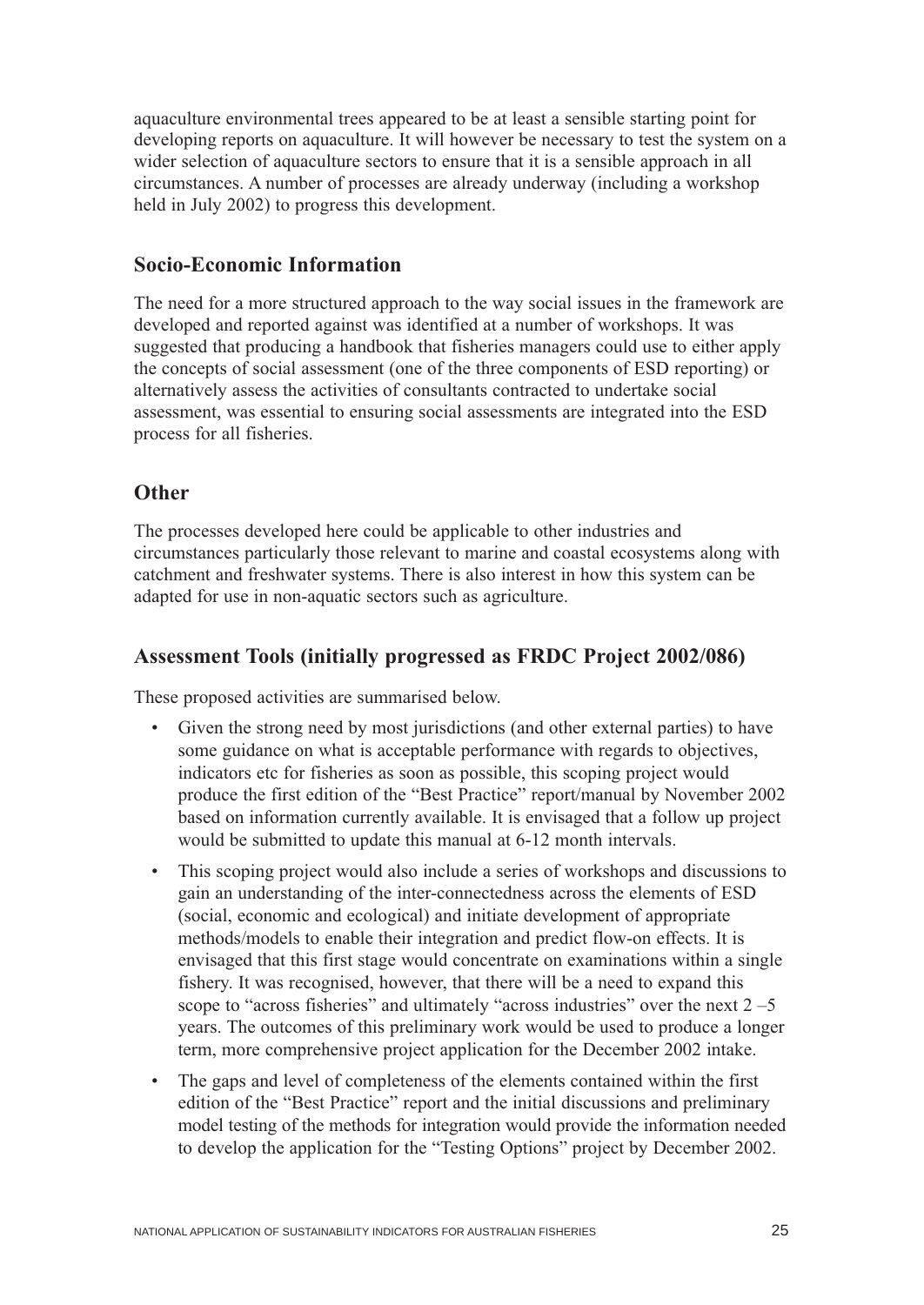# <span id="page-26-0"></span>**PLANNED OUTCOMES**

*The overall outcome from the SCFA initiative was for nationally agreed sustainability criteria and indicators to report on and demonstrate that fisheries managers are meeting ESD objectives.*

The project identified that developing a set of nationally agreed indicators was not a sensible approach. Instead, the National ESD framework developed centred on having a consistent process for each fishery to identify what issues needed to be addressed, to what level they needed to be managed and for those needing management what were the objectives, performance measures and finally what were the indicators.

*A major outcome of this initiative will be for fisheries agencies being able to report on ESD for all their fisheries using practical and cost effective indicators.*

The project was able to produce a framework for reporting on ESD in the most efficient way. This system is being utilised in most jurisdictions in either an implicit or explicit manner.

*The assessments should also assist identify areas that can be addressed by the Seafood Services project to increase the efficiency and efficacy of industries wishing to attain external certification for their environmental practices.*

The ESD framework developed in this project was used as the basis for generating the tools for the industry to create their own environmental management systems. The two systems are complementary.

*The project will provide a staged series of outputs that will progressively provide more comprehensive and robust information with which to report on ESD for Australian fisheries.*

The first set of outputs has been created through publishing the *How to Guide* and the *Technical Support Summary.*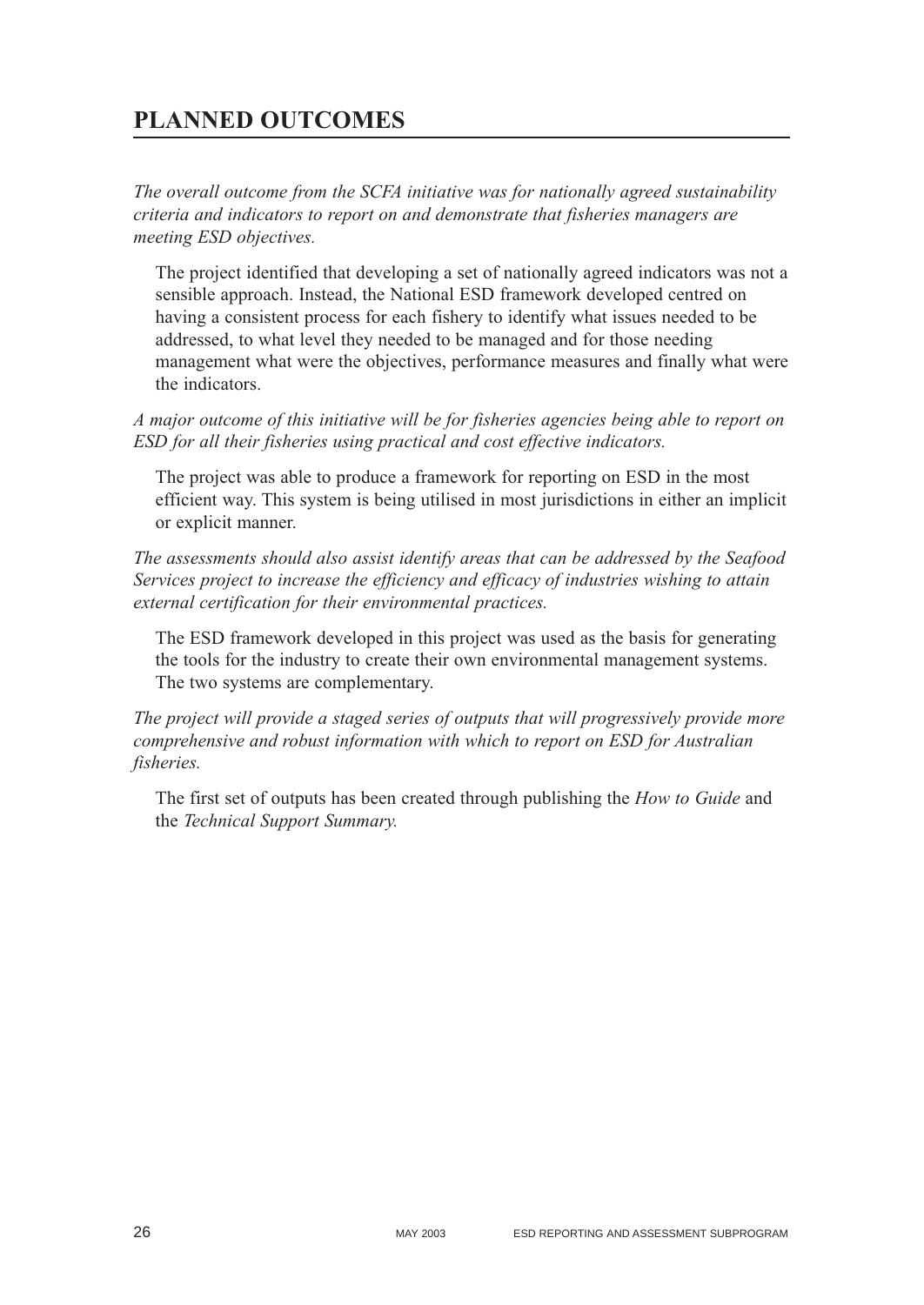# <span id="page-27-0"></span>**CONCLUSION**

The project was successful in developing a practical system that allows reports on all elements of ESD to be generated for a fishery. Most of the case studies went well, even those that were in the first series before the addition of the Risk Assessment component. Subsequent trials in WA have proved the system is capable of operating across many types of fisheries and the material generated can be used to complete applications to other agencies (12 fisheries have now been completed).

The key elements of the framework includes the allowance for flexibility whilst ensuring a rigorous and disciplined approach is taken. Further, the incorporation of risk assessment techniques within the framework allows the broad spectrum of issues that are associated with each fishery to be dealt with in an appropriate and efficient manner.

The level of implementation of this framework amongst jurisdictions has been varied due to a number of factors. These include timing in relation to when the process was available and when reports were completed. Thus WA has taken on this process completely (Fletcher, 2002) whereas other agencies have so far only used the process indirectly (AFMA). Other processes such as NSW being required to complete prescriptive EIS reports under their EPA legislation have also made the direct uptake by all jurisdictions difficult to achieve. There has, nonetheless, been a continuing commitment for the process at the Standing Committee level which was ratified again at the meeting of the Marine and Coastal Committee of the NRMSC in July 2002. The reality is that elements of this system are already being used in all jurisdictions and this is likely to increase over time.

The National ESD Framework should provide all the information needed for any internal/external requirement. Whilst completing a report using this framework will not guarantee that it will be acceptable to third parties (such as EA for the EPBC requirements) - no process can guarantee this, because it is not a "magic wand". The degree of acceptance by any third party depends on how effectively the issues are covered. Nonetheless, this framework will greatly assist the identification of where you are doing well and where you are not, before you submit an application.

The National ESD Framework is more than a reporting tool, it outlines a whole system of management because it describes what you are trying to achieve, how you will measure your success, whether this is being achieved or not and what you plan to do in the future to meet these objectives. Consequently, it needs to be the way you do business, not something added to what you already do. The main failures in its application are for jurisdictions where they have tried to use it in addition to other processes.

Another advantage of the system is that you can start the process using bite size chunks (not all elements have to be completed at once). Given current drivers to complete applications to EA, most agencies will concentrate on the environmental aspects of ESD for the next few years. The growing need to report on the social and economic elements will, however, become increasingly important and the system will continue to evolve and improve with experience.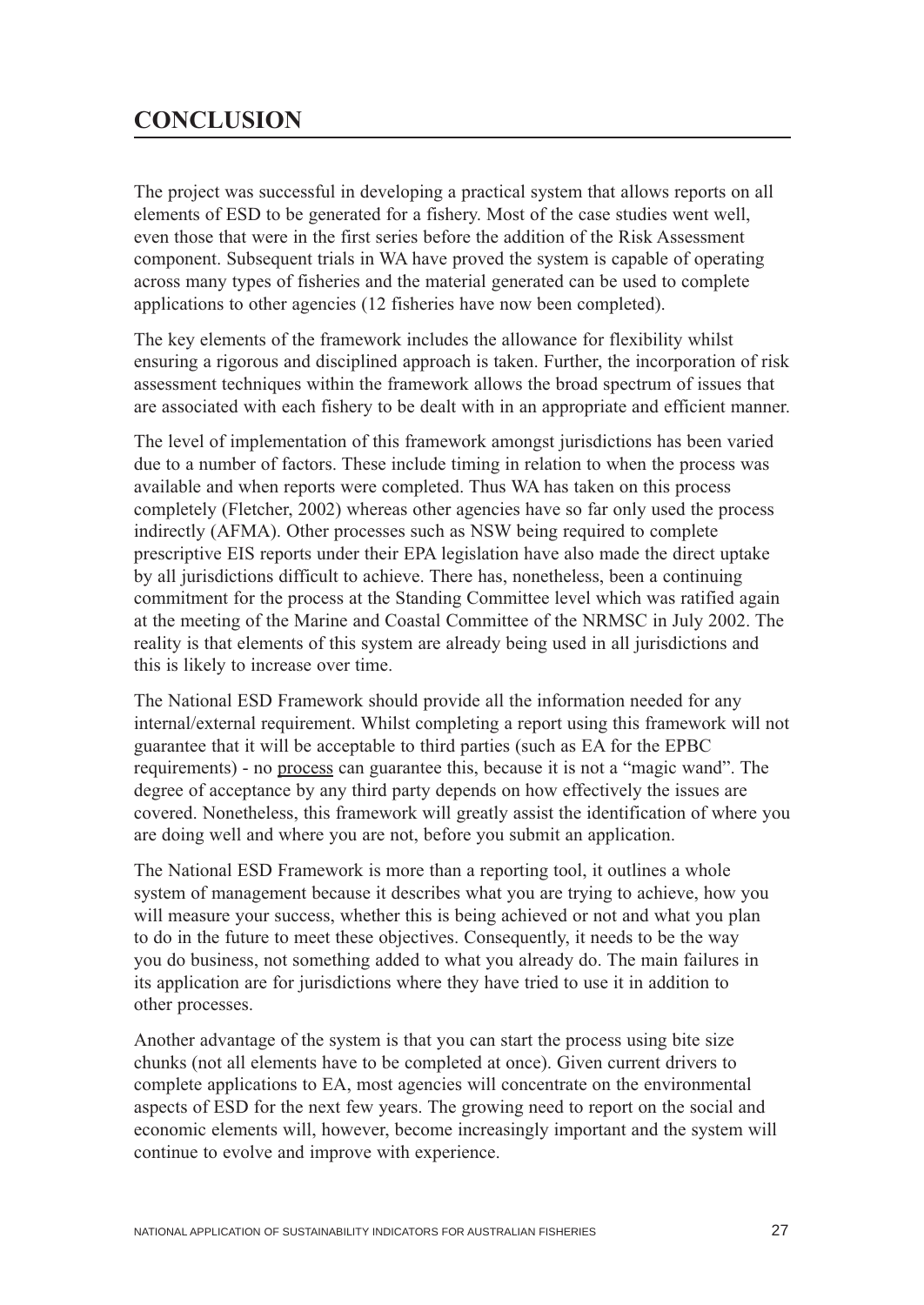<span id="page-28-0"></span>Finally, there has been interest in the application of suitably modified frameworks to other natural resource management sectors (e.g. Aquaculture and Agriculture), but also to non-natural resource management agencies. This demonstrates the value of the basic framework as a methodology for assisting in the operation and management of any activity.

# **REFERENCES**

- Chesson, J., and Clayton, H. (1998) *A Framework for Assessing Fisheries with Respect to Ecologically Sustainable Development*, pp 60, Bureau of Rural Sciences, Canberra.
- Chesson, J., Clayton, H. and B. Whitworth (1999) Evaluation of fisheries-management systems with respect to sustainable development. ICES J. Mar. Sci. **56**: 980-984.
- Chesson, J. Whitworth, B. and T. Smith (2000) Reporting on Ecological Sustainable Development: The reporting framework of the Standing Committee on Fisheries and Aquaculture in relation to national and international experience. Bureau of Rural Science, Canberra, 100pp (available at www.fisheries-esd.com).
- CoA (Commonwealth of Australia) (1992) The National Strategy for Ecologically Sustainable Development, AGPS, Canberra.
- Fletcher, W.J. (2002) Policy for the implementation of Ecologically Sustainable Development for Fisheries and Aquaculture within Western Australia*. Fisheries Management Paper*, Department of Fisheries, Western Australia. No. 157; 70pp.
- Fletcher, W.J., Chesson, J., Fisher M., Sainsbury, K.J., Hundloe, T., Smith, A.D.M. and B. Whitworth (2002) *National ESD Reporting Framework for Australian Fisheries: The 'How To' Guide for Wild Capture Fisheries.* FRDC Project 2000/145, Canberra, Australia 120pp.
- FAO Fishery Resources Division. (1999) *FAO Technical Guidelines for Responsible Fisheries No. 8 - Indicators for Sustainable Development of Marine Capture Fisheries*, pp 67, Food and Agriculture Organisation of the United Nations, Rome.
- Sainsbury, K.J, Smith, A.D.M, and H. Webb (1998) Current use and recommendations for future development of sustainability indicators to measure performance of Australian Fisheries against ESD objectives. FRDC project 98/168 Canberra, 105pp.
- Whitworth, B., Chesson, J., Fletcher, W.J., Fisher M., Sainsbury, K.J., Hundloe, T., and A.D.M. Smith *National ESD Reporting Framework for Australian Fisheries: Technical support Document – Ecological components of the 2000-01 Case Studies.* FRDC Project 2000/145, Canberra, Australia.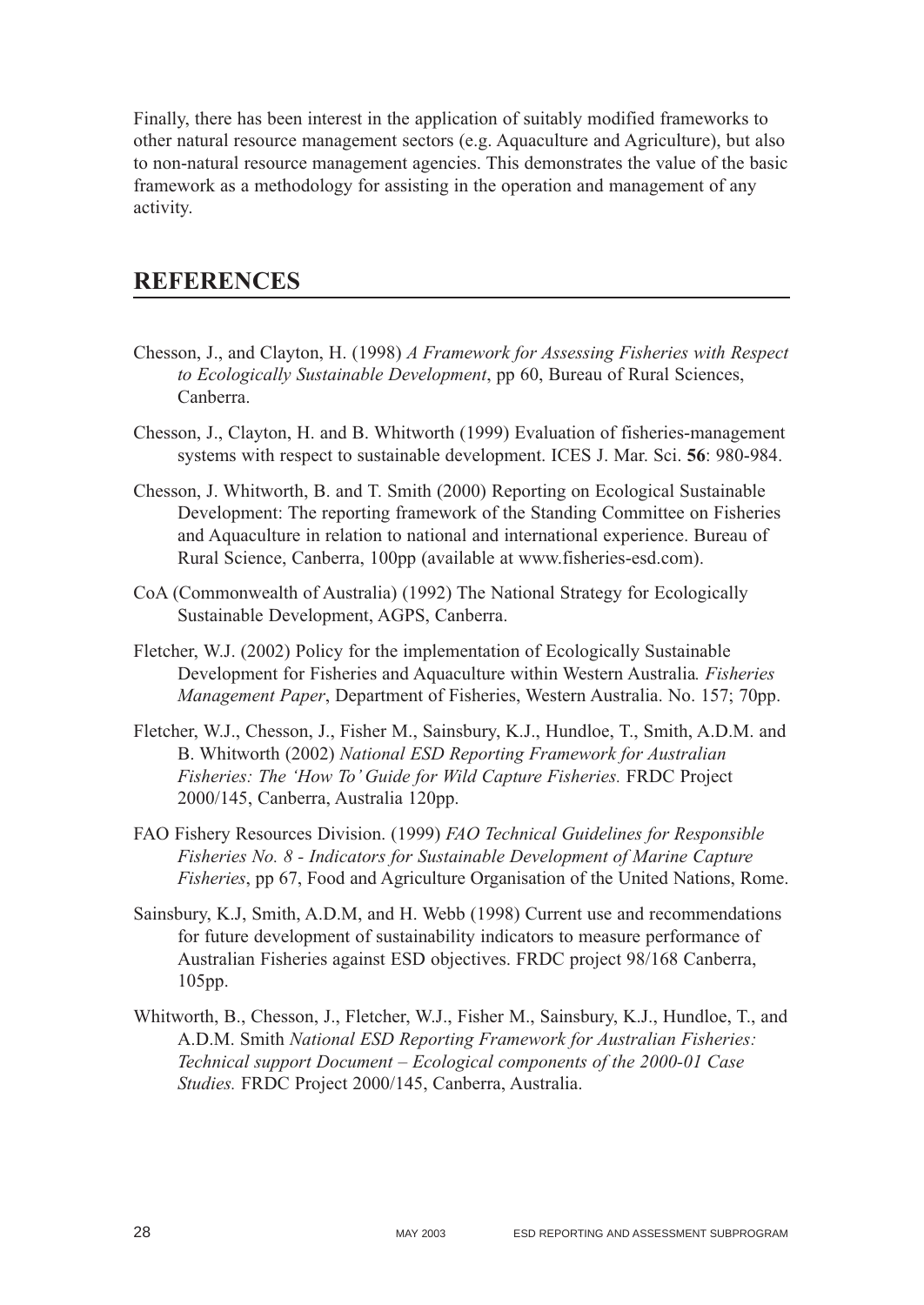# <span id="page-29-0"></span>**STAFF**

| Dr W. J. Fletcher          | (NSW Fisheries from May 2000 to Dec. 2000)<br>(Department of Fisheries, Western Australia, Jan. 2001 to present) |
|----------------------------|------------------------------------------------------------------------------------------------------------------|
| Dr J. Chesson              | (BRS)                                                                                                            |
| Dr K. J. Sainsbury (CSIRO) |                                                                                                                  |
| Ms M. Fisher               | (BRS)                                                                                                            |
|                            | Prof. T. Hundloe (University of Queensland)                                                                      |
| Dr A. D. M. Smith (CSIRO)  |                                                                                                                  |
| Mr B. Whitworth            | (BRS)                                                                                                            |
| Ms T. McVea                | (NSW Fisheries $-$ May 2000 to Dec 2000)                                                                         |

# **INTELLECTUAL PROPERTY**

There are no intellectual property issues associated with the materials generated during this project. All the material is freely available from the Website www.fisheries-esd.com.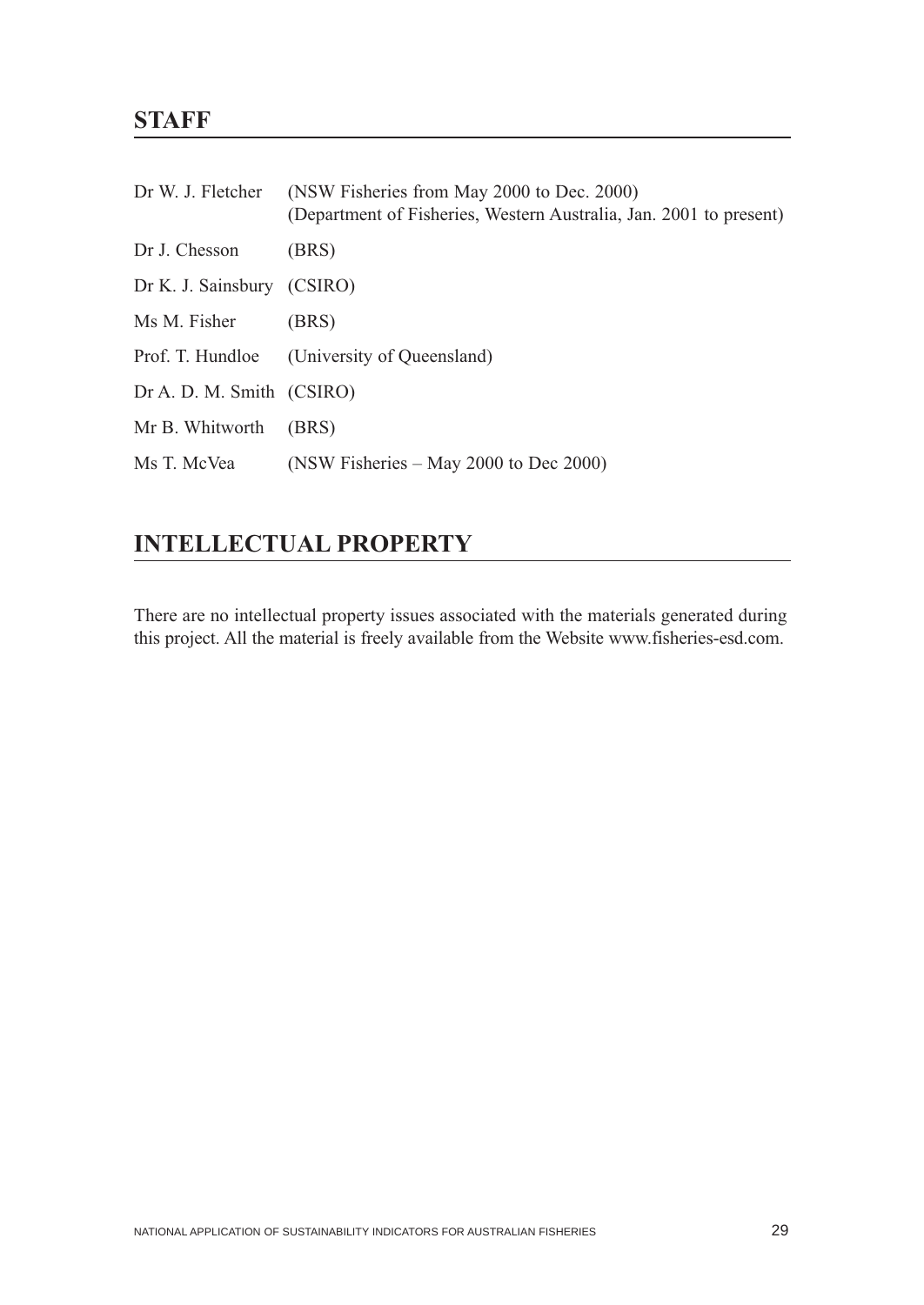## **Conceptual Framework for the Ecologically Sustainable Development of Australian Fisheries**

The core objectives for sustainable fisheries are:

| Core<br><b>Objectives</b>                                                                                                                                        | To protect biodiversity and maintain<br>essential ecological processes                                                                                                                                                                                                                                                |                                                                                                                                                                           | To provide effective legal,<br>institutional and economic<br>frameworks for ecologically<br>sustainable development                    |                                                                                                           | To enhance individual and community<br>wellbeing by following a path of economic<br>development that safeguards the welfare<br>of current & future generations                                            |
|------------------------------------------------------------------------------------------------------------------------------------------------------------------|-----------------------------------------------------------------------------------------------------------------------------------------------------------------------------------------------------------------------------------------------------------------------------------------------------------------------|---------------------------------------------------------------------------------------------------------------------------------------------------------------------------|----------------------------------------------------------------------------------------------------------------------------------------|-----------------------------------------------------------------------------------------------------------|-----------------------------------------------------------------------------------------------------------------------------------------------------------------------------------------------------------|
|                                                                                                                                                                  | <b>Ecological wellbeing</b>                                                                                                                                                                                                                                                                                           |                                                                                                                                                                           |                                                                                                                                        | Human wellbeing (social/economic)                                                                         |                                                                                                                                                                                                           |
| <b>Retained</b><br>species*                                                                                                                                      | <b>Non-Retained</b><br><b>Species</b>                                                                                                                                                                                                                                                                                 | Other<br><b>Environmental</b><br>impacts                                                                                                                                  | <b>Indigenous</b><br>Wellbeing                                                                                                         | Community/<br><b>National</b><br>wellbeing                                                                | Governance                                                                                                                                                                                                |
| To manage the<br>take of retained<br>species within<br>ecologically viable<br>stock levels by<br>avoiding<br>overfishing and<br>maintaining long<br>term yields. | To manage the<br>fishery in a<br>manner that does<br>not threaten<br>biodiversity and<br>habitat via the<br>removal of non-<br>retained species<br>(including)<br>protected species<br>and ecological<br>communities) and<br>manage the take of<br>non-retained<br>species at<br>ecologically viable<br>stock levels. | To manage the<br>impacts of and on<br>fishing such that<br>only acceptable<br>impacts occur to<br>functional<br>ecological<br>relationships,<br>habitat and<br>processes. | To satisfy<br>traditional fishing<br>needs,<br>cultural/economic<br>development and<br>sustainability of<br>indigenous<br>communities. | To contribute to<br>community,<br>regional and<br>national wellbeing,<br>lifestyle and<br>cultural needs. | To ensure that<br>ESD principles are<br>underpinned by<br>legal, institutional,<br>economic and<br>policy<br>frameworks.<br>To allocate the<br>resource to<br>maximise/optimise<br>community<br>benefits. |

*\* note: these components/objectives will have little application to the aquaculture sector*

**Appendix 1. Diagram of the SCFA Conceptual Framework For ESD.**

Appendix 1. Diagram of the SCFA Conceptual Framework For ESD.

<span id="page-30-0"></span>30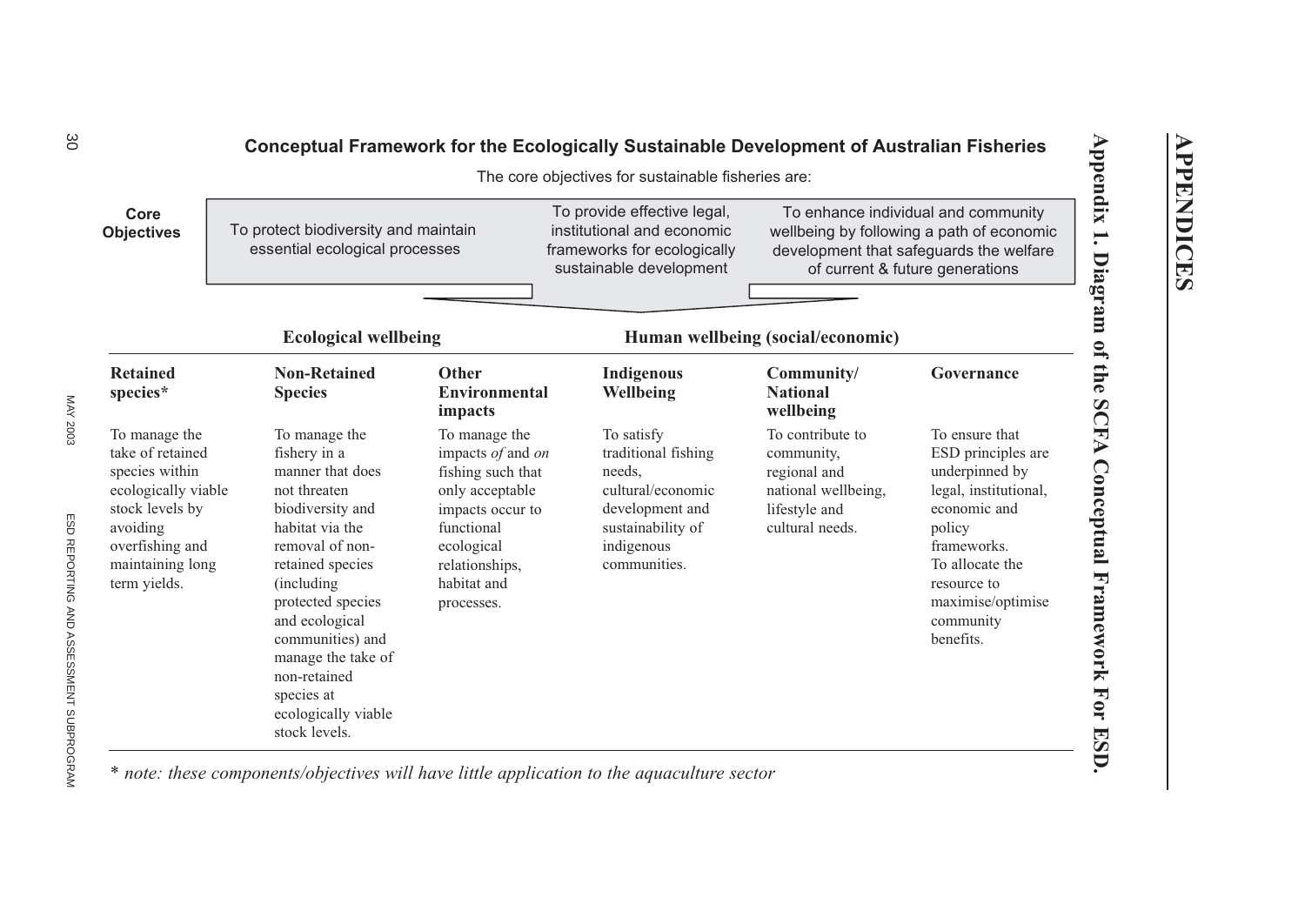# <span id="page-31-0"></span>**Appendix 2. Generic Component Trees (WILD CAPTURE)**

The following "generic" component trees have been modified from the draft trees initially developed at the June ESD Reference Group meeting held at Glenelg. Subsequent modifications are based upon the collective experiences gained during the seven wild-capture based case studies. These modifications were ratified at the October 2000 ESD Case Study Workshop.

These trees may be used and modified so long as their initial source is acknowledged.

They are designed to be used in conjunction with the 'HOW TO' Guide. This is available either on CD or from the ESD website (www.fisheries-esd.com).

The component trees are produced in Microsoft Organisational Chart V2. They can be modified by double clicking when your cursor is located within the objects region. MS Organisational Chart V2 is available on most systems where MS Office has been installed.

© ESD Project Team – July 2002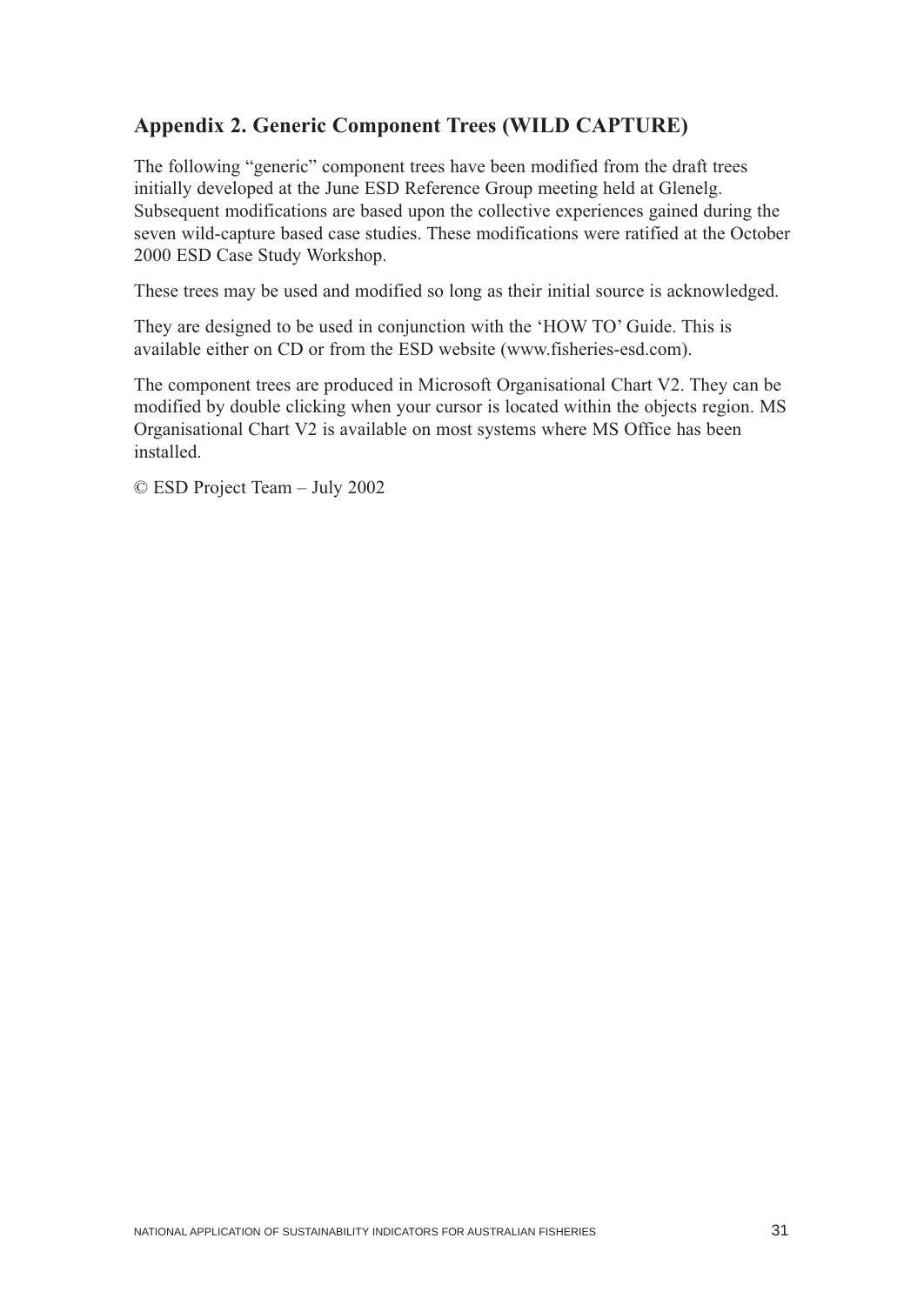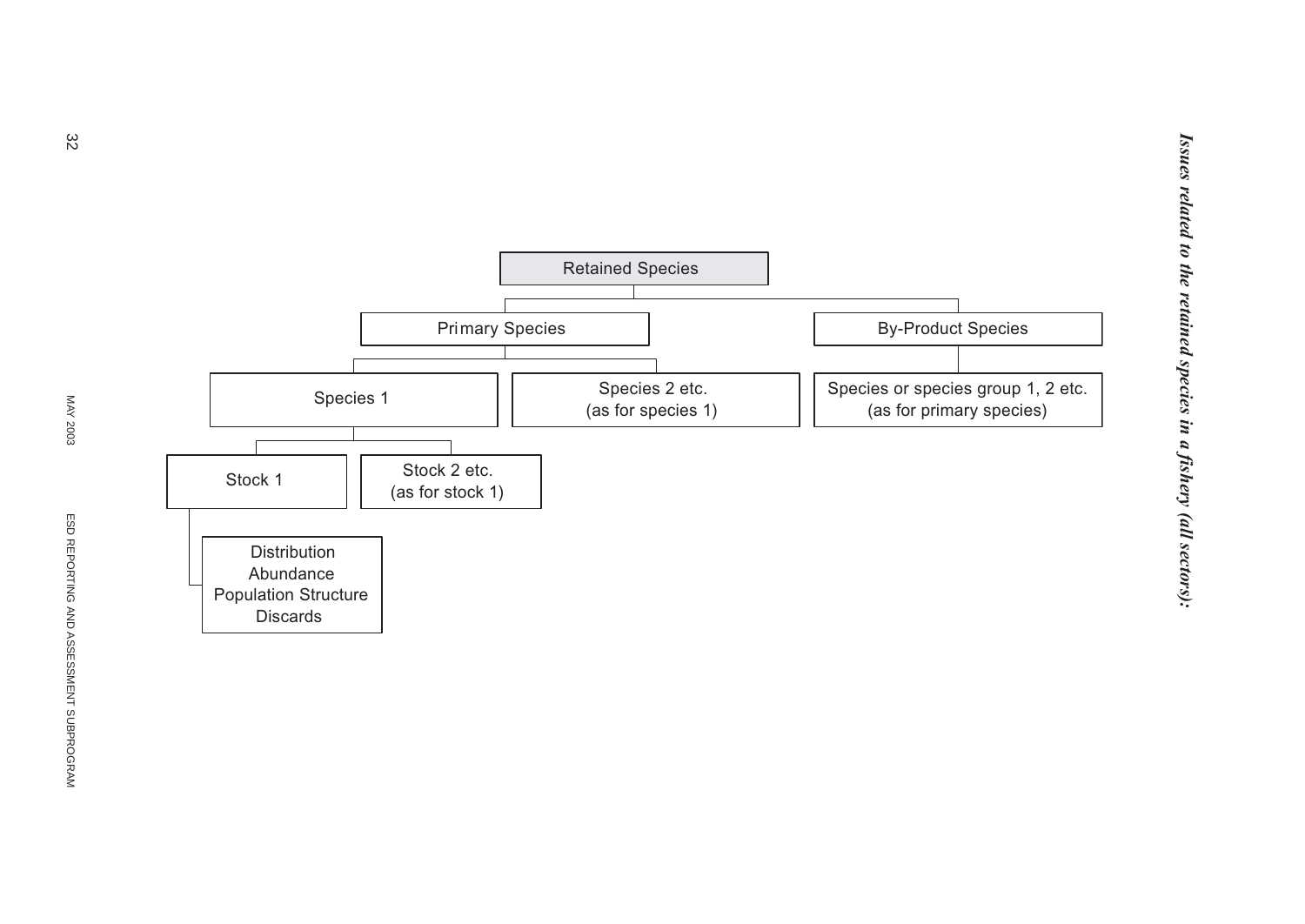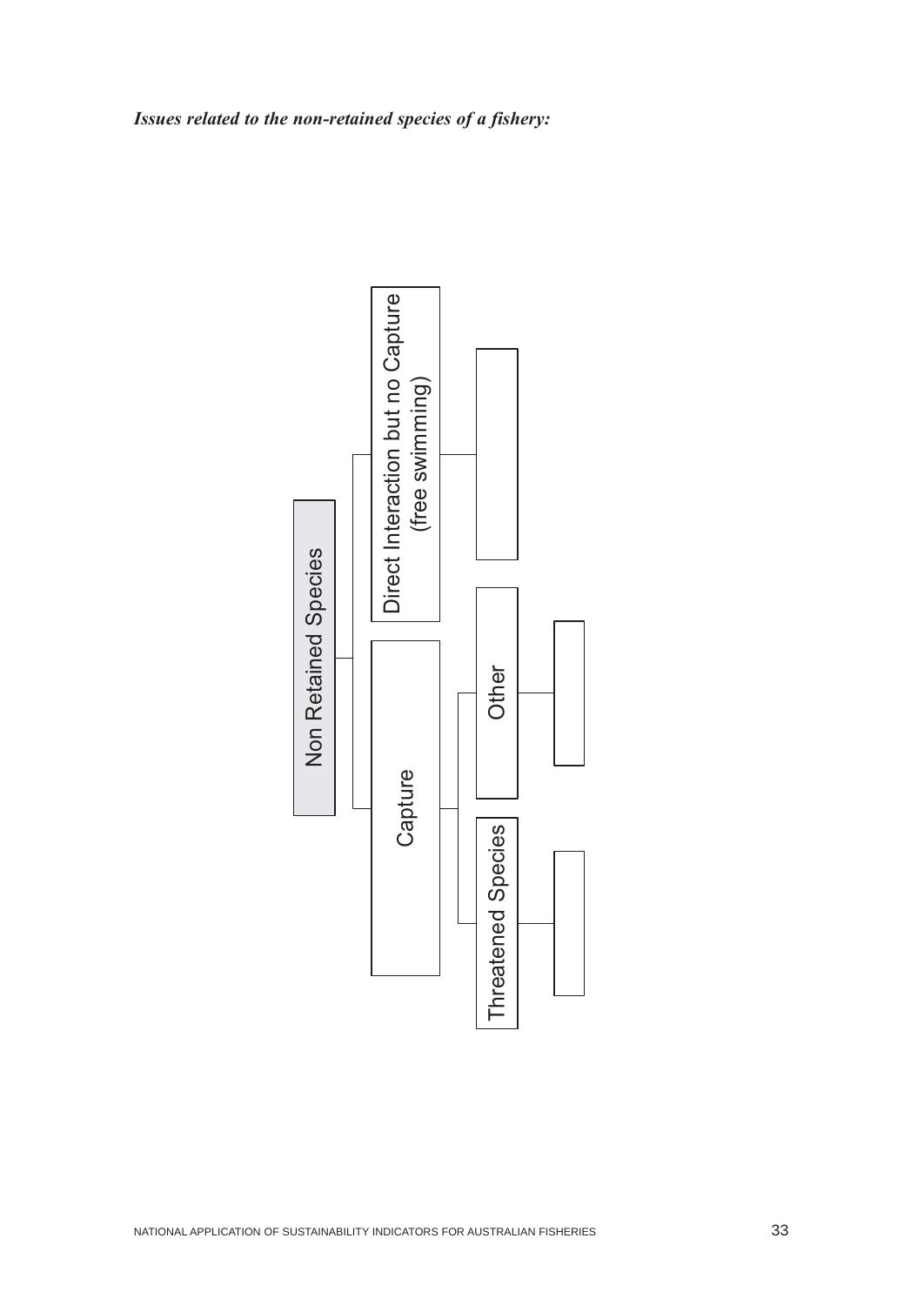#### *Issues related to the general ecosystem impacts of a fishery:*

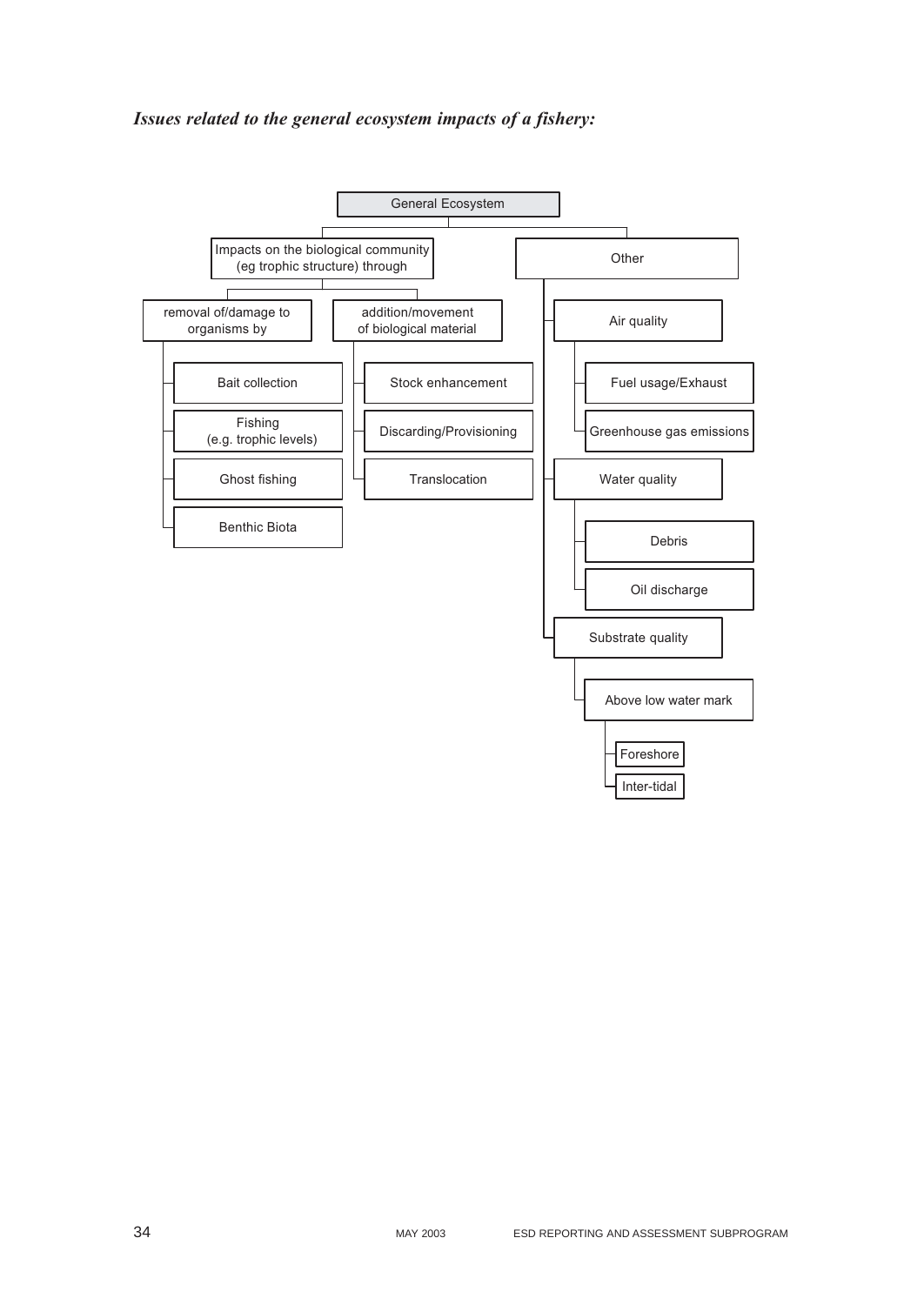## *Contribution of the industry/Fishery to Indigenous Wellbeing:*

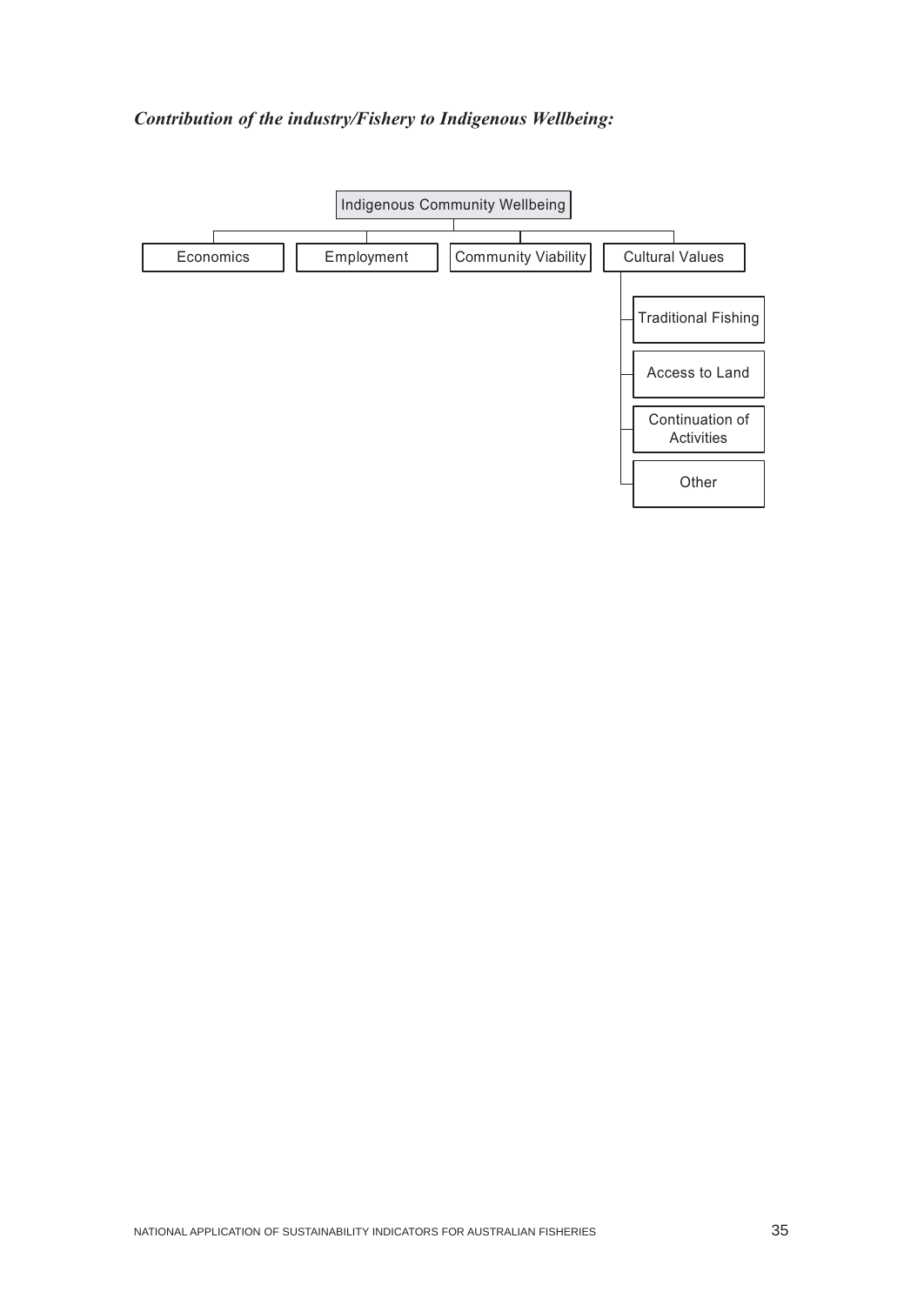#### *Contribution of the Fishery/Industry to Community Wellbeing:*

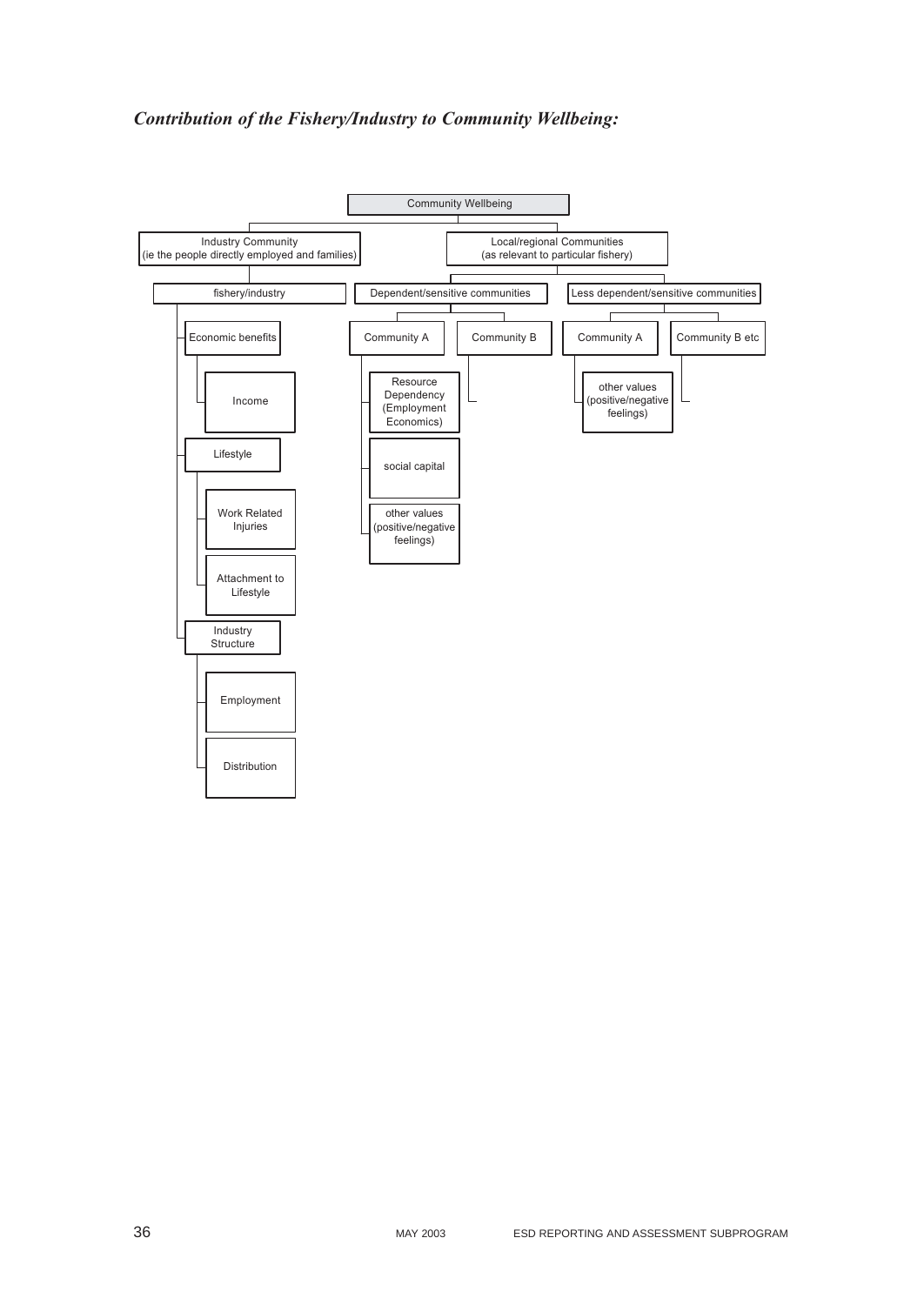#### *Contribution of the Fishery/Industry to National Socio-Economic Wellbeing:*

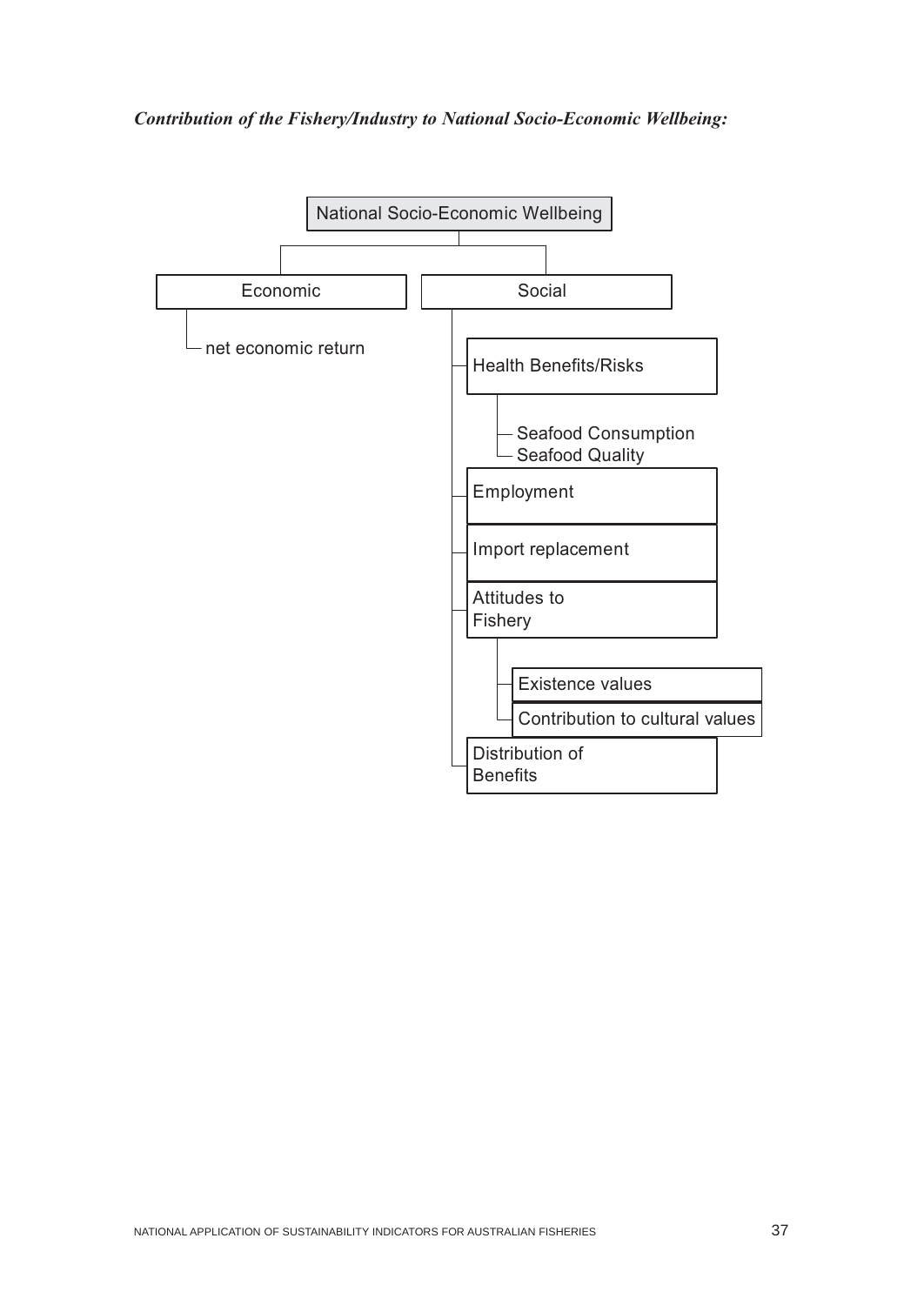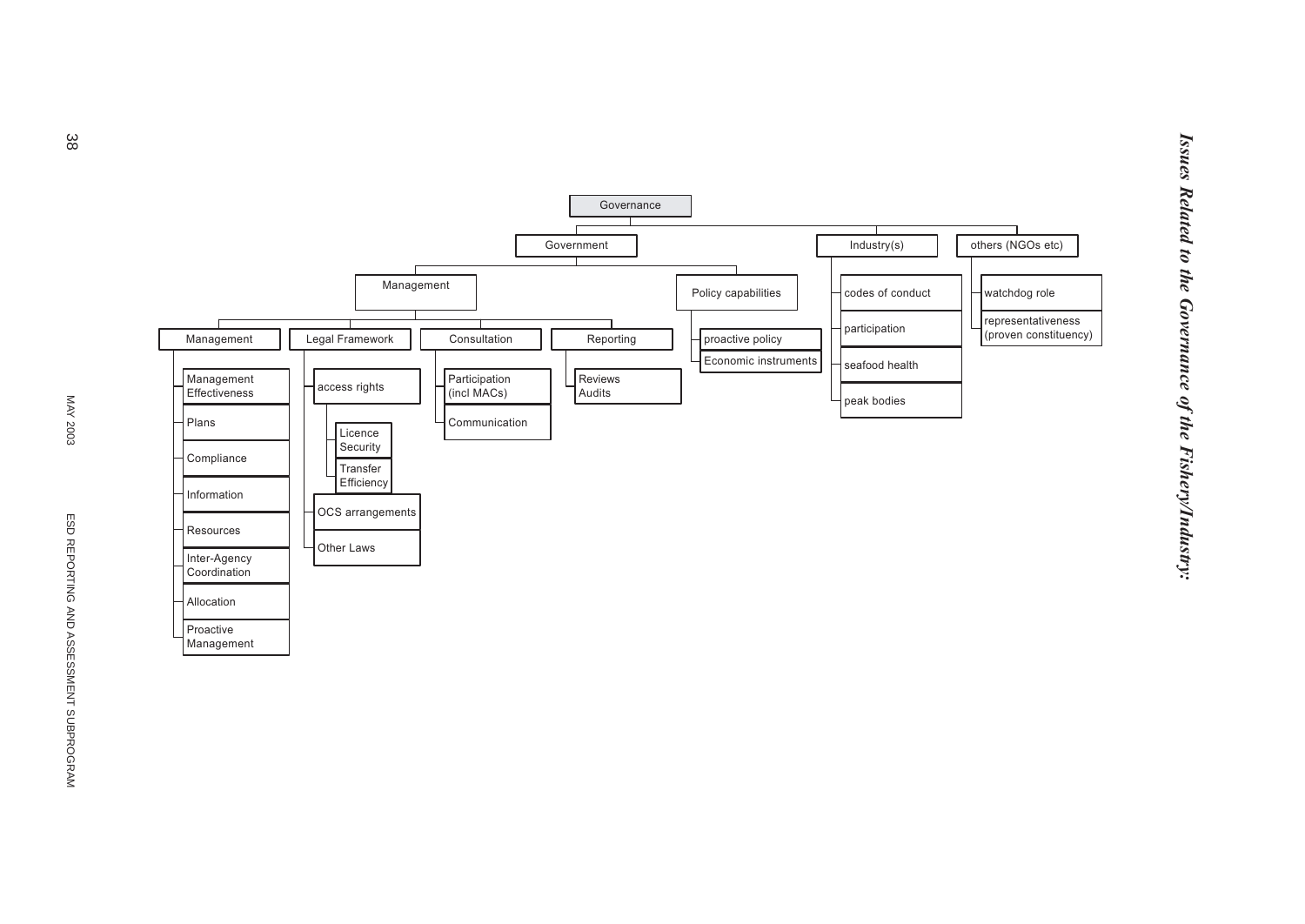#### *Impacts of the environment and other issues on the industry:*

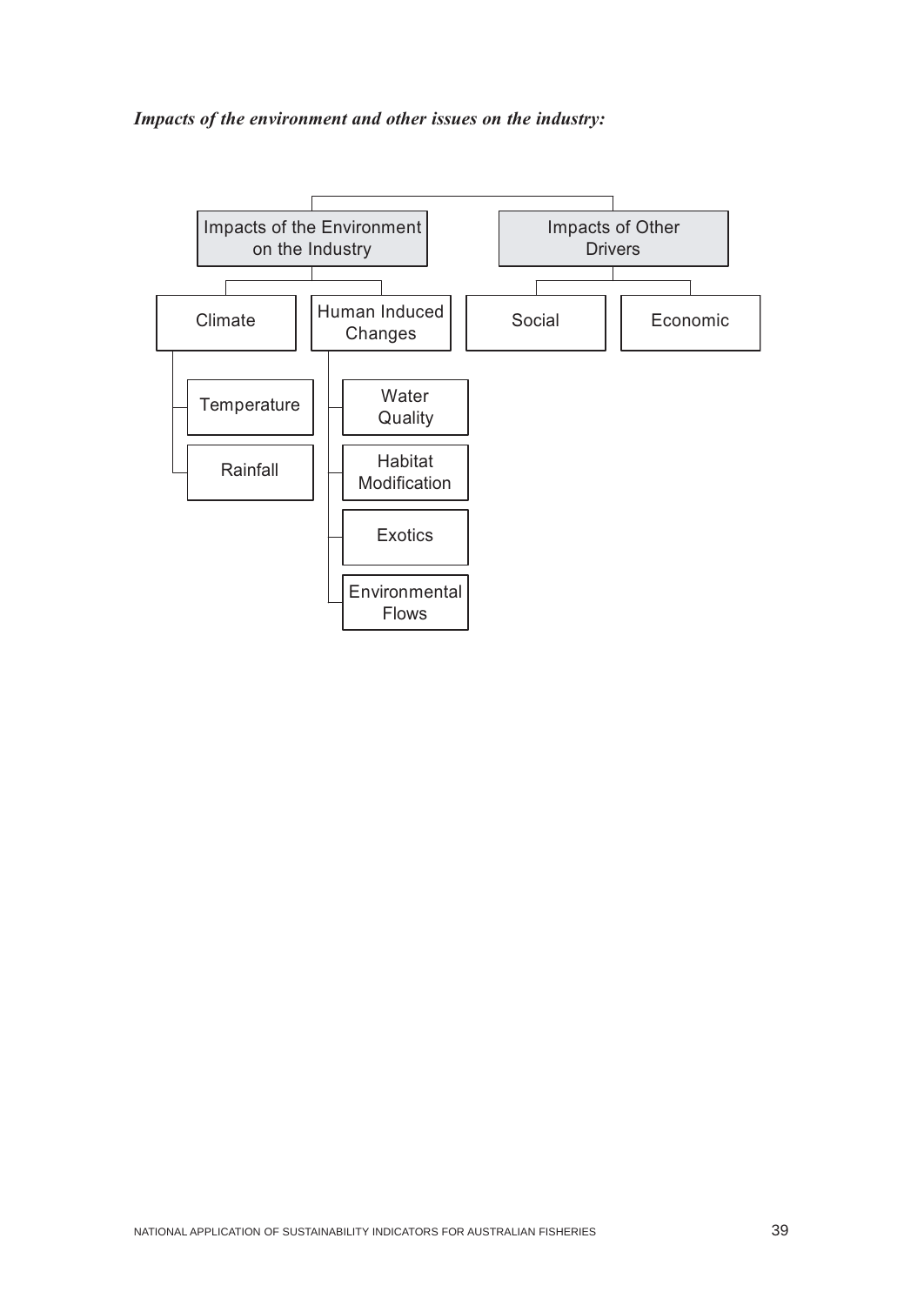# <span id="page-40-0"></span>**Appendix 3. Case Study Workshop October 2000 – Agenda and Outcomes**

# **SCFA FRDC CASE STUDY WORKSHOP**

**(FRDC Offices Deakin West Canberra)**

**30-31 October 2000**

*Chair - Glenn Hurry*

#### *AGENDA*

# **Day One – Monday 30 October**

| $8:30 - 9:00$ | Coffee and Welcome                                  |
|---------------|-----------------------------------------------------|
| $9:00 - 9.05$ | Welcome to FRDC (Peter Dundas-Smith)                |
| $9:05 - 9:10$ | Introduction ( <i>Facilitator – Derek Staples</i> ) |
| $9:10 - 9:25$ | Background ( <i>Rick Fletcher</i> )                 |

#### **Overview of the Case Studies (Project Team Perspective)**

| $9:25 - 9:45$  | General ( <i>Rick Fletcher</i> )                                       |
|----------------|------------------------------------------------------------------------|
| $9:45 - 10:05$ | Retained & Non Retained Species (Jean Chesson)                         |
|                | $10:05 - 10:20$ Environmental Trees ( <i>Keith Sainsbury</i> )         |
|                | $10:20 - 10:30$ Aquaculture Environment Trees ( <i>Rick Fletcher</i> ) |

*Morning Tea (10:30 – 10:50)*

| $10:50 - 11:15$ Indigenous and Non Indigenous Community Wellbeing Trees |
|-------------------------------------------------------------------------|
| (Melanie Fisher)                                                        |
| $11:15 - 11:40$ National Wellbeing ( <i>Tor Hundloe</i> )               |
| $11:40 - 12:00$ Governance ( <i>Rick Fletcher</i> )                     |
| $12:00 - 12:15$ General Discussion                                      |
|                                                                         |

*Lunch (12:15 – 1:15)*

# **Overview of Case Studies (Local Case Study Participants)**

| $1:15 - 1:45$ | Qld East Coast Trawl (2)              |
|---------------|---------------------------------------|
| $1:45 - 2:15$ | WA Aquarium Fish and Rock Lobster (2) |
| $2:15 - 2:45$ | Victorian Abalone (2)                 |
| $2:45 - 3:15$ | NSW Estuary General (2)               |

*Afternoon Tea (3:15 – 3:40)*

| $3:40 - 4:10$ | NT Recreational Barramundi (2)   |
|---------------|----------------------------------|
| $4:10-4:40$   | EC Tuna and Billfish $(2)$       |
| $4:40 - 5:10$ | General Discussion (facilitator) |

*Close Day One*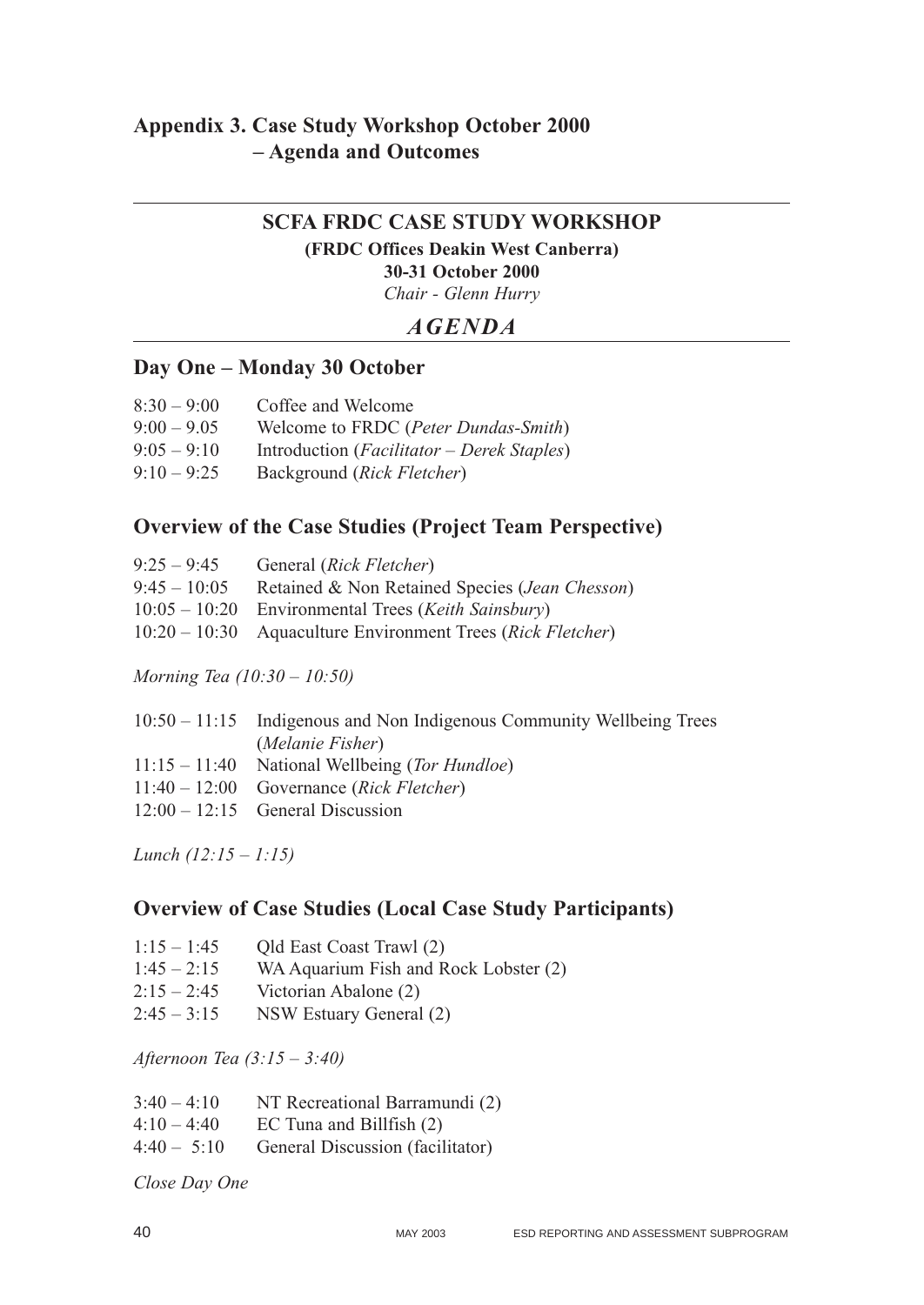# **Day Two – Tuesday 31 October**

| 8:30          | Coffee                       |
|---------------|------------------------------|
| $8:45 - 9:00$ | Review Day One (Facilitator) |

# **Overview of Case Study Progress (Stakeholders)**

| $9:00 - 9:20$       | <b>ASIC</b>                             |
|---------------------|-----------------------------------------|
| $9:20 - 9:40$       | Report on Seafood Services FRDC Project |
| $9:40 - 10:00$      | RecFish                                 |
| $10:00 - 10:20$ NGO |                                         |

*Morning Tea (10:20 – 10:40)*

| $10:40 - 11:00$ ATSIC |                                       |
|-----------------------|---------------------------------------|
| $11:00 - 11:20$ EA    |                                       |
| $11:20 - 11:40$ SCFA  |                                       |
|                       | $11:40 - 12:30$ Synthesis of Opinions |

*Lunch (12:30 – 1:20)*

# *Discussion Groups*

| Three Breakout discussion groups on:<br>$1:30 - 2:30$                  |
|------------------------------------------------------------------------|
| $-$ 3rd party Audits ( <i>Jim Penn</i> )                               |
| - Methods of Integration for reports (Jean Chesson)                    |
| - Setting Standards for Assessments ( <i>Keith Sainsbury</i> )         |
| Reports by each group $(3 \times 20 \text{ minutes})$<br>$2:30 - 3:30$ |

*Afternoon Tea (3:30 – 4:00)*

# *Where To Now?*

| $4:00 - 4:30$ |  |  |  | Picking New Series of Case Studies (Facilitator) |
|---------------|--|--|--|--------------------------------------------------|
|               |  |  |  |                                                  |

4:30 – 5:00 Develop Action Plan (Facilitator)

*Close*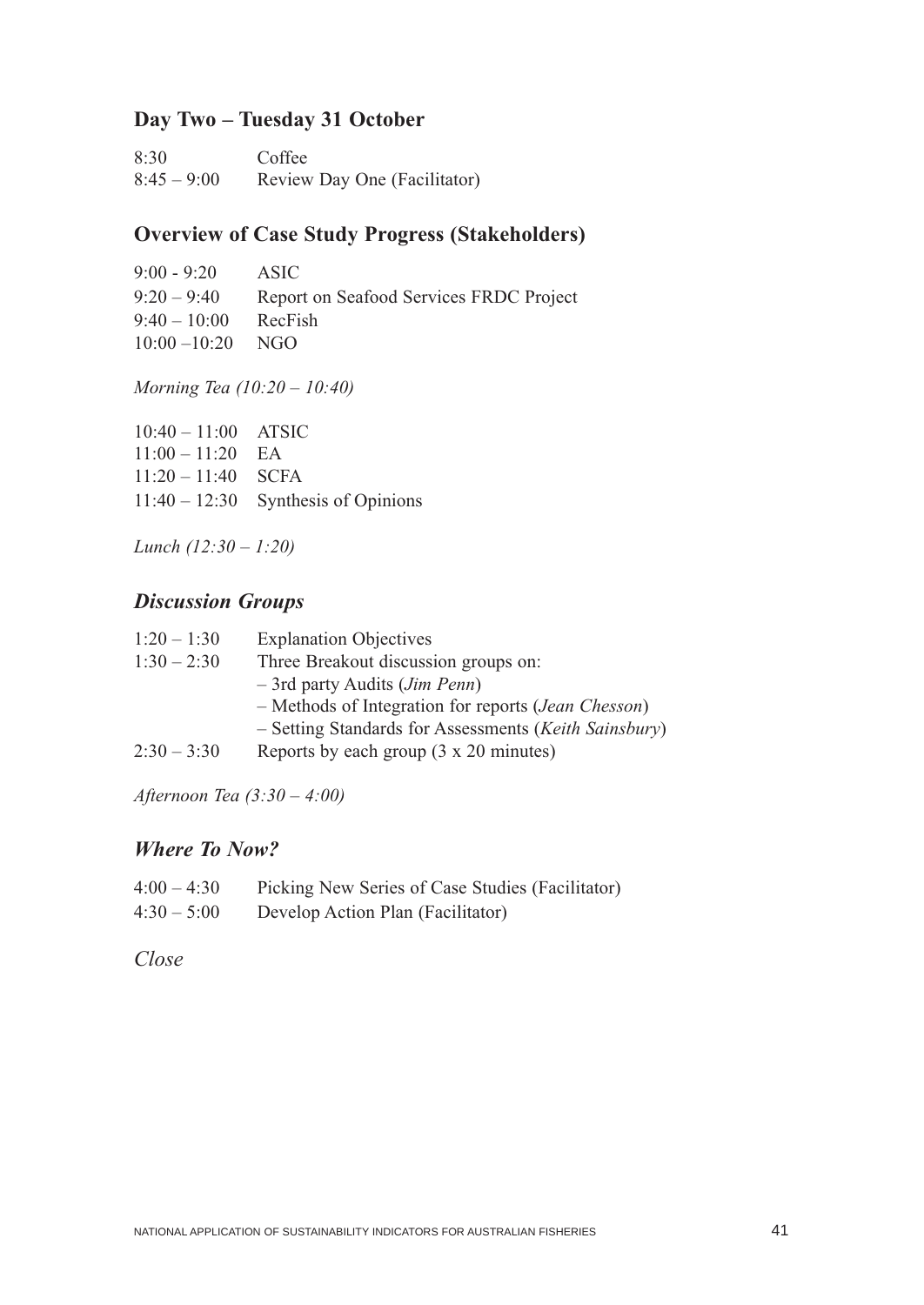# **SCFA FRDC CASE STUDY WORKSHOP FRDC, Canberra 30-31 October 2000**

| <b>Attendees:</b>      |                                          |
|------------------------|------------------------------------------|
| Kerry Truelove         | EA                                       |
| Mark Flanigan          | EA                                       |
| David Kay              | EA                                       |
| Ross Gould             | Department of Fisheries WA               |
| Anna Willock           | Traffic Oceania                          |
| Jane Gunn              | MAF, NZ                                  |
| Jennie McMurran        | MAF, NZ                                  |
| John Nicholls          | Department of Fisheries WA               |
| Jim Penn               | Department of Fisheries WA               |
| Guy Leyland            | <b>WAFIC</b>                             |
| Emma Hopkins           | <b>WA EPA</b>                            |
| Colin Chalmers         | Department of Fisheries WA               |
| Craig Bohm             | <b>MCCN</b>                              |
| Phillip Gibbs          | <b>NSW Fisheries</b>                     |
| Colin Buxton           | TAFI - University of Tasmania            |
| Anthony Cheshire       | <b>SARDI</b>                             |
| Dennis Witt            | <b>Tas DPIWE</b>                         |
| Hans Jusseit           | East Coast Tuna Boat Owners Association. |
| Patrick Hone           | <b>FRDC</b>                              |
| Glenn Hurry            | <b>AFFA</b>                              |
| Mike Drynan            | <b>AFFA</b>                              |
| Alex McNee             | <b>SCFA</b>                              |
| Derek Staples          | <b>BRS/AFFA</b>                          |
| Katrina Maguire        | <b>AFMA</b>                              |
| David Smith            | <b>MAFRI</b>                             |
| Harry Gorfine          | <b>MAFRI</b>                             |
| Len McCall             | <b>SIV</b> Abalone                       |
| Alex Wells             | <b>FRDC</b>                              |
| Rosemary Lea           | QFS                                      |
| <b>Kate Brooks</b>     | <b>BRS</b>                               |
| Andrew McNee           | <b>AFMA</b>                              |
| Benj Whitworth         | <b>BRS</b>                               |
| Peter Dundas Smith     | <b>FRDC</b>                              |
| <b>Russ Neal</b>       | <b>ASIC</b>                              |
| Ted Loveday            | <b>QSIA</b>                              |
| Melanie Fisher         | <b>BRS</b>                               |
| Keith Sainsbury        | <b>CSIRO</b>                             |
| Jean Chesson           | <b>BRS</b>                               |
| Tor Hundloe            | <b>UQ</b>                                |
| Tony Smith             | <b>CSIRO</b>                             |
| <b>Rick Fletcher</b>   | <b>NSW Fisheries</b>                     |
| Ross Monash            | Recfish Australia                        |
| John Harrison          | <b>AFANT</b>                             |
| <b>Richard Sellars</b> | <b>NTPIF</b>                             |
| Nick Rayns             | <b>NTPIF</b>                             |
| Will Zacharin          | PIRSA (Fisheries)                        |
| Fiona Curley           | <b>QSIA</b>                              |
| Jane Gallagher         | <b>QSIA</b>                              |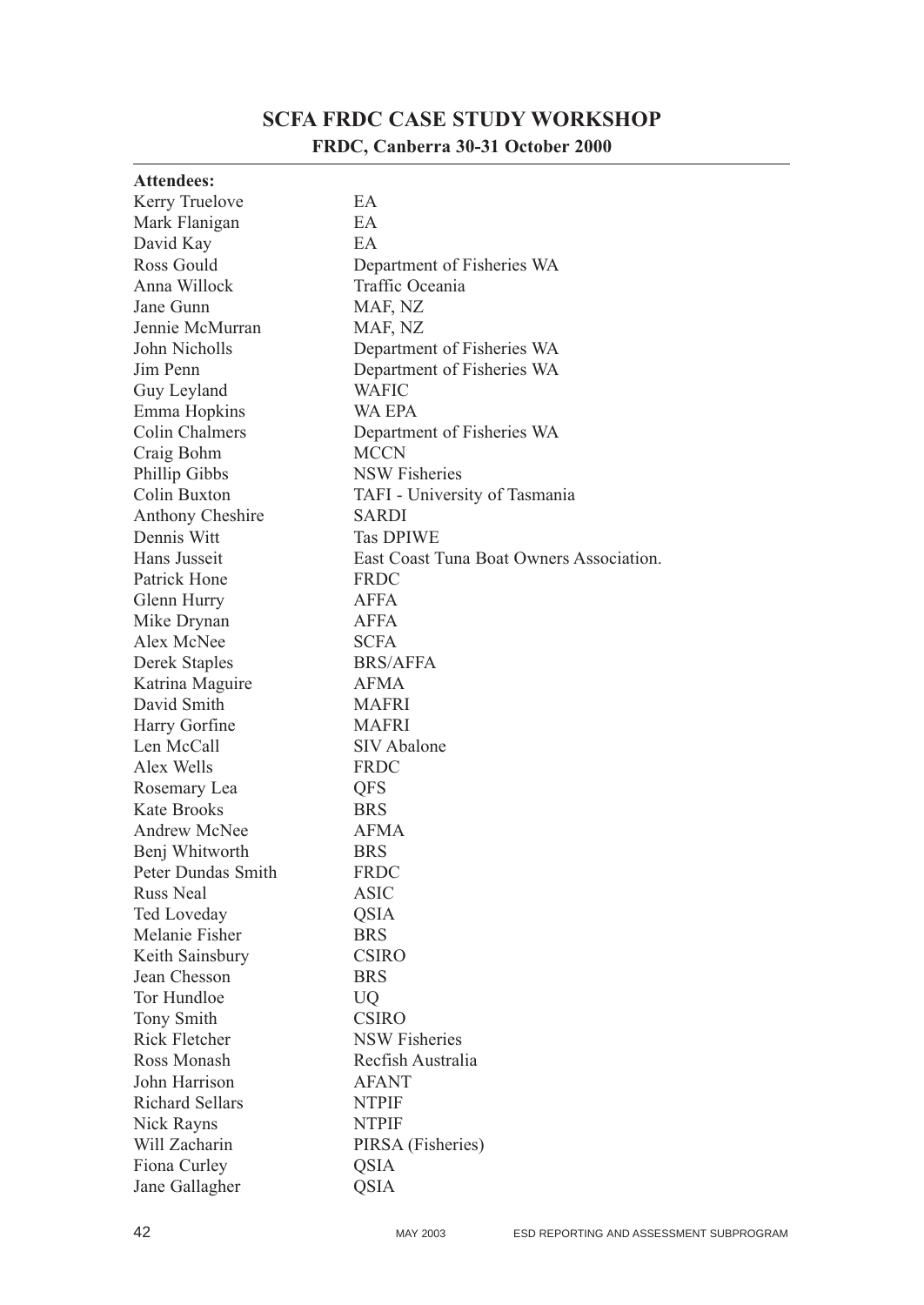# **SUMMARY OF MEETING**

#### *Opening remarks*

#### **Peter Dundas-Smith**

- recognition that this is the first project of truly national significance
- need to continue to work together to resolve outstanding issues

#### **Derek Staples**

- aim to review the process
- what have we learned
- determine stakeholders needs in the process
- determine the next steps project
- stakeholders

#### **Background** - Rick Fletcher

#### **Three stages: Standards, Reporting, Evaluation**

- current process is only about reporting
- reporting unit is a "fishery" as defined by the management agency

See Figure 1.

#### **Objectives for the workshop:**

- How has the project gone so far?
- Explain changes to original framework
- Discuss success of 2 day meeting approach
- Discuss report writing post meeting

Expected outcomes - improvements in the reporting framework Future steps - synthesis of information

- evaluation of reports of what / by whom?
- Development of standards of what / by whom?

#### **Key issues for the workshop to progress**

- a discussion on leadership in Govt / industry who will take the process forward
- interactions between the States and the Commonwealth
- maintaining communication with the community
- maintaining resources
- priorities / timelines important vs urgent
- other stakeholders not currently represented in the process
- Cost

#### **Lessons from the case studies**

- time consuming process
- information is not always available
- resource intensive process needs to be cost/benefit justified
- need to determine if model will suit all fisheries
- process helped to share perceptions it value outside fisheries to improve knowledge and understanding of fisheries and fisheries management issues helps focus thinking on ESD
- ownership of the process is essential to achieve useful results
- this is an ongoing process reporting is the key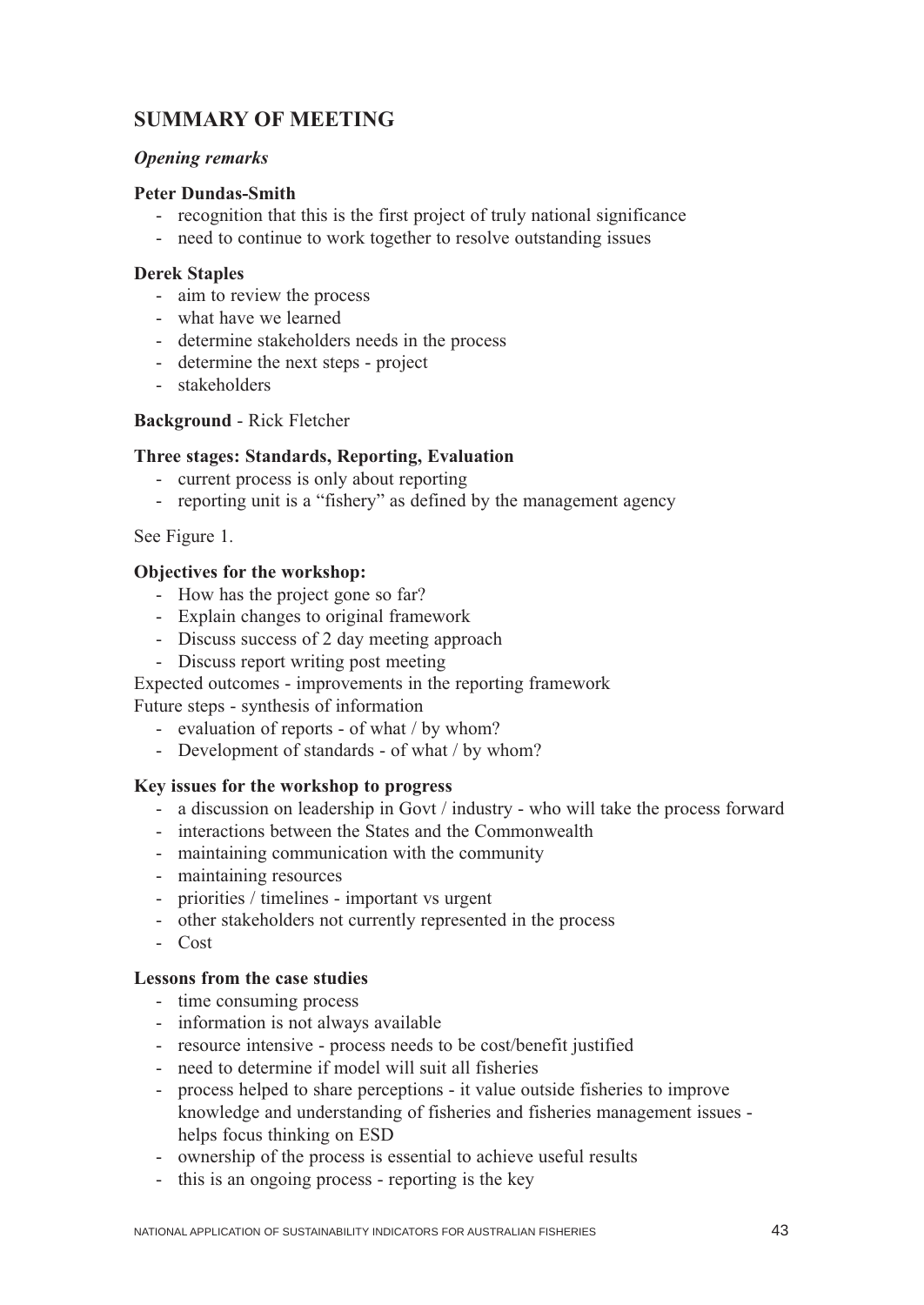- multi disciplinary expertise is required
- need a mechanism for weighting core ESD components
- feedback loops needed reported outcomes lead to better indicators and improved management decisions
- social and economic data not always readily available
- involvement of indigenous communities
- industry commitment (costs and demands on time)
- overlap in existing management arrangements in existing fisheries needs pragmatic decisions.
- Need for interagency cooperation to achieve ESD objectives
- Funding of issues that falls outside core business of fisheries agencies
- Intrinsic value of recreational fishing (existence value?)
- Need for communication tools to communicate ideas to broader populus
- Need commitment from all stakeholders to a common goal ESD
- International dimensions how do these fit within the framework?
- Need sufficient financial and human resources
- Concerns about political and bureaucratic interventions
- Operational manual for the process would be valuable
- Commitment and accountability
- Distinguish between short and long term objectives
- Need to build capability and confidence of all stakeholders

#### **Summary of key issues**

- need to look at different approaches for engaging the indigenous sector, current approaches will not work
- need to acknowledge regional issues that will impact on particular fisheries (and may drive agenda) but note the difference between these and broader (national level) objectives of the process.
- Acknowledge meeting overload we are all busy people and this is a real issue that has to be worked through in achieving good stakeholder involvement
- Engaging the recreational sector need to recognise the levels of involvementlocal, regional, national
- Communication
- Integration of case studies: by jurisdiction, cross jurisdictions
- Determine the linkages between the fishery based approach and the ecosystem based approach
- Need to develop a mechanism for linking segments to develop the broad ESD management picture
- What is the economic framework within which ESD reporting will operate?

#### **Meeting and post meeting**

- education, communication and commitment from all parties
- sign off
- commitment of resources and acknowledgement of priorities
- need a process for integrating and focussing disparate activities
- next steps how to structure reporting framework.

#### **Next Steps**

- All sides need to lay their requirements on the table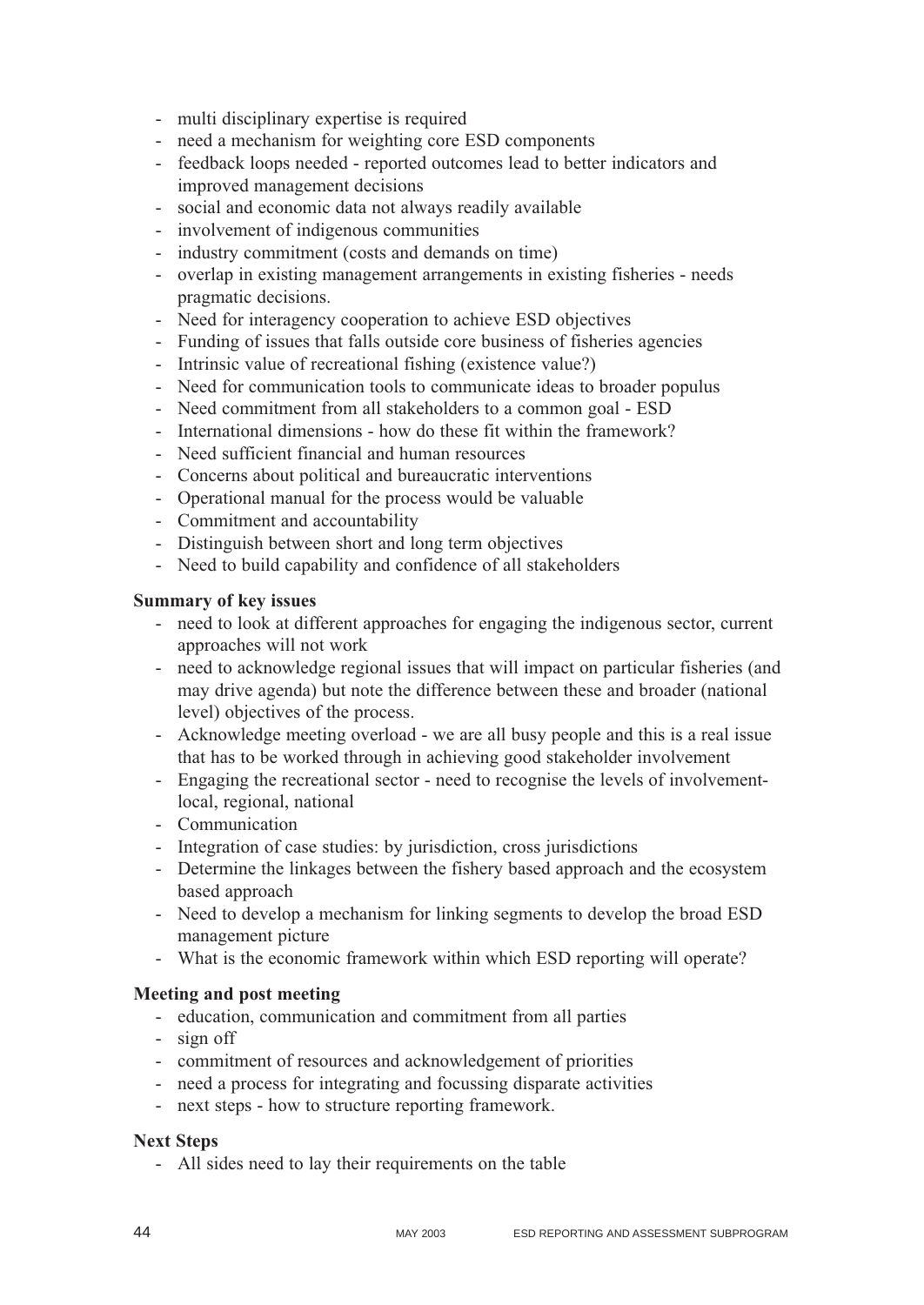- Need to draw commonality out of case studies to develop a national level reporting framework
- Need to develop a parallel process to develop standards and determine what they will be needed for.
- Need to document existing standards
- Determine the key national standards to report against

#### **\*\* SCFA working group needs to work through the issue of standards and assessment**

#### **Third party review**

- need to work towards a system that the community as a whole has confidence in
- need to develop standards to underpin auditing
- what are we auditing, the process or the outcome
- EA process is not an audit process is an environmental impact assessment under statutory regulatory requirements
- Need to distinguish between process and performance audits

#### **\*\* EA to provide Jim Penn with input on what their requirements are (for auditing) \*\* Jurisdictions to provide Jim with updates on their current arrangements**

#### **Future Case Studies**

- Aquaculture pearls / Mussels
- Existing CS to assessment and integration
	- NSW Estuary
	- EC Prawn Trawl
	- Vic Abalone
- Ecosystem (species) GBR Line fishery / EC Tuna
- Regional integration (users)
	- N. Spencer Gulf
- Rec/Commercial/Mixed/Indigenous integrating sectors
	- NT Barra
	- SA River Fishery
	- NSW estuary- recreational

All case studies need to be carried through to completed report Need to acknowledge publicity/educational value of completed product.

#### **Final resolutions**

- 1. WG to meet and consider workshop outcomes
- 2. Inform SCFA report of workshop with series of recommendations for endorsement
- 3. Redraft workplan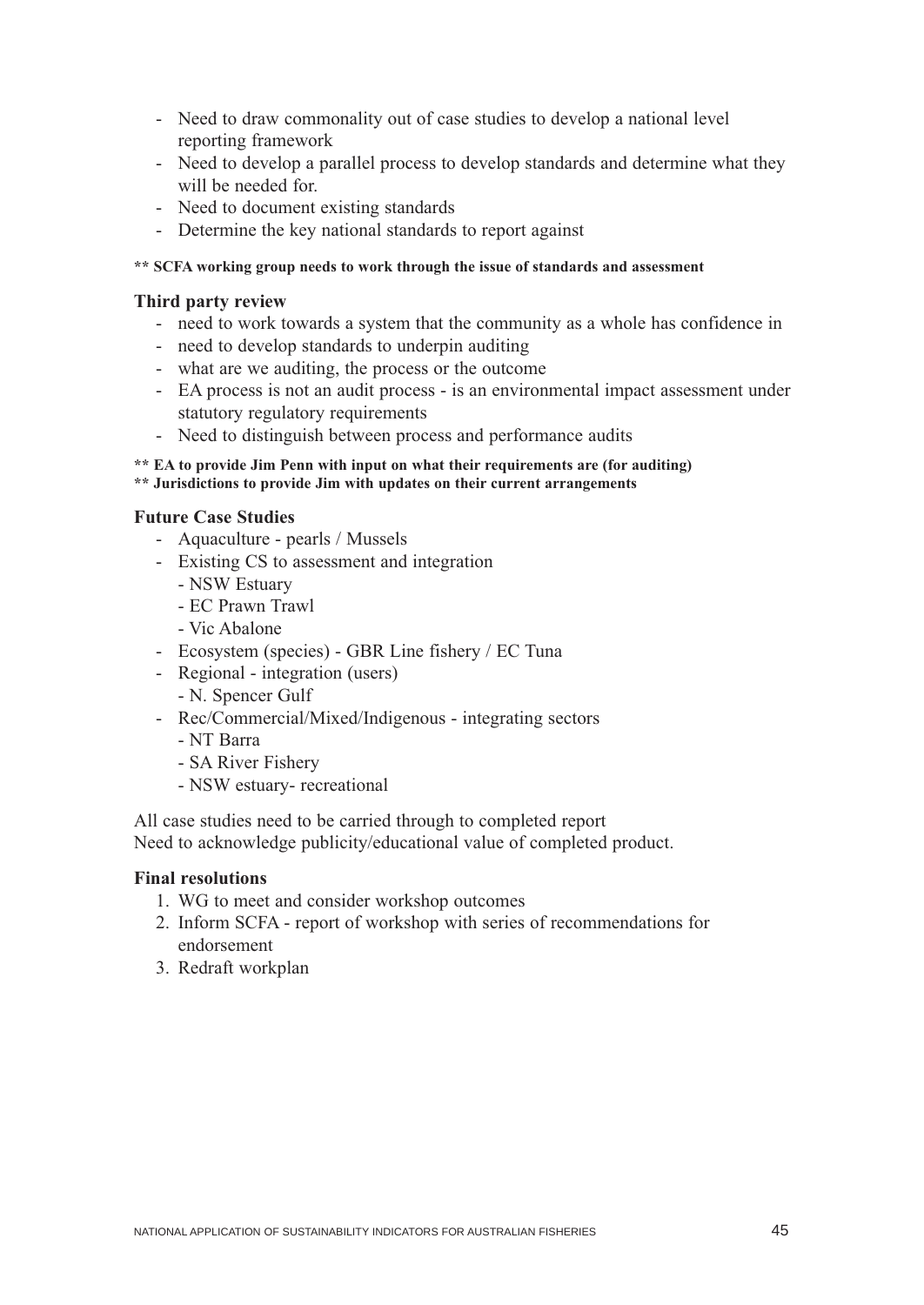

**Figure 1.** Role of SCFA process in relationship to other activities.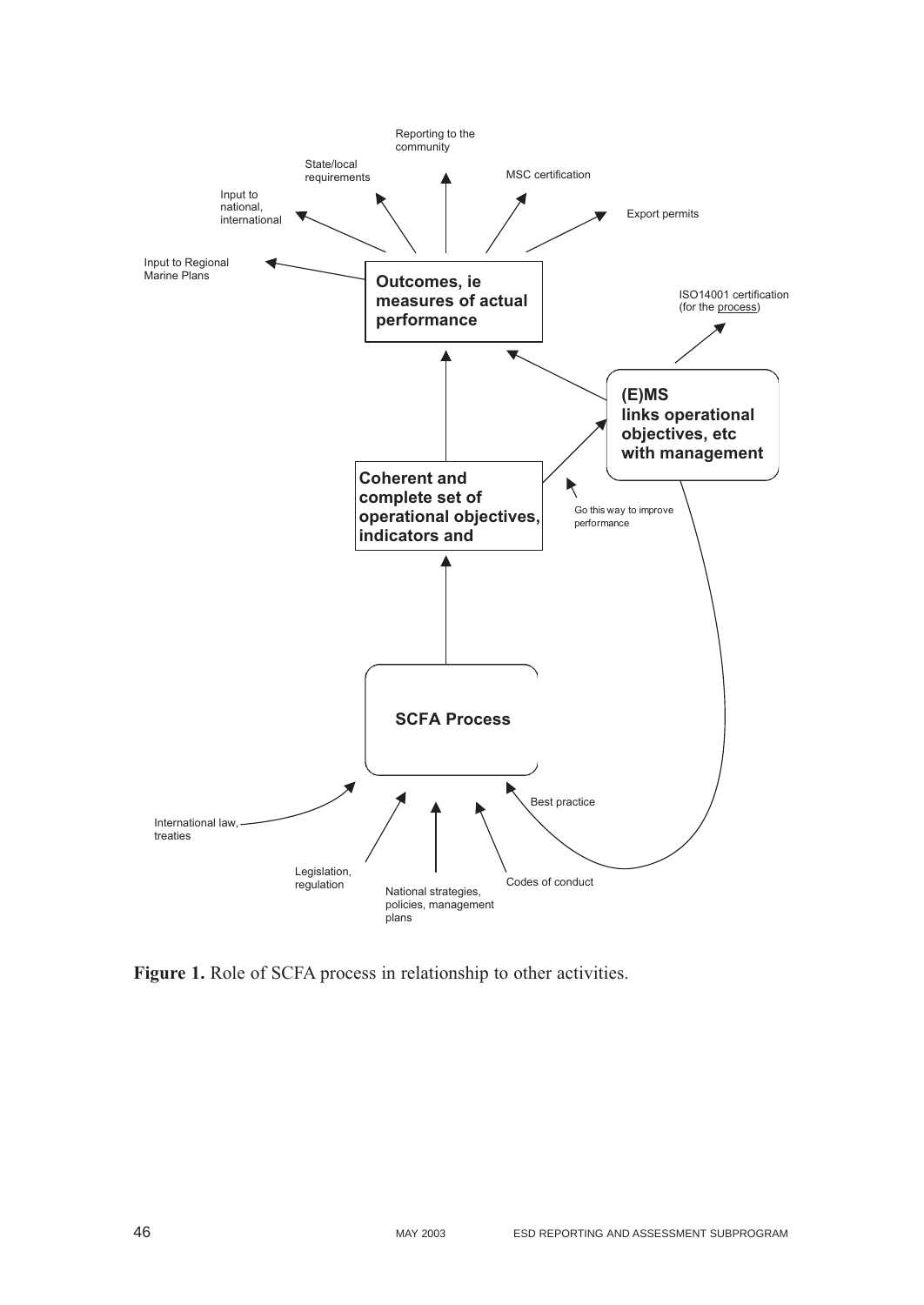| Post meeting process                                                                                               | <b>Myopia</b> (integration)                                                                                    | 'Taboo' threats                        | <b>Resource intensive</b>                                           | <b>Economic and social</b><br>analysis |
|--------------------------------------------------------------------------------------------------------------------|----------------------------------------------------------------------------------------------------------------|----------------------------------------|---------------------------------------------------------------------|----------------------------------------|
| - Project team to provide<br>ongoing support<br>- Agreed goals and timelines<br>- Continued commitment<br>\$\$\$\$ | - Mutual understanding of<br>the links between<br>operational objectives and<br>ESD goals<br>- Other processes | - Changed attitudes and<br>perceptions | - Process meets all needs<br>- Pprioritise (risks)<br>- Exponential | - Consultants                          |

| <b>Post meeting process</b>                                                                                        |                                   |           | <b>Myopia</b> (integration)                                                                       | 'Taboo' threats              |                                                                                                | <b>Resource intensive</b> |               | <b>Economic and social</b><br>analysis |
|--------------------------------------------------------------------------------------------------------------------|-----------------------------------|-----------|---------------------------------------------------------------------------------------------------|------------------------------|------------------------------------------------------------------------------------------------|---------------------------|---------------|----------------------------------------|
| - Project team to provide<br>ongoing support<br>- Agreed goals and timelines<br>- Continued commitment<br>\$\$\$\$ |                                   | ESD goals | - Mutual understanding of<br>the links between<br>operational objectives and<br>- Other processes | perceptions                  | - Changed attitudes and<br>- Process meets all needs<br>- Pprioritise (risks)<br>- Exponential |                           |               | - Consultants                          |
| <b>Project Team</b>                                                                                                |                                   |           |                                                                                                   |                              |                                                                                                |                           |               |                                        |
|                                                                                                                    |                                   |           |                                                                                                   | <b>Solutions</b>             |                                                                                                |                           |               |                                        |
|                                                                                                                    | <b>Present</b>                    |           |                                                                                                   |                              |                                                                                                |                           | <b>Future</b> |                                        |
| <b>Objectives (lack)</b>                                                                                           | <b>Multifishery</b><br>(overlaps) |           | <b>Integration</b>                                                                                | Communication<br>(community) | <b>Reporting</b>                                                                               |                           | Leadership    | Involvement                            |